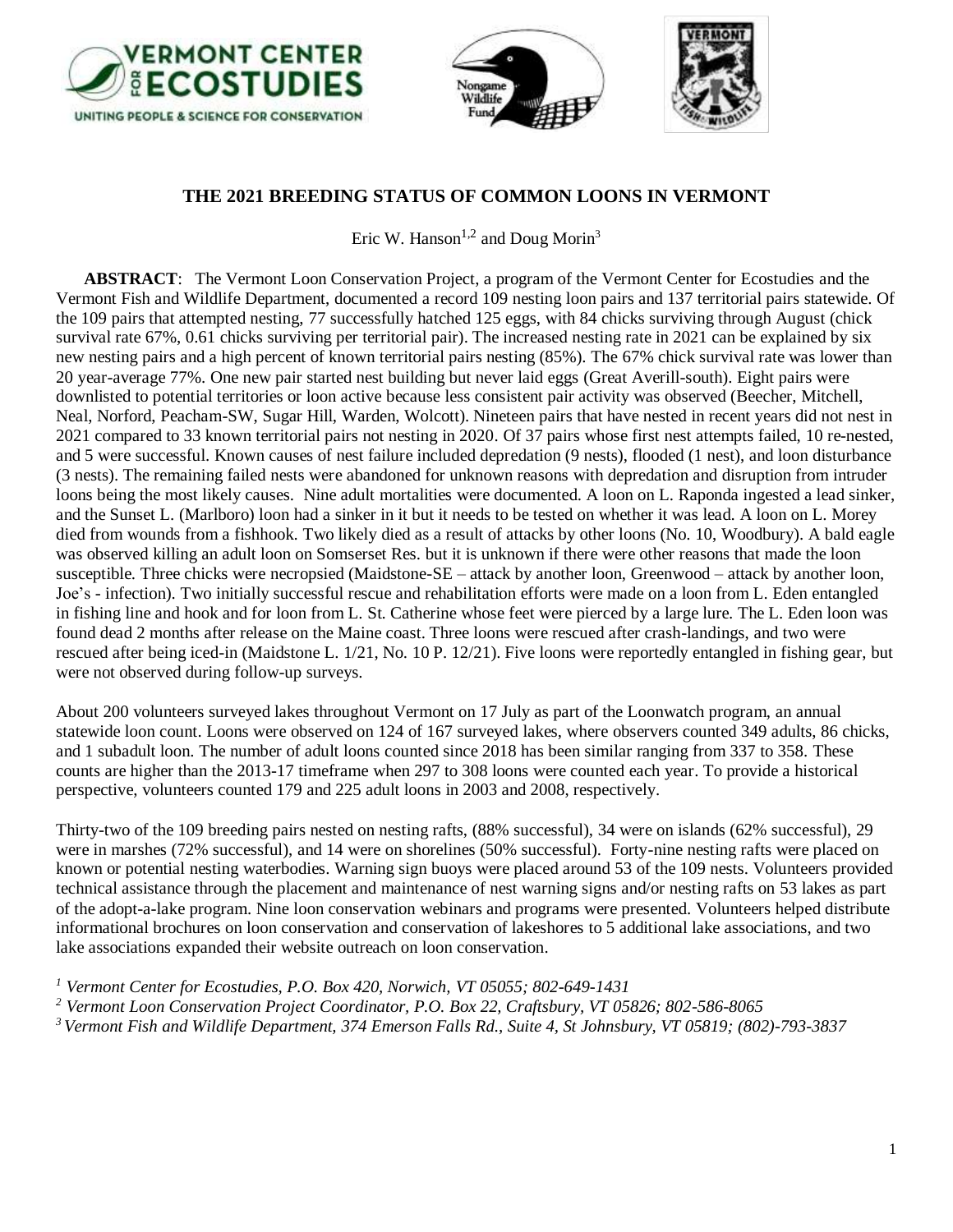## **INTRODUCTION**

In 1977, the Vermont Loon Conservation Project (VLCP) was initiated to assess the status of Common Loons *(Gavia immer*) in Vermont and found that the breeding population had significantly declined (Laughlin 1977). As a result, the VLCP began a loon monitoring and management program in 1978. Numbers of nesting pairs peaked at 19 in 1982, and then dropped sharply to 7 pairs in 1983 for unknown reasons. From 1983 to 1989, Vermont's breeding loon population gradually increased at an average rate of 1 pair per year, stabilized between 1989 and 1994 at 14-16 breeding pairs, and then experienced a marked increase since the mid-1990s to 109 nest attempts in 2021. The VLCP is a program of the Vermont Center for Ecostudies (VCE) and the Vermont Fish and Wildlife Department (VFWD).

In 2005, the Common Loon was removed from the Vermont Endangered and Threatened Species list. Conservation and educational efforts by many groups and individuals enabled the achievement of this milestone. Through the guidance of VCE and VFWD, monitoring and management programs were implemented throughout the 1980s and 1990s. In 1998, the Vermont Loon Recovery Plan (Borden and Rimmer 1998) was recommended for approval by the Vermont Scientific Advisory Group (SAG) on Birds and the Vermont Endangered Species Committee (ESC), and approved by the Vermont Agency of Natural Resources (ANR). The recovery plan recommended actions on management, monitoring, research, and education programs to promote the recovery of the species. The Common Loon was designated a state endangered species in 1987 following documentation of its population decline in the early 1980's. The target level to de-list as written in the Vermont Loon Recovery Plan was "40 nesting pairs averaged over 5 consecutive years", with a minimum of 5 nesting pairs in "2 geographically discrete areas. From 2000-2004, the average number of nesting loon pairs was 41, and 6 pairs nested in the southern half of Vermont. Today, the average number of nesting pairs from 2017-2021 was 99 with 24 nesting pairs in the southern half of the state in 2021.

Since the mid-1980's, the VLCP has been a joint program between VCE and VFWD. The Nongame Wildlife Fund has been the primary funding source for the VLCP (35-40% of budget) for many years, and VFWD has provided technical, law enforcement, and logistical support. Starting in 2013, the VFWD began utilizing the federal Pittman-Robertson Fund for the VLCP. VCE annually hires the VLCP biologist, provides staff support, and raises the remaining VLCP budget through donations and grants.

In June 2021, the U.S. Fish and Wildlife Service (USFWS) awarded the Vermont Center for Ecostudies (VCE) a five-year \$446,393 grant to support the Vermont Loon Conservation Project (VLCP). VCE was one of six organizations in New England and New York selected through a competitive grant process to receive funding. The grant is part of a larger settlement from the *Bouchard B-120* oil spill that killed over 500 wintering loons off the Rhode Island and Massachusetts coasts in 2003. VCE will work to improve loon populations impacted by the *Bouchard* oil spill across Vermont with the ultimate goals of increasing nesting success and reducing mortality. One approach will focus on established management activities, such as nest warning signs and nesting rafts, on particularly vulnerable areas. These include both territories with low productivity and high-risk sites where we have found management highly effective in reducing the negative effects of flooding and human disturbance. VCE will also use funds to improve rescue and rehabilitation of distressed loons, implement a lead tackle buy-back and monofilament collection program, and enhance outreach and involvement of volunteers, community stakeholders, and the general public.

## **METHODS**

## *Monitoring of lakes with breeding and territorial loons*

The VLCP biologist, a VCE seasonal biologist, and volunteers surveyed approximately 135 lakes with known histories of loon nesting, occupancy by territorial pairs, or high levels of loon activity on a regular basis (weekly to monthly). Over 200 adopt-a-lake volunteers provided technical assistance in this intensive monitoring effort.

Vermont Loonwatch day was initiated in 1983 to provide a mid-summer estimate of the statewide loon population. On the third Saturday in July each year, volunteers survey assigned lakes, ponds, and reservoirs from 8:00 to 9:00 a.m., recording the number of adult loons, subadult loons (1-2 year olds), and loon chicks on the water body, as well as relevant human and wildlife activity. The information has provided an annual statewide population estimate, an estimate of the number of non-breeding loons, and a check on lakes with previously undetected breeding pairs.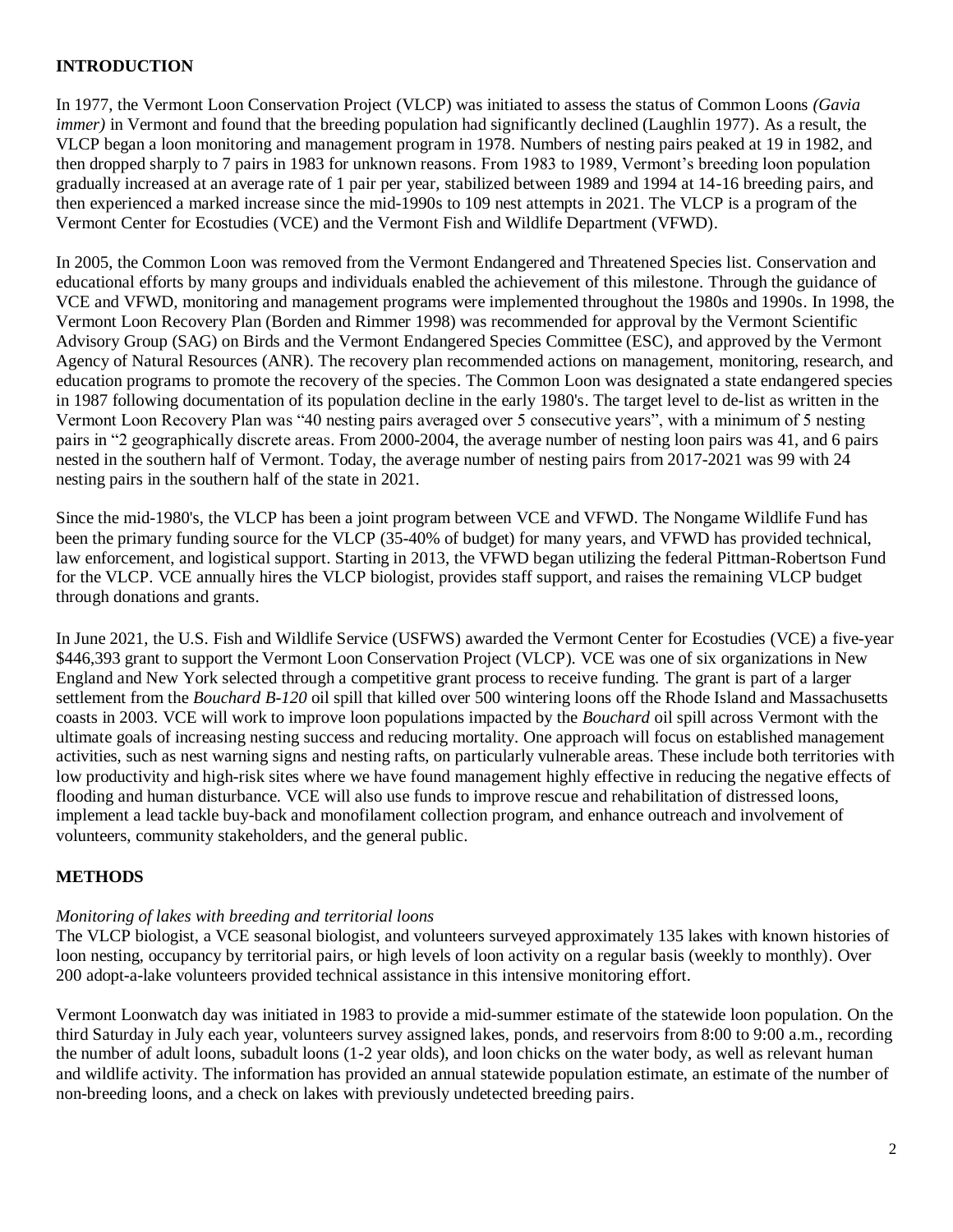## *Management*

Loon management practices included: 1) stabilization of water levels during the nesting period through cooperation with hydroelectric companies and others who control water levels; 2) placement of artificial nesting rafts in appropriate sites; 3) placement of warning sign buoys to discourage human intrusion at nest sites; 4) responding to all reports of distressed or dead loons, and 5) providing technical assistance to regulatory agencies. Volunteers provided important technical support for the first 4 of these practices.

The 8 hydroelectric companies and 3 agencies that regulate water levels on lakes where loons have historically nested were contacted when loons began nesting. Each company was requested to stabilize water levels during the nesting period so that nests would not be flooded by rising water levels or left stranded by water drawdowns.

Forty-nine artificial nesting rafts were placed statewide. These rafts provided an alternative nest site to natural sites where predation from terrestrial mammals and/or fluctuating water levels had caused nests to fail in previous years. In cases where a potential pair is present and natural nest sites exist, rafts will not be considered unless the pair fails to nest after 4 or 5 consecutive years of occupancy. Rafts are considered on lakes where natural nests have failed 3 consecutive times, and the VLCP deems that rafts might prove beneficial. We also consider using rafts when natural nests are located in very close proximity to active cottages and other human activities to reduce potential disturbance. Adopt-a-lake volunteers maintained or helped with 23 rafts. The raft on Sugar Hill Reservoir was not placed because of very low water levels for dam repairs. Only a single loon was reported on this reservoir during most surveys.

Warning sign buoys were placed around 53 of the109 active nest sites to discourage human intrusion close to nests. These signs were also placed around 3 other nest sites where loons ultimately did not nest in 2021. Sign buoys were used in areas where repeated human disturbance was likely to occur. In most locations, people respect the presence of the signs.

The VLCP biologist coordinated responses to loons in distress with volunteers, VFWD game wardens, wildlife rehab personnel, and veterinarians (e.g., caught in monofilament, injured, road crashes, landed on ponds too small to fly from, iced-in, other). The VLCP biologist has also begun assisting with necropsies and will take on a larger role in this process in the future to be able to analyze fresh loons instead of frozen ones. Bren Lundborg from the Vermont Institute of Natural Science (VINS) has taken on a primary role in conducting necropsies of Vermont's loons. Tufts University Wildlife Clinic was not conducting necropsies in 2020-21 because of the COVID-19 pandemic, and will likely conduct fewer of them in the future. For certain loons, VINS will send tissue samples to the University of New Hampshire Veterinary Diagnostic Lab working with Dr. Inga Sidor.

## *Education*

Public education continued to be a vital part of loon management efforts. Nine loon conservation webinars and liveprograms were presented. We continued to distribute 2 informational brochures on loon conservation and conservation of lakeshores. A sign informing boaters and anglers how to help nesting loons was placed at lake access areas. Another sign cautioning boaters to be alert for loon chicks and to watch loons from a distance was also placed at some access areas.

Communication with volunteers is a major component of the program. This informal education is on-going and creates highly knowledgeable people in and around the lakes and ponds in Vermont. The biologist answers all inquiries from the public. Biologists, staff educators, and the project's volunteer network regularly informed camp owners and other lake users about loon conservation measures. The VLCP biologist contacted landowners of new nesting sites as soon as nesting was suspected or observed. Landowners and lake associations were both consulted before new nesting rafts were placed.

Two brochures directed at 1) boaters and 2) lakeshore owners were distributed. A brochure "the Common Loon – a guide for lakeshore owners" contained information about the importance of riparian habitat for the health of a lake and was distributed to several lake associations (Fairlee, Harveys, Parker, Raponda, Sunset [Benson]). The L. Fairlee and L. Raponda associations expanded their loon conservation outreach on their websites. VCE mailed the *Loon Caller* newsletter to over 800 loon volunteers, donors, and other loon program contacts.

## Co*ntaminant sampling*

Abandoned eggs were collected and delivered to Biodiversity Research Institute (276 Canco Rd., Portland, ME 04103) for methylmercury (MeHg) analysis (Evers et al. 1999). Sixteen eggs were collected in 2021. Results from 2017 indicated that the eggs collected Curtis Pond and Chandler Pond had high mercury levels. Both are shallow ponds with extensive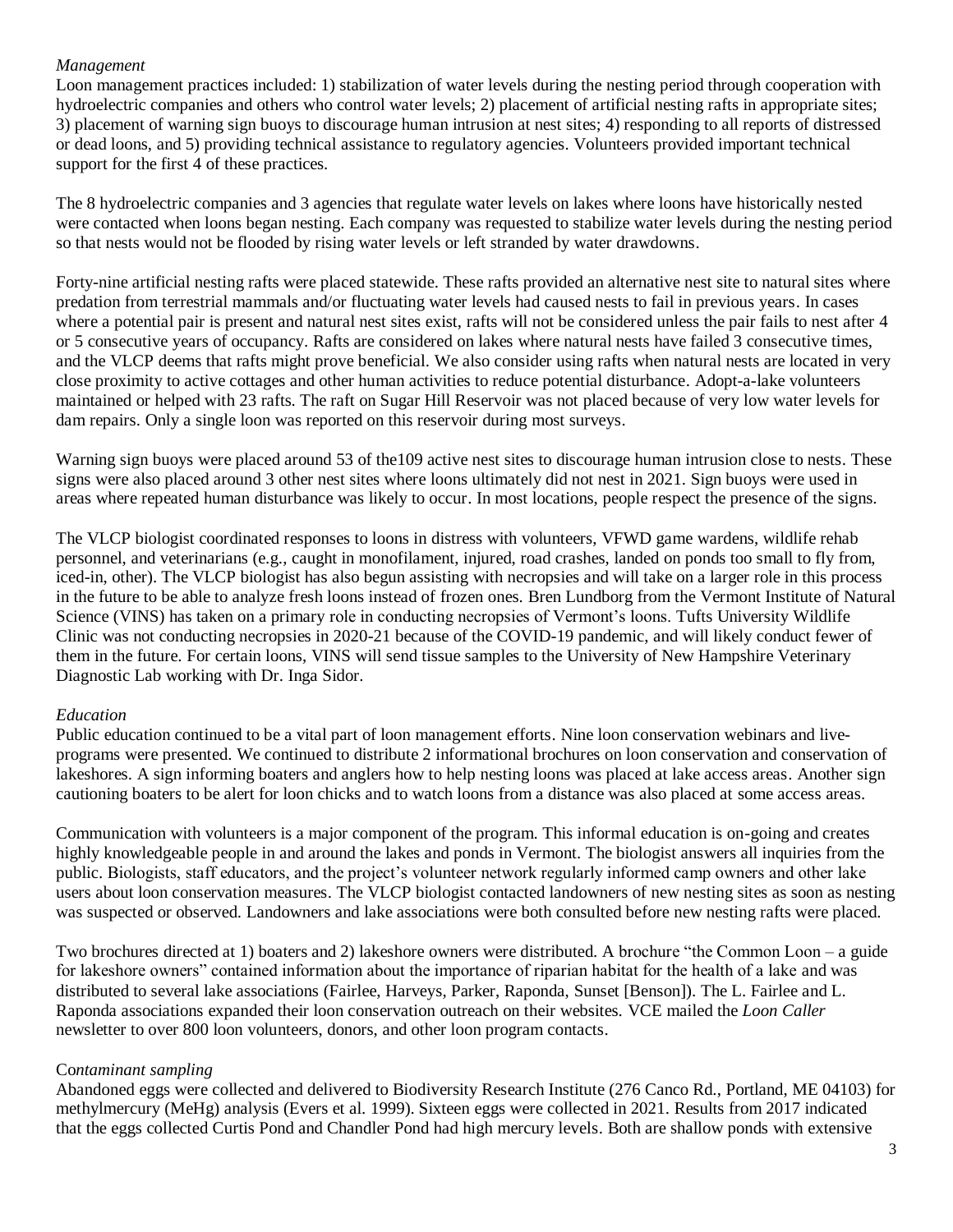muddy bottoms which might promote the methylation of inorganic mercury. Loon pairs on both ponds have successfully fledged numerous chicks. BRI has archived egg samples from most of the previous 10 years. Cooperators on this research include the U.S. Environmental Protection Agency, U.S. Fish and Wildlife Service, BRI, the Vermont Department of Environmental Conservation, and several other state agencies, private organizations, and universities.

## **RESULTS AND DISCUSSION**

## *Description of loon activity on individual lakes in 2021*

Lake and loon activity descriptions are provided for nesting pairs, known and potential territorial pairs, and lakes with high levels of loon activity in Table 1. Nesting pairs nested this year, territorial pairs have nested in recent years, and potential territorial pairs have no recent history of nesting but 2 adult loons were observed throughout much of the summer.

## *Distribution of territorial and nesting pairs*

There were 137 known and potential territorial loon pairs, 109 of which were confirmed to nest on 94 lakes (Fig. 1, Table 1). Six new nesting pairs were identified, including Clyde River – Buck Flats (1 chick), Glen L. (depredation), Long P. – Sheffield (chicks disappeared), Norton P. - Crescent Isl. (1 chick), Sunset L. –Benson (depredation), and Turtle P. (1 chick). One new pair on Great Averill – South started building a nest but no eggs were confirmed. Eight pairs were downlisted to potential territories or loon active as less consistent or no pair activity was observed (Beecher, Mitchell, Neal, Norford, Peacham-SW, Sugar Hill, Warden, Wolcott).

## *Population levels and breeding success*

The number of nesting pairs increased from 101 in 2019 and 96 in 2020 to a record 109 in 2021 (Fig. 2, Table 2). We identified 137 territorial pairs statewide. Of the 109 pairs that attempted nesting, 77 successfully hatched 125 eggs, with 84 chicks surviving through August (chick survival rate 67%, 0.61 chicks surviving per territorial pair). There were 128 known territorial pairs on water bodies where nesting or nest building had occurred within the last 3 years, and 9 potential territorial pairs, each of which was observed consistently for 6 weeks or more. The increased nesting rate in 2021 can be explained by six new nesting pairs and a high percent of known territorial pairs nesting. Nineteen pairs that have nested in recent years did not nest in 2021, thus 85 percent of the known territorial pairs nested compared to 74% in 2020.

The nest success rate was 71%, which is below the 20-year average of 76%. Of 37 pairs whose first nest attempts failed, 10 re-nested, and 5 were successful. Known causes of nest failure included depredation (9 nests), flooded (1 nest), and loon disturbance (3 nests). The remaining failed nests were abandoned for unknown reasons with depredation and disruption from intruder loons being the most likely causes. For depredation cases, eggshells were found outside the nest bowl. There is a chance some of these eggs were depredated after the nest was abandoned for other reasons. Details are provided in Table 1.

The chick survival rate through August was 67% with 0.61 chicks surviving per territorial pair (ch/tp) in 2021. From 2001-2020, the 20-year average chick survival rate was 77% with 0.68 ch/tp. The estimate for a stable and sustainable population is 0.48 ch/tp (Evers 2006). Three chicks were necropsied (Maidstone-SE – attack by another loon, Greenwood – attack by another loon, Joe's – infection). The chick necropsied from Joe's Pond likely flew onto the pond in October as the chicks hatched on the pond both disappeared by mid-August. This bird had an enlarged spleen indicating an infection. At least 3 more chicks disappeared after interactions with intruder loons. Two were likely taken by a Bald Eagle (Miller P.-2) and 2 more by snapping turtles (Fosters, Parker). One chick died after becoming entangled in fishing line (Lowell L.).

Nine adult mortalities were documented. The loon on L. Raponda ingested a lead sinker, and the Sunset L. (Marlboro) loon had a sinker in it but it needs to be tested on whether it was lead. A loon on L. Morey died from wounds from a fishhook. Two likely died as a result of attacks by other loons (No. 10, Woodbury). A bald eagle was observed killing an adult loon on Somserset Res. but it is unknown if there were other reasons that made the loon susceptible. The cause of mortality for the loons from Thurman Dix Res. and Pigeon Pond were unknown. The Thurman Dix loon showed possible signs of infection and tissues will likely be sent to the University of New Hampshire pathology lab for further testing, along with tissues samples from the chick from Joe's Pond. One adult loon on Hardwick L. was not retrieved because of decomposition.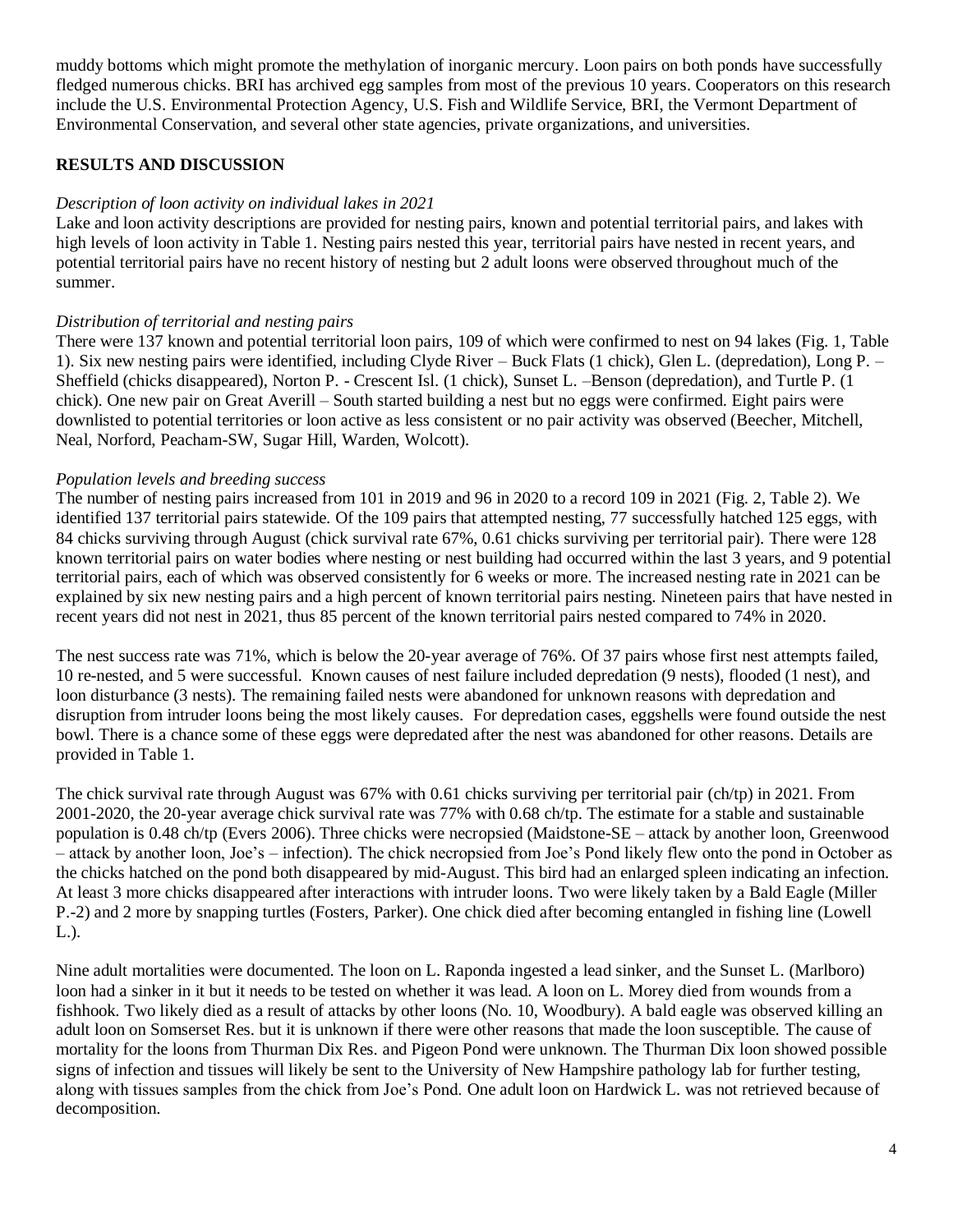#### *Management Results: artificial nesting rafts and nest warning sign buoys*

Of the 109 known nests, 32 nests were located on artificial nesting rafts (88% successful), 34 were on islands (62% successful), 29 were in marshes (72% successful), and 14 were on shorelines (50% successful). The raft success rate has typically been above 85 percent in recent years. Nests with warning sign buoys (n=56) had a 66% success rate compared to 75% for nests without signs (n=53). Most nest failures can be attributed to predation, and not human disturbance. Signs are used more frequently for raft and island sites, which are often more exposed to boaters, but also tend to be more successful being away from shoreline predators. This year, however, the island nest success rate was substantially below the typical success rate of about 80%. A few larger islands likely have seen an increase in raccoon activity. Shoreline nests are more likely to be depredated. We have begun placing "goose guards" on several artificial nesting rafts in April and early May to prevent Canada geese from nesting on the rafts. Geese used the Little Averill – west raft as nest and perch, likely preventing the loons from nesting at this location.

#### *Vermont Loonwatch Day*

Vermont Loonwatch day was conducted on 17 July when over 200 volunteers counted 349 adult loons, 86 chicks, and 1 subadult (Table 2, Fig. 3). Loons were observed on 124 of the 167 lakes surveyed. The number of adult loons counted since 2018 has been similar ranging from 337 to 358. The total number of adult loons over the 2018-2021 period is higher than the 2013-17 timeframe when 297 to 308 loons were counted each year. To provide a historical perspective, volunteers counted 179 and 225 adult loons in 2003 and 2008, respectively. Survey conditions in 2021 were rainy in central and southern Vermont. The number of territorial loons has increased from 123 pairs to 137 since 2018 but the annual Loonwatch count has not reflected this increase. Reasons for this lack of increase in Loonwatch counts could be that a higher percent of the loon population are part of territories, but error due weather, volunteers, or other reasons could be factors.

Seventy-two of 349 adult loons counted were located in southern and central Vermont, which is slightly lower than the 77 counted in 2020, but is still an increase from the 46 to 68 loons counted annually between 2015 and 2019. West central Vermont has observed the largest percentage increase in loons during the past 5 years increasing from 25 adults in 2016 to 46 in 2020, but only 34 were counted in 2021. North central Vermont has the largest concentrated population with about 150 adults over each of the past 4 years. Volunteers counted the most loons on Somerset Res. (13 adults), L. Memphremagog (12 adults), Norton P. (11 adults), and Lake Seymour (10 adults).

#### *Loon Rescues*

We made 12 rescue attempts on 10 loons in 2021 of which eight attempts were successful. Seven of these loons were released, but one was found dead two months later. A loon from L. Eden entangled in fishing line and hook was rescued, banded, and released but the bird began beaching again. The loon was recaptured and brought to Avian Haven in Freedom, Maine. The bird was treated for intestinal parasites and released near Belfast, Maine two weeks later. Unfortunately, the loon was found dead two months later. A second major rescue and rehabilitation effort was made for a loon from L. St. Catherine whose feet were pierced multiple times by the hooks on a large lure. Vermont Institute of Natural Science (VINS) assisted with the removal of the hooks and initial veterinary treatments. Avian Haven oversaw the surgery to remove broken toe bones and necrotic tissue and several weeks of rehabilitation before the loon was eleased on coast. Three loons were rescued after crash-landings (Guilford, Newark P., L. Champlain) and released. Two loons were rescued after being iced-in on Maidstone L (Jan. 2021) and No. 10 P (Dec. 2021). Five loons were reportedly entangled in fishing gear, but were not observed during follow-up surveys. There was a failed rescue attempt for a loon that landed on a small pond in Cabot. After a week, the loon managed to take-off successfully on its own. The diameter of the pond was about 200 feet with a low berm on one side and open fields beyond this. VFWD game wardens assisted with several of these efforts.

The VLCP biologist spent over 130 hours in 2021 conducting capture attempts, and coordinating monitoring efforts with volunteers, game wardens, VINS, and Avian Haven. An additional 30 hours were spent processing loon mortalities and conducting necropsies. The biologist has spent 40-90 hours annually dealing with loons in distress in recent years. Volunteers were instrumental in the monitoring and capture attempts of all these birds with volunteer time exceeding 50- 100 hours per year.

## *Banded Loon Recoveries and Re-observations*

From 1998 to 2003, VCE and Biodiversity Research Institute (BRI) banded 29 adult loons and 3 chicks as part of a U.S. Environmental Protection Agency regional mercury study. Since 2005, we have banded 13 additional adult loons that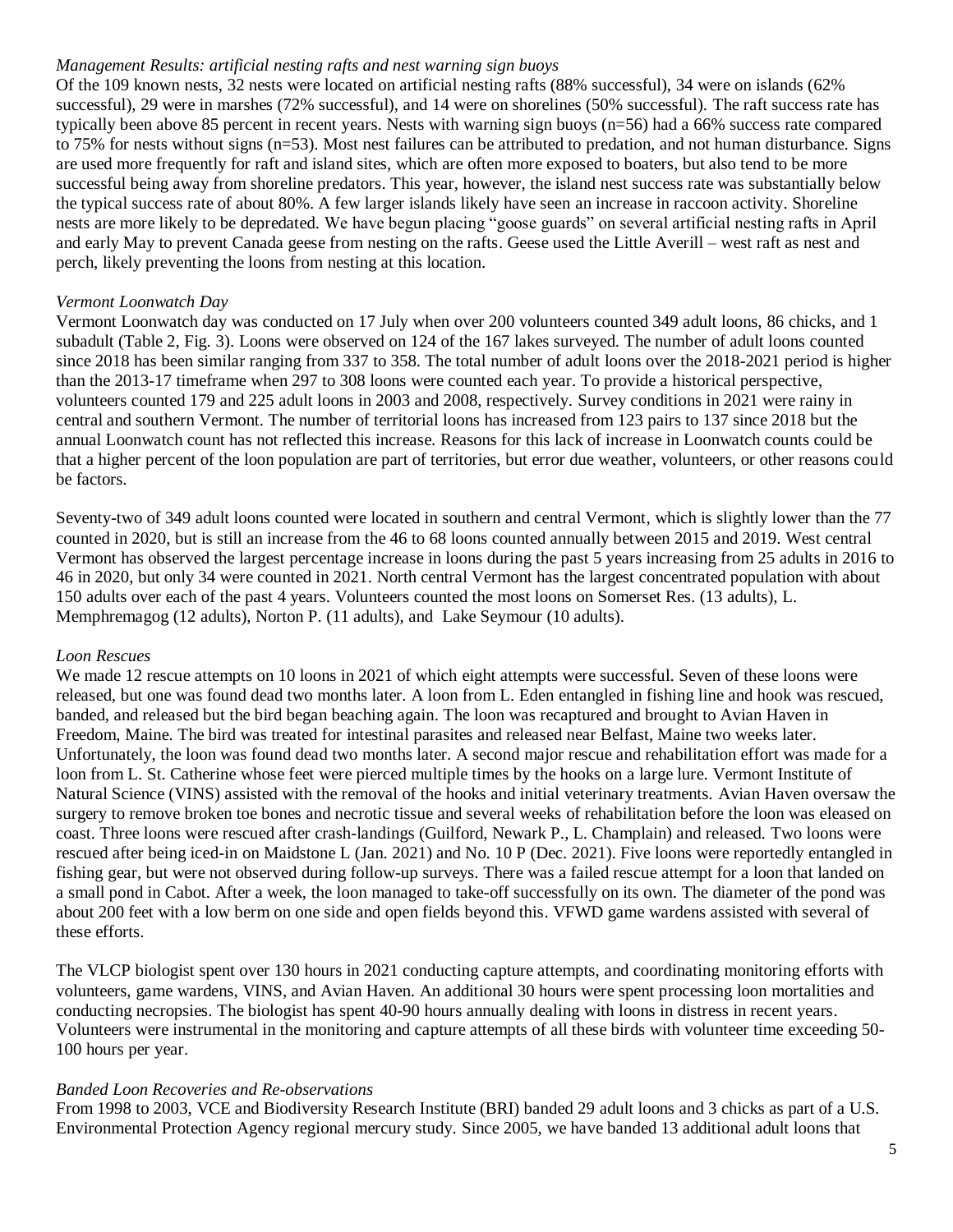were rescued and released. Two loons banded in New Hampshire and Maine were recovered in Vermont. Most of the loons that were banded and released for the mercury study were observed back on their territories in the years immediately after banding. Table 3 lists 21 loons that were recovered (9 found dead), re-observed either on a different lake and/or territory (9 loons), or re-observed more than 10 years on the same lake the bird was originally banded (3 loons). We have observed several other banded loons over the years but if the color-combination could not be confirmed or did not match any records, they were not included.

## Winter Migration

Three loons originally banded in Vermont were found dead along the southern New England coast at the east end of Long Island, Martha's Vineyard, and Cape Cod. These findings align with region-wide band recoveries and satellite telemetry tracking showing that most northeast loons spend the winter along the Atlantic coast from Long Island Sound to Maine. Two of these loons were found two years after banding, and one was found 15 years after banding.

## Summer dispersal and site fidelity

Most loons banded during the 1998-2003 period returned to their territories in subsequent years. About 70-85% of pairs return to the same territory with higher turnover rates on large lakes (Evers 2006). Three of the banded loons in table 3 were observed on the same territory, two of which were observed over 16 years later (Moore Res., Newark P.). The Newark Pond male was banded in 1998 and was still present in 2020.

Thirteen banded loons have been observed on different lakes all within 12 miles of the lake that the loon was originally banded. Five of these loons found spots in existing territories replacing another territorial loon. Four of the birds founded new territories that had not existed before (Fosters, Maidstone – North, Shadow-Concord, Somerset – North Islands). This demonstrates that new territories are often created by "experienced" loons who left their original territories for various reason including territorial takeovers. These new territories were located within 1-4 miles of the previous territory. Two loons banded as chicks in Maine and New Hampshire were part of territories in Vermont both 15 years after the hatch year. These were long-distance dispersals from their natal lakes (Aziscohos Res. Maine to Stiles Res. Vermont - 85 miles)(Massabesic Lake New Hampshire to Sunset L. Marlboro Vermont - 80 miles). It is unknown how long these loons had been present in Vermont.

## *Volunteer Effort*

Volunteers provided important technical assistance for loon conservation efforts in Vermont. The efforts of adopt-a-lake volunteers, who helped monitor over 70 lakes statewide, varied from a few surveys over the summer to daily observations. Volunteers assisted with either loon nest warning signs and/or nesting rafts on 53 of the 74 lakes where these management tools were used. Volunteers were critical in helping to inform the VLCP biologist about lakes and ponds with increased loon activity, potential territorial pair development, and loons in distress. Volunteers or other citizens aware of the loon program helped determine the status of most of the potential territorial pairs through repeated surveys.

## *Threats to Vermont's loons*

Vermont's loons continue to face many short- and long-term threats to their viability, including: (1) water level fluctuations on lakes where water levels are regulated; (2) shoreline development and human disturbance; (3) mortality through lead poisoning, entanglement with monofilament fishing line, and fishing gear ingestion; (4) environmental background of bio-accumulating mercury and methyl-mercury, (5) oil spills in wintering coastal areas, and (6) disease such as aspergillosis and botulism. There have been recent region-wide population declines in Wisconsin and parts of Ontario. Although the specific reasons for the decline are not known, tens of thousands have died due to botulism poisoning on the Great Lakes over the past 20 years, and it is possible that the effects of these mortalities are only now being observed. After several years of fewer botulism cases, there was an increase in loon mortality in 2021. Two natural sources of mortality include predation of eggs and chicks and intraspecific competition between breeding pairs and extraterritorial (rogue/intruder) loons. See the mortality assessment in the 2021 annual report. Background and historic information on these threats are provided in the Vermont Common Loon Recovery Plan (Borden and Rimmer 1998, pp. 5- 10) and the VLCP 2000 and 2009 annual reports.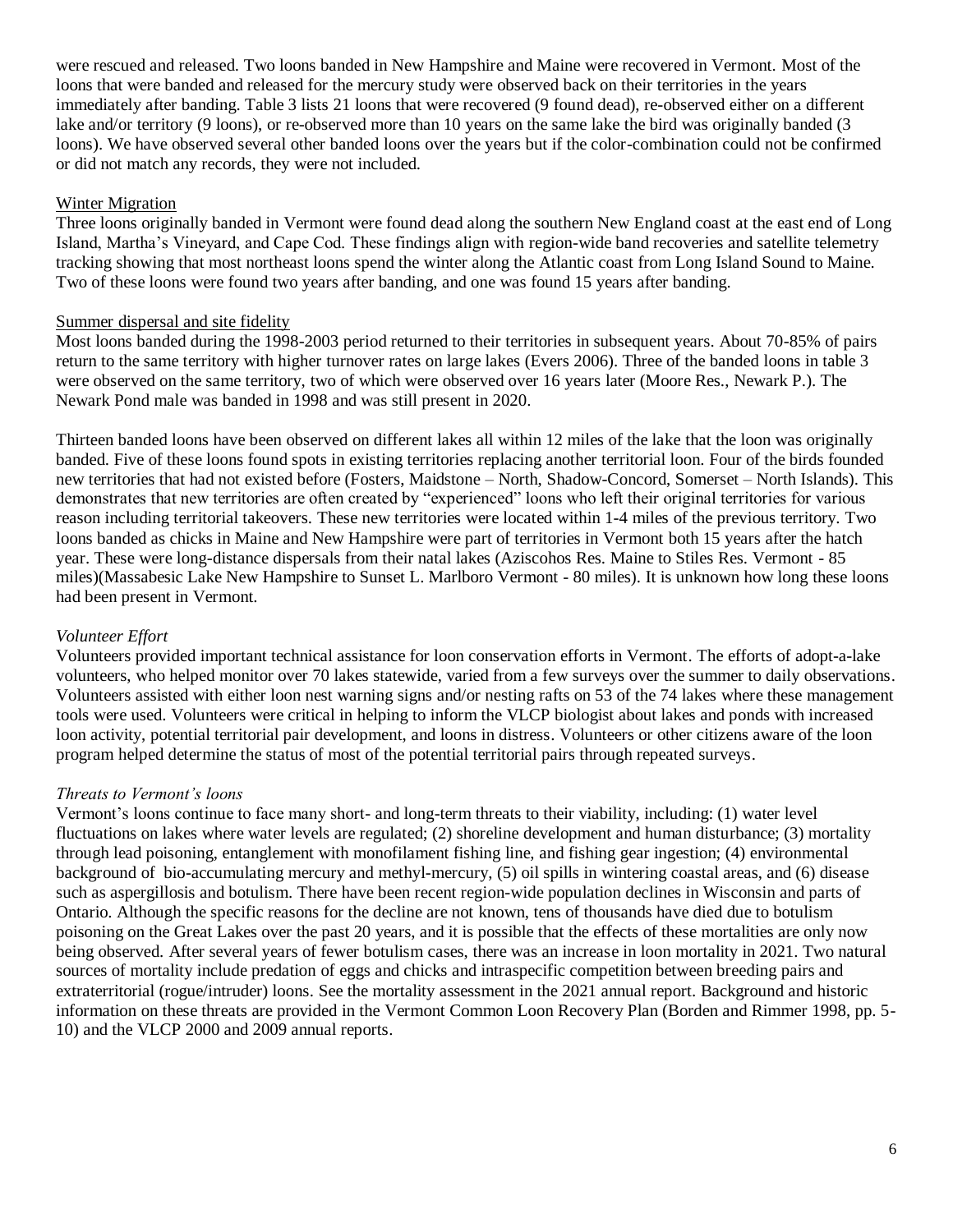|                                    |                                                         |                |                                        | Table 1. Summary of Common Loon breeding activity in Vermont, 2021                                                     |                                                |                          |                                    |                                         |                                                  |                                                 |      |     |                                                                                                                         |                   |                            |                                |                                                      |
|------------------------------------|---------------------------------------------------------|----------------|----------------------------------------|------------------------------------------------------------------------------------------------------------------------|------------------------------------------------|--------------------------|------------------------------------|-----------------------------------------|--------------------------------------------------|-------------------------------------------------|------|-----|-------------------------------------------------------------------------------------------------------------------------|-------------------|----------------------------|--------------------------------|------------------------------------------------------|
|                                    |                                                         |                |                                        | Nesting pairs: 109 Known territorial pairs: 128 Potential territorial pairs: 9 Total territorials pairs: 137           |                                                |                          |                                    |                                         |                                                  |                                                 |      |     |                                                                                                                         |                   |                            |                                |                                                      |
|                                    | Chicks hatched out: 125                                 |                |                                        | Chicks surviving through August: 84                                                                                    |                                                |                          |                                    |                                         |                                                  |                                                 |      |     |                                                                                                                         |                   |                            |                                |                                                      |
|                                    |                                                         |                |                                        | Lake list divided into sections: 1) nesting pairs and known and potential territorial pairs, and 2) loon active lakes. |                                                |                          |                                    |                                         |                                                  |                                                 |      |     |                                                                                                                         |                   |                            |                                |                                                      |
|                                    |                                                         |                |                                        | Loonwatch Count on 17 July 2021: Adult loons - 349 New nesting pairs: 6 New territorial pairs: 1                       |                                                |                          |                                    |                                         |                                                  |                                                 |      |     |                                                                                                                         |                   |                            |                                |                                                      |
|                                    | Territories listed first followed by loon active lakes. |                |                                        |                                                                                                                        |                                                |                          |                                    |                                         |                                                  |                                                 |      |     |                                                                                                                         |                   |                            |                                |                                                      |
|                                    |                                                         |                |                                        |                                                                                                                        |                                                |                          |                                    |                                         |                                                  | <b>Rescues / Mortality / Monitor Situations</b> |      |     |                                                                                                                         |                   |                            |                                |                                                      |
|                                    |                                                         |                |                                        |                                                                                                                        |                                                |                          |                                    |                                         |                                                  |                                                 |      |     |                                                                                                                         |                   |                            |                                | mean                                                 |
| Lake                               | Town                                                    | 2021<br>status | <b>Nest Type</b><br>(current/<br>past) | <b>Nest Outcome</b>                                                                                                    | <b>Nest</b><br>Warning<br>Sign<br><b>Buoys</b> | Chicks<br>hatched<br>out | <b>Chicks</b><br>through<br>August | <b>Chick Mortality</b><br>Cause         | Situation:<br>Resc./<br>Mort./<br><b>Monitor</b> | Mortality and<br>Rescue<br>Cause                | Date | Age | <b>Comments</b>                                                                                                         | # years<br>nested | # years<br>nest<br>success | total #<br>surviving<br>chicks | annual#<br>surviving<br>chicks per<br>territory yrs. |
| Baker P.                           | Barton                                                  | nesting        | marsh                                  | Successful                                                                                                             |                                                | 2 Ch                     | 2 Ch                               |                                         |                                                  |                                                 |      |     |                                                                                                                         | 17                | 15                         | 22                             | 1.29                                                 |
| Bald Hill P.                       | Westmore                                                | territory      | shoreline                              | last nested 2020                                                                                                       |                                                |                          |                                    |                                         |                                                  |                                                 |      |     | Water levels in May and June were high<br>(beaver activity?) making the shoreline<br>nest used in recent years wet.     | 18                | 11                         | 13                             | 0.54                                                 |
| Bean P.                            | Sutton                                                  | nesting        | marsh                                  | Abandoned - no eggs                                                                                                    |                                                |                          |                                    |                                         |                                                  |                                                 |      |     |                                                                                                                         | 16                | 15                         | 16                             | 0.94                                                 |
|                                    |                                                         |                |                                        |                                                                                                                        |                                                |                          |                                    | Unknown -                               |                                                  |                                                 |      |     |                                                                                                                         |                   |                            |                                |                                                      |
| Beaver P.                          | Holland                                                 | nesting        | island                                 | Successful                                                                                                             |                                                | 2 Ch                     | 1 Ch                               | disappeared early                       |                                                  |                                                 |      |     |                                                                                                                         | 38                | 33                         | 39                             | 0.95                                                 |
|                                    |                                                         |                |                                        |                                                                                                                        |                                                |                          |                                    |                                         |                                                  |                                                 |      |     | 0 or 1 loons observed during few                                                                                        |                   |                            |                                |                                                      |
| Beecher P.                         | <b>Brighton</b>                                         | territory      |                                        | last nested 2019                                                                                                       |                                                |                          |                                    |                                         |                                                  |                                                 |      |     | surveys.                                                                                                                | 5                 | $\overline{4}$             | $\overline{4}$                 | 0.57                                                 |
| Berlin P. - north                  | Berlin                                                  | nesting        | marsh                                  | Successful                                                                                                             | signs                                          | 1 Ch                     | 0 Ch                               | Unknown                                 |                                                  |                                                 |      |     | Nest site shifted south a few 100 m.<br>Nest not observed; 2 chicks reported                                            | 18                | 16                         | 16                             | 0.67                                                 |
| Bourn P.                           | Sunderland                                              | territory      | island                                 | Successful                                                                                                             |                                                | 2 Ch                     | 0 Ch                               | Unknown -<br>disappeared early          |                                                  |                                                 |      |     | late June but gone by LW day. Possible<br>chick reported in Sept. but not<br>confirmed.                                 | 20                | 18                         | 19                             | 0.83                                                 |
| Branch P.                          | Sunderland                                              | nesting        | marsh                                  | Successful                                                                                                             |                                                | 2 Ch                     | 1 Ch                               | Unknown                                 |                                                  |                                                 |      |     | Shifted nest location                                                                                                   | $\overline{4}$    | $\overline{4}$             | $\overline{4}$                 | 0.80                                                 |
| Brownington P.                     | Brownington                                             | nesting        | marsh                                  | Abandoned - no eggs                                                                                                    | signs                                          |                          |                                    |                                         |                                                  |                                                 |      |     |                                                                                                                         | 17                | $\overline{7}$             | 9                              | 0.39                                                 |
| Bruce P. / Clark                   |                                                         |                |                                        |                                                                                                                        |                                                |                          |                                    | Unknown -                               |                                                  |                                                 |      |     | 1st successful nest recorded after 14                                                                                   |                   |                            |                                |                                                      |
| P.                                 | Sheffield                                               | nesting        | marsh                                  | Successful                                                                                                             |                                                | 2 Ch                     | 1 Ch                               | disappeared early                       |                                                  |                                                 |      |     | years of pair presence                                                                                                  | 10                | $\overline{1}$             | $\mathbf{1}$                   | 0.07                                                 |
| <b>Buck L</b>                      | Woodbury                                                | nesting        | marsh                                  | Abandoned - egg(s)                                                                                                     |                                                |                          |                                    |                                         |                                                  |                                                 |      |     |                                                                                                                         | 14                | 8                          | 8                              | 0.33                                                 |
| Caspian I                          | Greensboro                                              | nesting        | raft                                   | Abandoned - egg(s)                                                                                                     | signs                                          |                          |                                    |                                         |                                                  |                                                 |      |     | Extra loons frequent                                                                                                    | $\overline{7}$    | $\overline{4}$             | 6                              | 0.40                                                 |
| Center P.                          | Newark                                                  | nesting        | shoreline                              | Abandoned - egg(s)                                                                                                     |                                                |                          |                                    | Unknown -                               |                                                  |                                                 |      |     | During the past 2 years, the chick was                                                                                  | 5                 | $\mathbf 0$                | $\Omega$                       | 0.00                                                 |
| Chandler P.<br>Chittendon Res.     | Wheelock                                                | nesting        | raft                                   | Successful                                                                                                             |                                                | 2 Ch                     | 1 Ch                               | disappeared early                       |                                                  |                                                 |      |     | often alone in later August and Sept.                                                                                   | 14                | 11                         | 11                             | 0.69                                                 |
| East                               | Chittenden                                              | nesting        | raft                                   | Successful                                                                                                             | signs                                          | 2 Ch                     | 0 Ch                               | Trauma - attack by<br>other loon (both) |                                                  |                                                 |      |     |                                                                                                                         | 17                | 14                         | 17                             | 1.00                                                 |
| Chittendon Res.                    |                                                         |                |                                        | Abandoned - no eggs;                                                                                                   |                                                |                          |                                    |                                         |                                                  |                                                 |      |     |                                                                                                                         |                   |                            |                                |                                                      |
| North                              | Chittenden                                              | nesting        | raft                                   | Re-nest successful                                                                                                     | signs                                          | 2 Ch                     | 2 Ch                               |                                         |                                                  |                                                 |      |     |                                                                                                                         | 6                 | 5                          | 8                              | 1.14                                                 |
| Clyde Res.                         | Newport                                                 | nesting        | marsh                                  | Successful                                                                                                             |                                                | 2 Ch                     | 1 Ch                               | Unknown                                 |                                                  |                                                 |      |     |                                                                                                                         | $\overline{2}$    | $\mathbf{1}$               | $\mathbf{1}$                   | 0.25                                                 |
| Clyde River -<br><b>Buck Flats</b> | Charleston                                              | nesting        | marsh                                  | Successful                                                                                                             |                                                | 2 Ch                     | 1 Ch                               | Unknown - eagles<br>present             |                                                  |                                                 |      |     | First nest attempt ever recorded.<br>Territory located on slow moving section<br>of the Clyde River. Nest site unknown. | $\overline{1}$    | $\mathbf{1}$               | $\overline{1}$                 | 1.00                                                 |
| Coles P.                           | Walden                                                  | nesting        | marsh                                  | Successful                                                                                                             | signs                                          | 2 Ch                     | 1 Ch                               | Unknown -<br>disappeared early          |                                                  |                                                 |      |     |                                                                                                                         | 22                | 19                         | 27                             | 1.00                                                 |
| Collins P.                         | Hyde Park                                               | territory      | marsh                                  | last nested 2020                                                                                                       |                                                |                          |                                    |                                         |                                                  |                                                 |      |     | Very small pond; birds flying to and from<br>Green River Res. often.                                                    | $\overline{1}$    | $\mathbf 0$                | 0                              | 0.00                                                 |
| Curtis P.                          | Calais                                                  | nesting        | marsh                                  | Successful                                                                                                             | signs                                          | 2 Ch                     | 2 Ch                               |                                         |                                                  |                                                 |      |     |                                                                                                                         | 6                 | $\overline{4}$             | 5                              | 0.36                                                 |
| Daniels /Daniels                   |                                                         |                |                                        |                                                                                                                        |                                                |                          |                                    |                                         |                                                  |                                                 |      |     |                                                                                                                         |                   |                            |                                |                                                      |
| West P.                            | Glover                                                  | territory      | marsh                                  | Abandoned                                                                                                              |                                                |                          |                                    |                                         |                                                  |                                                 |      |     | Nest site with egg found in August.<br>Possible nest attempt or nest building                                           | 8                 | 6                          | 5                              | 0.38                                                 |
| Derby P.                           | Derby                                                   | territory      |                                        | last nested 2019                                                                                                       |                                                |                          |                                    |                                         |                                                  |                                                 |      |     | based on behavior but no nest<br>confirmed.                                                                             | 10                | 5                          | 5                              | 0.33                                                 |
|                                    |                                                         |                |                                        | Depredation -                                                                                                          |                                                |                          |                                    |                                         |                                                  |                                                 |      |     |                                                                                                                         |                   |                            |                                |                                                      |
| Dog P.                             | Woodbury                                                | nesting        | shoreline                              | mammalian<br>Depredation -                                                                                             | signs                                          |                          |                                    |                                         |                                                  |                                                 |      |     |                                                                                                                         | 5                 | $\mathbf{1}$               | $\overline{2}$                 | 0.29                                                 |
| Dunmore L.                         | Leicester/ Sal                                          | nesting        | island                                 | mammalian; Re-nest<br>abandoned - no eggs                                                                              | signs                                          |                          |                                    |                                         |                                                  |                                                 |      |     | Predator (raccoon?) on the large island.                                                                                | 15                | 10                         | 12                             | 0.80                                                 |
|                                    |                                                         |                |                                        |                                                                                                                        |                                                |                          |                                    |                                         |                                                  |                                                 |      |     | Loon observed with green and either<br>white or silver band on right leg in June.                                       |                   |                            |                                |                                                      |
| East Long P.                       | Woodbury                                                | nesting        | island                                 | Successful                                                                                                             |                                                | 1 Ch                     | 1 Ch                               |                                         |                                                  |                                                 |      |     | Confirmed both breeding adults<br>unbanded in Sept.                                                                     | 40                | 32                         | 38                             | 0.84                                                 |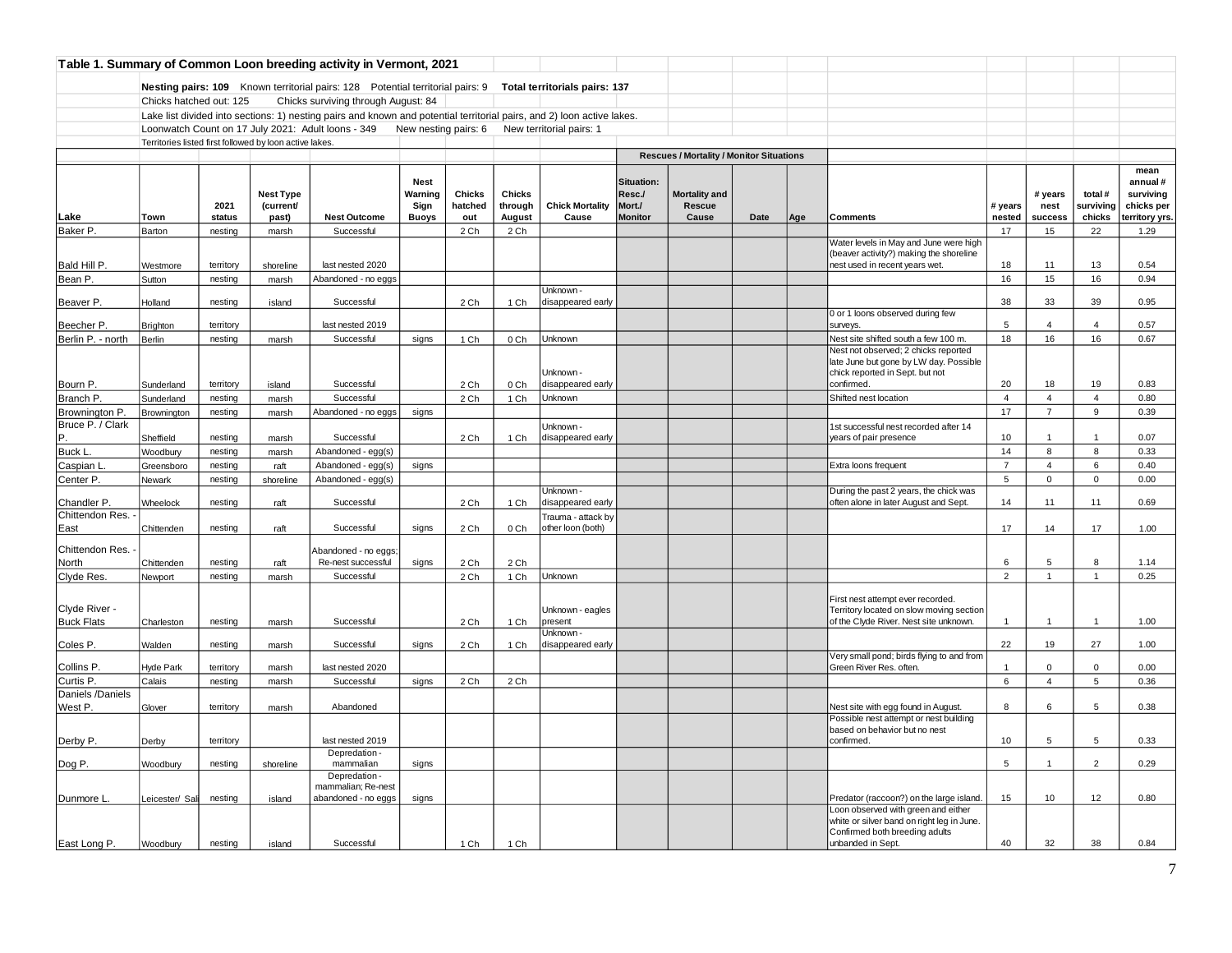| Table 1 continued.                   |                    |                      |                               |                                                   |                                |                   |                          |                                  |                                | <b>Rescues / Mortality / Monitor Situations</b> |          |       |                                                                                                                                                                                                                                                                             |                |                 |                      |                                            |
|--------------------------------------|--------------------|----------------------|-------------------------------|---------------------------------------------------|--------------------------------|-------------------|--------------------------|----------------------------------|--------------------------------|-------------------------------------------------|----------|-------|-----------------------------------------------------------------------------------------------------------------------------------------------------------------------------------------------------------------------------------------------------------------------------|----------------|-----------------|----------------------|--------------------------------------------|
|                                      |                    | 2021                 | <b>Nest Type</b><br>(current/ |                                                   | <b>Nest</b><br>Warning<br>Sign | Chicks<br>hatched | <b>Chicks</b><br>through | <b>Chick Mortality</b>           | Situation:<br>Resc./<br>Mort./ | Mortality and<br><b>Rescue</b>                  |          |       |                                                                                                                                                                                                                                                                             | # years        | # years<br>nest | total #<br>surviving | mean<br>annual#<br>surviving<br>chicks per |
| Lake                                 | Town               | status               | past)                         | <b>Nest Outcome</b>                               | <b>Buoys</b>                   | out               | August                   | Cause                            | <b>Monitor</b>                 | Cause                                           | Date     | Age   | Comments                                                                                                                                                                                                                                                                    | nested         | success         | chicks               | territory yrs.                             |
| Echo L<br>(Charleston)               | Charleston         | nesting              | raft                          | Successful                                        | signs                          | 2 Ch              | 2 Ch                     |                                  |                                |                                                 |          |       |                                                                                                                                                                                                                                                                             | 11             | 6               | $\overline{7}$       | 0.41                                       |
|                                      |                    |                      |                               |                                                   |                                |                   |                          |                                  |                                |                                                 |          |       | 7/26 loon snagged angler's line; 7/29<br>warden tried catching, failed; 7/31<br>beaching, caught, removed line and                                                                                                                                                          |                |                 |                      |                                            |
|                                      |                    |                      |                               |                                                   |                                |                   |                          |                                  |                                |                                                 |          |       | hook, released. Beached again, caught;<br>8/1 delivered to Avian Haven. Parsites<br>found and treated. 8/12 released<br>coastal ME. 10/12 Found dead on<br>Islesboro, a Penobscot Bay island<br>maybe 10 miles from where the bird<br>was released in Belfast on August 12. |                |                 |                      |                                            |
| Eden L                               | Eden               | nesting              | raft                          | Abandoned - no eggs                               | signs                          |                   |                          |                                  | Rescue                         | Fishing gear - m 7/31/2021                      |          | Adult | Not counting as successful release.                                                                                                                                                                                                                                         | 17             | 12              | 16                   | 0.76                                       |
| Elligo L.                            | Greensboro         | nesting              | island                        | Successful                                        | signs                          | 2 Ch              | 1 Ch                     | Unknown                          |                                |                                                 |          |       |                                                                                                                                                                                                                                                                             | 20             | 17              | 21                   | 1.05                                       |
| Elmore L                             | Elmore             | nesting              | raft                          | Successful                                        | signs                          | 2 Ch              | 2 Ch                     |                                  |                                |                                                 |          |       |                                                                                                                                                                                                                                                                             | 9              | $\overline{4}$  | 5                    | 0.31                                       |
| Ewell P.                             | Peacham            | nesting              | marsh                         | Depredation -<br>mammalian; Re-nest<br>successful |                                | 1 Ch              | 1 Ch                     |                                  |                                |                                                 |          |       |                                                                                                                                                                                                                                                                             | 13             | 11              | 12                   | 0.55                                       |
| Fairfield P.                         | Fairfield          | nesting              | raft                          | Successful                                        | signs                          | 2 Ch              | 2 Ch                     |                                  |                                |                                                 |          |       | 1st successful nest after 10 years of pair<br>being present and 5 previous nest<br>attempts. Raft moved to SE end.                                                                                                                                                          | 6              | $\overline{1}$  | $\overline{2}$       | 0.20                                       |
| Fairlee L                            | Fairlee            | nesting              | shoreline                     | Successful                                        | signs                          | 1 Ch              | 1 Ch                     |                                  |                                |                                                 |          |       |                                                                                                                                                                                                                                                                             | 6              | $\sqrt{5}$      | 6                    | 0.67                                       |
| Flagg P.                             | Wheelock           | nesting              | island                        | Successful                                        |                                | 1 Ch              | 1 Ch                     |                                  |                                |                                                 |          |       |                                                                                                                                                                                                                                                                             | 8              | 6               | 8                    | 0.67                                       |
|                                      |                    |                      |                               |                                                   |                                |                   |                          | Jnknown -                        |                                |                                                 |          |       | Nest site shifted to marsh from raft;                                                                                                                                                                                                                                       |                |                 |                      |                                            |
| Forest L.                            | Averill            | nesting              | marsh                         | Successful                                        |                                | 2 Ch              | 1 Ch                     | disappeared early<br>Predation-  |                                |                                                 |          |       | geese had used raft                                                                                                                                                                                                                                                         | 28             | 25              | 30                   | 1.00                                       |
| Fosters P.                           | Peacham            | nesting              | raft                          | Successful                                        |                                | 1 Ch              | 0 Ch                     | possible snapping<br>turtle      |                                |                                                 |          |       | Chicks possibly taken by snapping turtle                                                                                                                                                                                                                                    | 19             | 19              | 28                   | 1.47                                       |
| Glen P.                              | Castleton          | nesting              | shoreline                     | Depredation -<br>mammalian                        | signs                          |                   |                          |                                  |                                |                                                 |          |       | New nest. Raft had been placed nearby<br>but was not used.                                                                                                                                                                                                                  | $\overline{1}$ |                 |                      |                                            |
| Great Averill L. -                   |                    |                      |                               |                                                   |                                |                   |                          |                                  |                                |                                                 |          |       |                                                                                                                                                                                                                                                                             |                |                 |                      | 0.59                                       |
| North<br>Great Averill L. -<br>South | Averill<br>Averill | nesting<br>territory | raft                          | Successful                                        |                                | 1 Ch              | 1 Ch                     |                                  |                                |                                                 |          |       | Nest building on shoreline; likely did not<br>lay eggs unless predator took them<br>within a day of sittting.                                                                                                                                                               | 27             | 15              | 17                   |                                            |
| Great Averill L. -                   |                    |                      |                               |                                                   |                                |                   |                          |                                  |                                |                                                 |          |       |                                                                                                                                                                                                                                                                             |                |                 |                      |                                            |
| SW inlet                             | Averill            | nesting              | island                        | Successful                                        | signs                          | 2 Ch              | 2 Ch                     |                                  |                                |                                                 |          |       | Nest shifted to mudflat island<br>1st successful nest after 6 years of pair                                                                                                                                                                                                 | 11             | $\overline{7}$  | 8                    | 0.50                                       |
| Great Hosmer P.<br>North             | Albany/ Craftsh    | nesting              | shoreline                     | Successful                                        |                                | 1 Ch              | 1 Ch                     |                                  | Monitor                        | Fishing gear                                    | 7/7/2021 | Adult | being present and 3rd nest attempt. An<br>adult had grass or line in mouth. 2 Ad<br>and 1 ch clean; some visiting loons.                                                                                                                                                    | 3              | $\overline{1}$  | $\overline{1}$       | 0.17                                       |
| Great Hosmer P.                      |                    |                      |                               |                                                   |                                |                   |                          |                                  |                                |                                                 |          |       |                                                                                                                                                                                                                                                                             |                |                 |                      |                                            |
| South                                | Albany/ Craftst    | nesting              | marsh                         | Successful                                        |                                | 1 Ch              | 1 Ch                     |                                  |                                |                                                 |          |       |                                                                                                                                                                                                                                                                             | 11             | 10              | 12                   | 0.86                                       |
| Green River Res.<br>Access Bay       | Hyde Park          | nesting              | island                        | Abandoned - egg(s)                                | signs                          |                   |                          |                                  |                                |                                                 |          |       | Possible drought and low water levels<br>made accees to nest site too difficult.                                                                                                                                                                                            | 14             | 11              | 14                   | 0.93                                       |
| Green River Res.                     |                    |                      |                               | Abandoned - no eggs;<br>Re-nest abandoned -       |                                |                   |                          |                                  |                                |                                                 |          |       | One of pair banded - Right leg: white<br>with black stripe over Silver; left leg:<br>Orange over Yellow. Bird originally<br>banded on L. Eden in 2006 after fishing                                                                                                         |                |                 |                      |                                            |
| Merganser inlet Hyde Park            |                    | nesting              | island                        | no eggs                                           | signs                          |                   |                          |                                  |                                |                                                 |          |       | line incident.                                                                                                                                                                                                                                                              | 6              | $\overline{2}$  | $\overline{2}$       | 0.18                                       |
| Green River Res.<br><b>NW</b>        |                    |                      |                               | Abandoned - no eggs;<br>Re-nest abandoned -       |                                |                   |                          |                                  |                                |                                                 |          |       |                                                                                                                                                                                                                                                                             |                |                 |                      |                                            |
| Green River Res.                     | Hyde Park          | nesting              | island                        | no eggs                                           | signs                          |                   |                          |                                  |                                |                                                 |          |       |                                                                                                                                                                                                                                                                             | 43             | 31              | 44                   | 1.00                                       |
| South                                | Hyde Park          | territory            | island                        | last nested 2019                                  |                                |                   |                          |                                  |                                |                                                 |          |       | 7/6 chick found dead floating in water.                                                                                                                                                                                                                                     | 5              | 3               | 3                    | 0.38                                       |
| Greenwood L.                         | Woodbury           | nesting              | raft                          | Successful                                        | signs                          | 2 Ch              | 1 Ch                     | Trauma - attack by<br>other loon | Mortality                      | Trauma - attack<br>by other loon                | 7/7/2021 | Chick | Open wounds. Hole in sternum<br>indicating attack by other loon.                                                                                                                                                                                                            | 11             | 8               | 6                    | 0.33                                       |
|                                      |                    |                      |                               |                                                   |                                |                   |                          |                                  |                                |                                                 |          |       |                                                                                                                                                                                                                                                                             |                |                 |                      |                                            |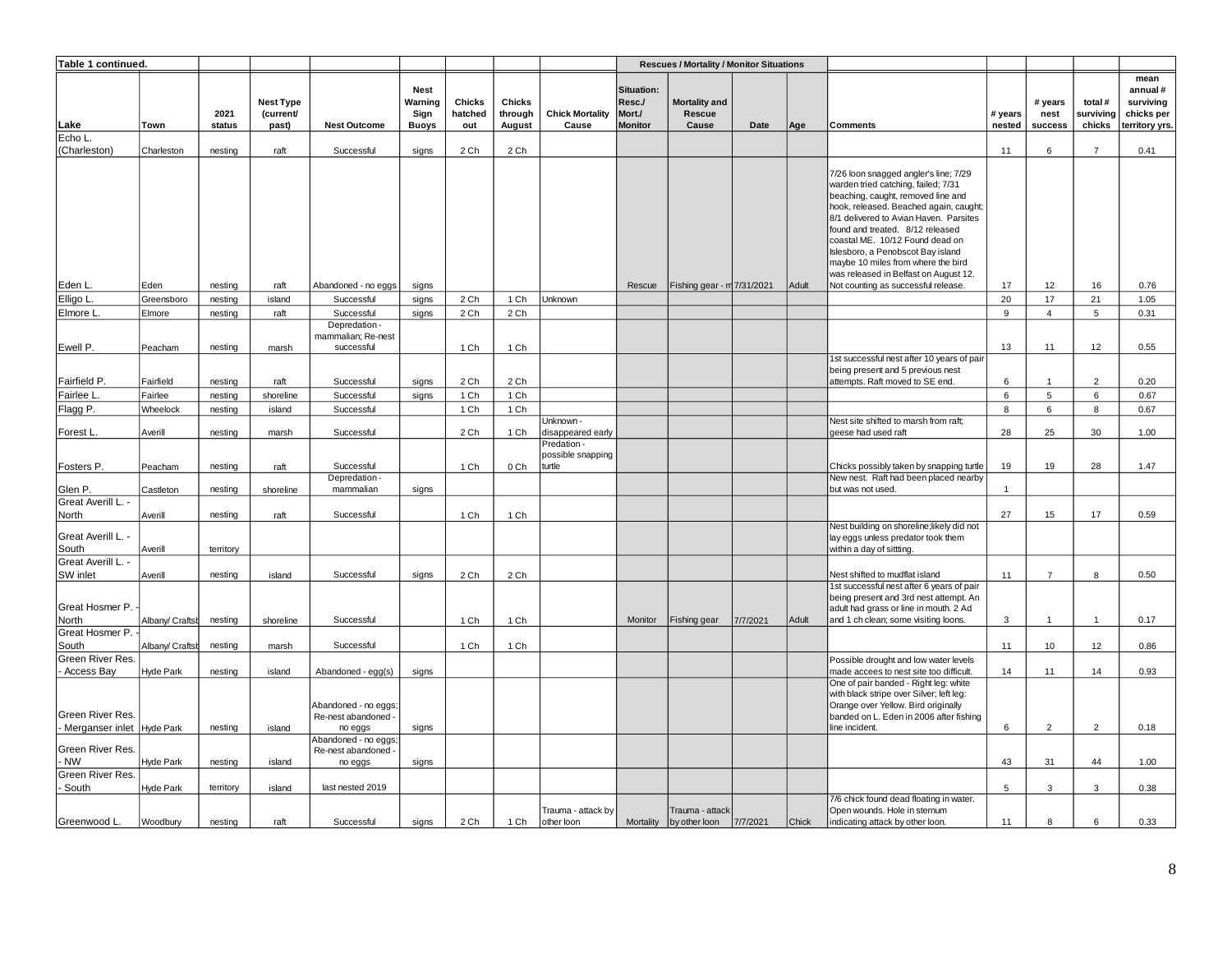| Table 1 continued.           |                 |           |                               |                                                                      |                                |                          |                          |                                          |                                | <b>Rescues / Mortality / Monitor Situations</b> |            |       |                                                                                                                                                   |                |                 |                      |                                            |
|------------------------------|-----------------|-----------|-------------------------------|----------------------------------------------------------------------|--------------------------------|--------------------------|--------------------------|------------------------------------------|--------------------------------|-------------------------------------------------|------------|-------|---------------------------------------------------------------------------------------------------------------------------------------------------|----------------|-----------------|----------------------|--------------------------------------------|
|                              |                 | 2021      | <b>Nest Type</b><br>(current/ |                                                                      | <b>Nest</b><br>Warning<br>Sign | <b>Chicks</b><br>hatched | <b>Chicks</b><br>through | <b>Chick Mortality</b>                   | Situation:<br>Resc./<br>Mort./ | Mortality and<br>Rescue                         |            |       |                                                                                                                                                   | # years        | # years<br>nest | total #<br>surviving | mean<br>annual#<br>surviving<br>chicks per |
| Lake                         | Town            | status    | past)                         | <b>Nest Outcome</b>                                                  | <b>Buoys</b>                   | out                      | August                   | Cause                                    | <b>Monitor</b>                 | Cause                                           | Date       | Age   | <b>Comments</b>                                                                                                                                   | nested         | success         | chicks               | erritory yrs.                              |
| Groton L. - North            | Groton          | nesting   | raft                          | Successful                                                           | signs                          | 2 Ch                     | 2 Ch                     |                                          |                                |                                                 |            |       |                                                                                                                                                   | 11             | 8               | 11                   | 0.73                                       |
| Groton L. - South Groton     |                 | territory | shoreline                     | last nested 2020                                                     |                                |                          |                          |                                          |                                |                                                 |            |       |                                                                                                                                                   | 17             | 13              | 16                   | 0.70                                       |
| Halls L                      | Newbury         | territory |                               | nest building<br>observed in 2019                                    |                                |                          |                          |                                          |                                |                                                 |            |       | Bald Eagle nest located near where built<br>a nest in 2019.                                                                                       |                |                 |                      |                                            |
| Hardwick L.                  | Hardwick        | nesting   | raft                          | Depredation -<br>mammalian (island);<br>Re-nest successful<br>(raft) |                                | 1 Ch                     | 0 Ch                     | Unknown -<br>disappeared early           | Mortality                      | Unknown - not<br>analyzed                       | 5/20/2021  | Adult | Mortality case highly decomposed; not<br>collected.                                                                                               | 18             | 16              | 20                   | 0.95                                       |
| Hardwood P.                  | Elmore          | nesting   | island                        | Successful                                                           |                                | 1 Ch                     | 1 Ch                     |                                          |                                |                                                 |            |       |                                                                                                                                                   | 13             | 12              | 15                   | 0.71                                       |
| Harveys L. -                 |                 |           |                               |                                                                      |                                |                          |                          | Unknown -                                |                                |                                                 |            |       |                                                                                                                                                   |                |                 |                      |                                            |
| North                        | Barnet          | nesting   | marsh                         | Successful                                                           | signs                          | 2 Ch                     | 1 Ch                     | disappeared early                        |                                |                                                 |            |       |                                                                                                                                                   | 13             | 9               | 8                    | 0.50                                       |
| Harveys L. -                 |                 |           |                               |                                                                      |                                |                          |                          |                                          |                                |                                                 |            |       |                                                                                                                                                   |                |                 |                      |                                            |
| South                        | Barnet          | nesting   | raft                          | Successful                                                           |                                | 2 Ch                     | 2 Ch                     |                                          |                                |                                                 |            |       | 1st successful nest.                                                                                                                              | $\overline{2}$ | $\overline{1}$  | $\overline{2}$       | 0.67                                       |
| Holland P. -                 |                 |           |                               |                                                                      |                                |                          |                          |                                          |                                |                                                 |            |       | Nest site shifted south to Turtle Cove.<br>Possibile human disturbance; cove                                                                      |                |                 |                      |                                            |
| North                        | Holland         | nesting   | marsh                         | Abandoned - egg(s)                                                   |                                |                          |                          |                                          |                                |                                                 |            |       | frequented by small boats.                                                                                                                        | $\overline{7}$ | $\overline{2}$  | 2                    | 0.13                                       |
| Holland P. -<br>South        | Holland         | nesting   | island                        | Successful                                                           |                                | 2 Ch                     | 1 Ch                     | Unknown -<br>disappeared early           |                                |                                                 |            |       |                                                                                                                                                   | 24             | 17              | 20                   | 0.48                                       |
|                              |                 | potential |                               |                                                                      |                                |                          |                          |                                          |                                |                                                 |            |       | Potential pair consistenly observed; raft                                                                                                         |                |                 |                      |                                            |
| Hortonia L.                  | Hubbardton      | territory |                               |                                                                      |                                |                          |                          |                                          |                                |                                                 |            |       | placed for 2022.                                                                                                                                  |                |                 |                      |                                            |
| Iroquois L                   | Hinesburg       | nesting   | raft                          | Successful<br>Depredation -                                          | signs                          | 2 Ch                     | 1 Ch                     | Unknown                                  |                                |                                                 |            |       |                                                                                                                                                   | 6              | 3               | 5                    | 0.83                                       |
| Island P.                    | <b>Brighton</b> | nesting   | island                        | mammalian                                                            |                                |                          |                          |                                          |                                |                                                 |            |       |                                                                                                                                                   | 21             | 14              | 17                   | 0.71                                       |
|                              |                 |           |                               | Abandoned - egg(s);                                                  |                                |                          |                          |                                          |                                |                                                 |            |       | 1st nest attempt in new location north of<br>access on east shore. Re-nest located<br>near past attempts south of access near                     |                |                 |                      |                                            |
| Jobs P.                      | Westmore        | nesting   | shoreline                     | Re-nest successful                                                   |                                | 1 Ch                     | 1 Ch                     |                                          |                                |                                                 |            |       | 2nd lawn area.                                                                                                                                    | 13             | $\overline{7}$  | 8                    | 0.35                                       |
| Joe's P - inlet              | Cabot/ Danville | nesting   | raft                          | Abandoned - no eggs<br>(raft); Re-nest<br>successful (marsh)         | signs                          | 1 Ch                     | 0 Ch                     | Unknown -<br>disappeared early           |                                |                                                 |            |       | Bald eagles and jet skis near family<br>often; could be cause of chick loss                                                                       | 22             | 22              | 26                   | 0.93                                       |
|                              |                 |           |                               |                                                                      |                                |                          |                          |                                          |                                |                                                 |            |       | Loon found dead on shore; enlarged<br>spleen indicating infection. Good body                                                                      |                |                 |                      |                                            |
| Joe's P. - 1st<br>Pond       | Cabot/ Danville | nesting   | shoreline                     | Successful                                                           |                                | 1 Ch                     | 0 Ch                     | Unknown -<br>disappeared early           | Mortality                      | Infection                                       | 10/15/2021 | Chick | condition and muscle mass. Tissues<br>sent to UNH for pathology tests. Not<br>included in chick mortality # b/c unknowr<br>where chick came from. | 12             | $\overline{7}$  | $\overline{4}$       | 0.31                                       |
|                              |                 |           |                               | Depredation -                                                        |                                |                          |                          |                                          |                                |                                                 |            |       |                                                                                                                                                   |                |                 |                      |                                            |
| Keiser P.                    | Danville/Peac   | nesting   | shoreline                     | mammalian                                                            |                                |                          |                          |                                          |                                |                                                 |            |       |                                                                                                                                                   | 17             | 11              | 10                   | 0.59                                       |
| Kent P.                      | Killington      | nesting   | island                        | Successful                                                           | signs                          | 1 Ch                     | 1 Ch                     |                                          |                                |                                                 |            |       |                                                                                                                                                   | 12             | 9               | 12                   | 0.92                                       |
| Kettle P.                    | Groton/ Marshf  | nesting   | raft                          | Successful                                                           | signs                          | 1 Ch                     | 1 Ch                     |                                          |                                |                                                 |            |       |                                                                                                                                                   | 30             | 19              | 26                   | 0.72                                       |
| Knapp Brook P.               | Reading         | territory | island                        | last nested 2018                                                     |                                |                          |                          |                                          |                                |                                                 |            |       | Nest building observed, but pair never<br>nested.                                                                                                 | 3              | $\overline{2}$  | $\overline{2}$       | 0.33                                       |
| Lewis P.                     | Lewis           | nesting   | shoreline                     | Successful                                                           |                                | 2 Ch                     | 2 Ch                     |                                          |                                |                                                 |            |       | 1st successful nest                                                                                                                               | $\overline{2}$ | $\mathbf{1}$    | $\overline{2}$       | 0.67                                       |
| Little Averill L. -<br>North | Averill         | nesting   | raft                          | Successful                                                           |                                | 1 Ch                     | 1 Ch                     |                                          |                                |                                                 |            |       |                                                                                                                                                   | 9              | $\overline{7}$  | 6                    | 0.43                                       |
| Little Averill L. -<br>West  | Averill         | territory | raft                          | last nested 2020                                                     |                                |                          |                          |                                          |                                |                                                 |            |       | Geese nested on raft nest to goose<br>guard. Keep using as perch site which<br>likely deterred nesting                                            | 30             | 18              | 25                   | 0.57                                       |
| Little Hosmer P.             | Craftsbury      | nesting   | marsh                         | Abandoned - no eggs                                                  |                                |                          |                          |                                          |                                |                                                 |            |       | Nest site shifted to SW marsh-shoreline                                                                                                           | 20             | 11              | 9                    | 0.36                                       |
| Long P. (Eden)               | Eden            | nesting   | marsh                         | Abandoned - no eggs                                                  |                                |                          |                          |                                          |                                |                                                 |            |       |                                                                                                                                                   | 10             | $\overline{5}$  | $\overline{7}$       | 0.70                                       |
| Long P.<br>(Greensboro)      | Greensboro      | nesting   | marsh                         | Successful                                                           |                                | 2 Ch                     | 2 Ch                     |                                          |                                |                                                 |            |       |                                                                                                                                                   | $\overline{4}$ | 3               | $\overline{4}$       | 0.36                                       |
| Long P.<br>(Sheffield)       | Sheffield       | nesting   | marsh                         | Successful                                                           |                                | 2 Ch                     | 0 Ch                     | Unknown -<br>disappeared early<br>(both) |                                |                                                 |            |       | New nest. Very small pond.                                                                                                                        | $\overline{1}$ | $\mathbf{1}$    | $\mathbf{0}$         | 0.00                                       |
| Long P.<br>(Westmore)        | Westmore        | nesting   | island                        | Loon disturbance                                                     | signs                          |                          |                          |                                          |                                |                                                 |            |       | Raccoons likely occupy nest island and<br>contributing to nest failure.                                                                           | 23             | 17              | 22                   | 0.85                                       |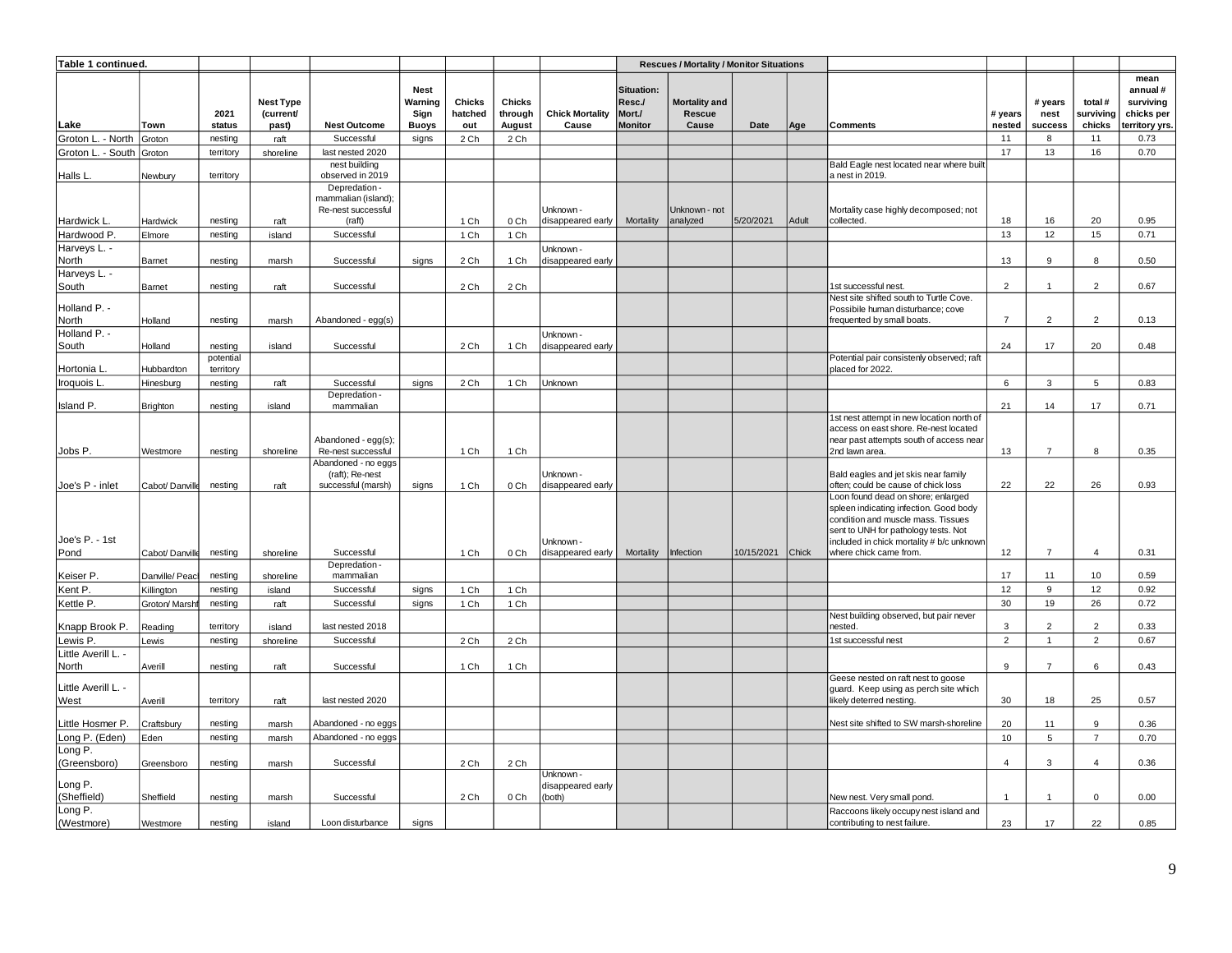| Table 1 continued.           |             |                        |                                        |                            |                                                |                                 |                                    |                                         |                                                  | <b>Rescues / Mortality / Monitor Situations</b> |           |       |                                                                                                                                                                                                                                                                            |                   |                            |                                |                                                              |
|------------------------------|-------------|------------------------|----------------------------------------|----------------------------|------------------------------------------------|---------------------------------|------------------------------------|-----------------------------------------|--------------------------------------------------|-------------------------------------------------|-----------|-------|----------------------------------------------------------------------------------------------------------------------------------------------------------------------------------------------------------------------------------------------------------------------------|-------------------|----------------------------|--------------------------------|--------------------------------------------------------------|
| Lake                         | Town        | 2021<br>status         | <b>Nest Type</b><br>(current/<br>past) | <b>Nest Outcome</b>        | <b>Nest</b><br>Warning<br>Sign<br><b>Buoys</b> | <b>Chicks</b><br>hatched<br>out | <b>Chicks</b><br>through<br>August | <b>Chick Mortality</b><br>Cause         | Situation:<br>Resc./<br>Mort./<br><b>Monitor</b> | Mortality and<br><b>Rescue</b><br>Cause         | Date      | Age   | <b>Comments</b>                                                                                                                                                                                                                                                            | # years<br>nested | # years<br>nest<br>success | total #<br>surviving<br>chicks | mean<br>annual#<br>surviving<br>chicks per<br>territory yrs. |
| Lowell L                     | Londonderry | nesting                | island                                 | Successful                 | signs                                          | 1 Ch                            | 0 Ch                               | Fishing gear -<br>monofilament          | Mortality                                        | Fishing gear -<br>nonofilament                  | 8/9/2021  | Chick | Nest site shifted to NE side of island.<br>8/9 chick found dead floating in fishing<br>line. Susan Eckrote found.                                                                                                                                                          | 3                 | 3                          | $\mathbf 0$                    | 0.00                                                         |
|                              |             |                        |                                        |                            |                                                |                                 |                                    |                                         |                                                  |                                                 |           |       | Possible mate switch after major fight                                                                                                                                                                                                                                     |                   |                            |                                |                                                              |
| Lower Symes P.               | Ryegate     | territory              | marsh                                  | last nested 2020           |                                                |                                 |                                    | Trauma - attack by                      |                                                  |                                                 |           |       | observed in 2020.                                                                                                                                                                                                                                                          | 17                | 15                         | 20                             | 0.95                                                         |
| Lyford P.                    | Walden      | nesting                | marsh                                  | Successful                 |                                                | 2 Ch                            | 1 Ch                               | other loon                              |                                                  |                                                 |           |       |                                                                                                                                                                                                                                                                            | 12                | 10                         | 12                             | 1.00                                                         |
| Maidstone L. -<br>North      | Maidstone   | nesting                | shoreline                              | Depredation -<br>mammalian |                                                |                                 |                                    |                                         | Rescue                                           | Iced-in                                         | 1/29/2021 | Adult | Observed on north end of Maidstone L.<br>on the snow/ice on 1/28. Spent the night<br>at -10F. Rescued from lake on 1/29.<br>Called out, tried to get away, some<br>vigor. Releases on L. Champlain 1/29.<br>Dove, preened, called.<br>Territorial chases observed prior to | 11                | 8                          | 5                              | 0.29                                                         |
| Maidstone L. -<br><b>SE</b>  | Maidstone   | nesting                | island                                 | Successful                 |                                                | 2 Ch                            | 1 Ch                               | Trauma - attack by<br>other loon        | Mortality                                        | Trauma - attack<br>by other loon                | 7/28/2021 | Chick | chick being killed by intruder loon; chick<br>collected for necropsy. Widespread<br>bruising on body and skull.                                                                                                                                                            | 11                | 6                          | 8                              | 0.53                                                         |
| Maidstone L. -               |             |                        |                                        |                            |                                                |                                 |                                    |                                         |                                                  |                                                 |           |       |                                                                                                                                                                                                                                                                            |                   |                            |                                |                                                              |
| SW                           | Maidstone   | nesting                | island                                 | Successful                 | signs                                          | 2 Ch                            | 1 Ch                               | Unknown                                 |                                                  |                                                 |           |       |                                                                                                                                                                                                                                                                            | 39                | 36                         | 41                             | 0.93                                                         |
| Martins P.                   | Peacham     | nesting                | raft                                   | Loon disturbance           | signs                                          |                                 |                                    |                                         |                                                  |                                                 |           |       |                                                                                                                                                                                                                                                                            | 25                | 23                         | 34                             | 1.26                                                         |
| May P.                       | Barton      | territory              | marsh                                  | last nested 2019           |                                                |                                 |                                    |                                         |                                                  |                                                 |           |       | Pair present; many extra loons<br>observed.                                                                                                                                                                                                                                | 23                | 20                         | 28                             | 0.80                                                         |
| McConnell P.                 | Brighton    | nesting                | marsh                                  | Successful                 |                                                | 1 Ch                            | 1 Ch                               |                                         |                                                  |                                                 |           |       | 1st documented nest since 2007. Nest<br>site unknown.                                                                                                                                                                                                                      | 16                | 12                         | 16                             | 0.53                                                         |
| Metcalf P.                   | Fletcher    | nesting                | island                                 | Successful                 | signs                                          | 1 Ch                            | 1 Ch                               |                                         |                                                  |                                                 |           |       |                                                                                                                                                                                                                                                                            | 9                 | $\overline{4}$             | 6                              | 0.60                                                         |
| Miles P.                     | Concord     | nesting                | island                                 | Successful                 | signs                                          | 2 Ch                            | 2 Ch                               |                                         | Monitor                                          | ethargic                                        | 7/5/2021  | Chick | 8/23 1 chick sluggish by itself. Joined<br>family again a few days later.                                                                                                                                                                                                  | 26                | 20                         | 26                             | 0.70                                                         |
| Miller P.                    | Strafford   | nesting                | marsh                                  | Successful                 | signs                                          | 2 Ch                            | 0 Ch                               | Predation - Bald<br>Eagle likely (both) |                                                  |                                                 |           |       | Nest site shifted to SW channel                                                                                                                                                                                                                                            | $\overline{7}$    | 6                          | $\overline{7}$                 | 0.88                                                         |
| Molly's Falls Res.<br>Island | Cabot       | nesting                | raft                                   | Successful                 |                                                | 2 Ch                            | 2 Ch                               |                                         |                                                  |                                                 |           |       | Water levels low for 2nd year b/c of dam<br>repairs. Rafts moved down to open<br>water.                                                                                                                                                                                    | 8                 | $\overline{7}$             | 13                             | 1.30                                                         |
| Molly's Falls Res.           |             |                        |                                        |                            |                                                |                                 |                                    |                                         |                                                  |                                                 |           |       | Raft moved down mudflats to open                                                                                                                                                                                                                                           |                   |                            |                                |                                                              |
| North                        | Cabot       | nesting                | raft                                   | Successful                 | signs                                          | 1 Ch                            | 1 Ch                               |                                         |                                                  |                                                 |           |       | water.                                                                                                                                                                                                                                                                     | 27                | 25                         | 34                             | 0.94                                                         |
| Mollys P.                    | Cabot       | nesting                | marsh                                  | Successful                 |                                                | 2 Ch                            | 2 Ch                               |                                         |                                                  |                                                 |           |       | Nest site unknown.                                                                                                                                                                                                                                                         | $\overline{3}$    | 3                          | $\overline{4}$                 | 0.67                                                         |
| Morey L.                     | Fairlee     | potential<br>territory |                                        |                            |                                                |                                 |                                    |                                         | Mortality                                        | Fishing gear -<br><b>nook</b>                   | 7/6/2021  | Adult | VFWD game wardens captured a loon<br>in fishing gear. Hook with barb pierced<br>the lower mandible. Brought to VINS.<br>Significant amount of tissue damage,<br>bone exposure, and necrotic tissue. Bird<br>was euthanized.                                                |                   |                            |                                |                                                              |
| Neal P.                      | Lunenberg   | potential<br>territory | marsh                                  | last nested 2019           |                                                |                                 |                                    |                                         |                                                  |                                                 |           |       | Single loon observed in May/early June;<br>later 2 loons present.                                                                                                                                                                                                          | 3                 | $\mathbf 0$                |                                | 0.00                                                         |
| Nelson P.                    | Woodbury    | potential<br>territory |                                        |                            |                                                |                                 |                                    |                                         |                                                  |                                                 |           |       |                                                                                                                                                                                                                                                                            | $\overline{1}$    | $\mathbf 0$                |                                | 0.00                                                         |
| Newark P.                    | Newark      | nesting                | island                                 | Successful                 | signs                                          | 2 Ch                            | 1 Ch                               | Unknown -<br>disappeared early          | Rescue                                           | Trauma - crash<br>anding                        | 8/30/2021 | Adult | 8/30 Ad crash landed on field 1/3 mile<br>up woods road from Newark Pond.<br>Appeared healthy. Charged when<br>attempted to capture. Brought to L.<br>Willoughby since unknown what<br>waterbody loon was from.                                                            | 31                | 23                         | 32                             | 0.82                                                         |
| Nichols P.                   | Woodbury    | nesting                | raft                                   | Successful                 | signs                                          | 1 Ch                            | 1 Ch                               |                                         |                                                  |                                                 |           |       |                                                                                                                                                                                                                                                                            | 21                | 19                         | 21                             | 0.84                                                         |
| Ninevah L.                   | Mount Holly | nestina                | island                                 | Successful                 | signs                                          | 2 Ch                            | 1 Ch                               | Unknown -<br>disappeared early          | Monitor                                          | Fishing gear                                    | 8/8/2021  | Adult | Report of loon trailing fishing line; game<br>warden monitored and all loons<br>appeared healthy. Line fell off?                                                                                                                                                           | 27                | 25                         | 35                             | 1.30                                                         |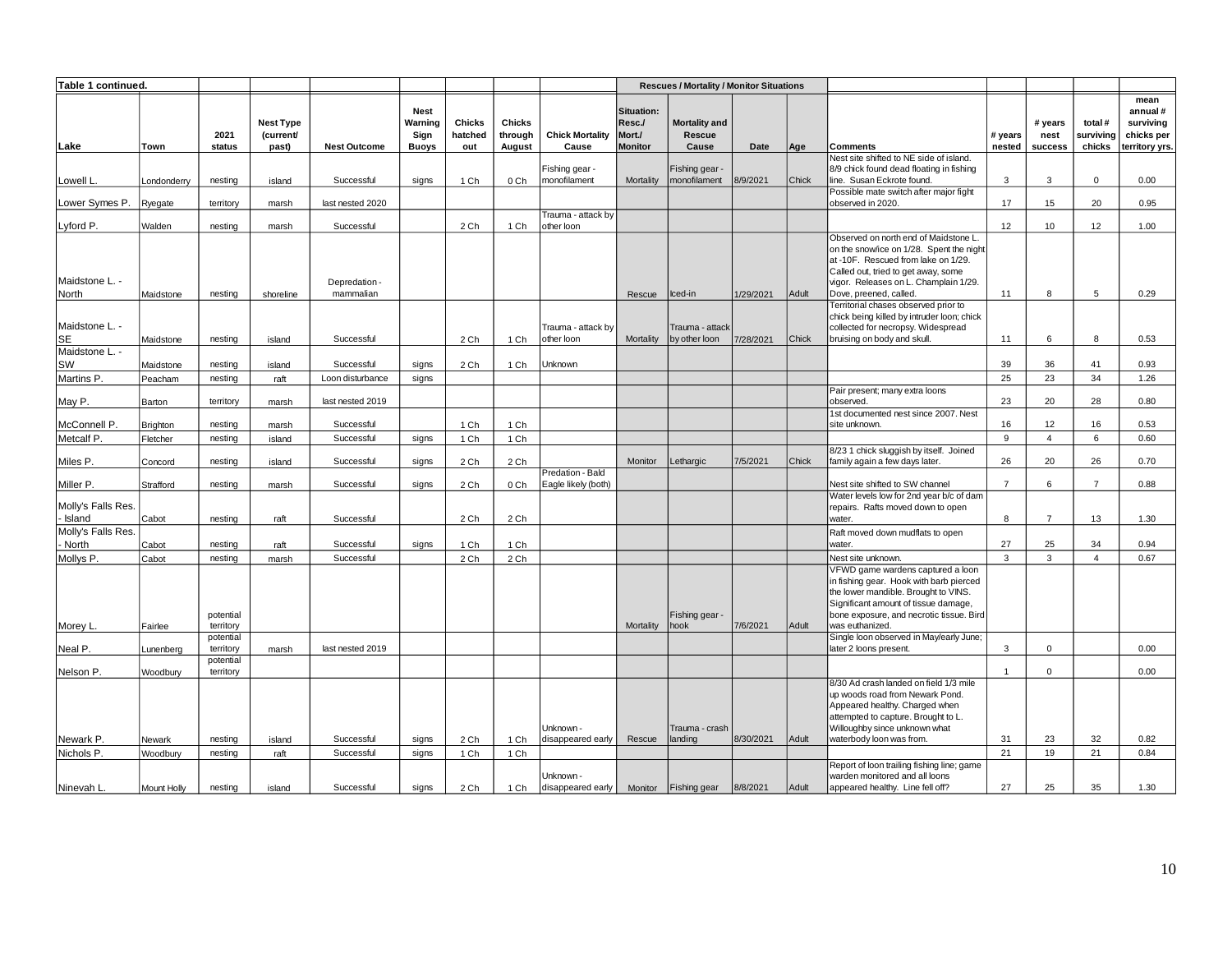| Table 1 continued.           |                       |                        |                                        |                                                                      |                                         |                          |                                    |                                 |                                                  | <b>Rescues / Mortality / Monitor Situations</b>    |                          |                 |                                                                                                                                                                                                                                                                                                                                                                                                                                                                                                                                                                                                                                                                      |                   |                            |                                |                                                              |
|------------------------------|-----------------------|------------------------|----------------------------------------|----------------------------------------------------------------------|-----------------------------------------|--------------------------|------------------------------------|---------------------------------|--------------------------------------------------|----------------------------------------------------|--------------------------|-----------------|----------------------------------------------------------------------------------------------------------------------------------------------------------------------------------------------------------------------------------------------------------------------------------------------------------------------------------------------------------------------------------------------------------------------------------------------------------------------------------------------------------------------------------------------------------------------------------------------------------------------------------------------------------------------|-------------------|----------------------------|--------------------------------|--------------------------------------------------------------|
| Lake                         | Town                  | 2021<br>status         | <b>Nest Type</b><br>(current/<br>past) | <b>Nest Outcome</b>                                                  | <b>Nest</b><br>Warning<br>Sign<br>Buoys | Chicks<br>hatched<br>out | <b>Chicks</b><br>through<br>August | <b>Chick Mortality</b><br>Cause | Situation:<br>Resc./<br>Mort./<br><b>Monitor</b> | <b>Mortality and</b><br>Rescue<br>Cause            | Date                     | Age             | <b>Comments</b>                                                                                                                                                                                                                                                                                                                                                                                                                                                                                                                                                                                                                                                      | # years<br>nested | # years<br>nest<br>success | total #<br>surviving<br>chicks | mean<br>annual#<br>surviving<br>chicks per<br>territory yrs. |
| No. 10 P. (Mirror<br>L.)     | Calais                | nesting                | raft                                   | Loon disturbance;<br>Re-nest abandoned<br>egg(s)                     | signs                                   |                          |                                    |                                 | Mortality;<br>Rescue                             | Trauma - attack<br>by other loon;<br>Stranded -ice | 5/25/2021;<br>12/20/2021 | Adult;<br>Chick | Territorial fight/chases on No. 10. This<br>bird went over or around the dam to<br>escape. Drowned in outtake pipe of mill<br>dam pond a day later. Cause of death<br>attributed to territorial chases.<br>12/20/2021 Loon in open hole<br>surrounded by ice (chick of this year flew<br>in from somewhere else). 12/23 ice too<br>thin to walk out. 12/26 Eagle landed by<br>hole, then left; loon tried taking off,<br>failed, shuffled back to hole. Became<br>airborn on 2nd attempt but crashed<br>down at end of lake by road. Shuffled<br>over road to outlet. Mike Scott, VFWD<br>game warden, tracked and caught the<br>loon. VCE released on L. Champlain. | 14                | 12                         | 15                             | 0.65                                                         |
|                              |                       |                        |                                        |                                                                      |                                         |                          |                                    |                                 |                                                  |                                                    |                          |                 | New nest. Nest site unknown but loons                                                                                                                                                                                                                                                                                                                                                                                                                                                                                                                                                                                                                                |                   |                            |                                |                                                              |
| Norton P. -<br>Crescent Isl. | Norton                | nesting                | island                                 | Successful                                                           |                                         | 1 Ch                     | 1 Ch                               |                                 |                                                  |                                                    |                          |                 | observed near Crescent Island. 4th pair<br>presence not confirmed until August.                                                                                                                                                                                                                                                                                                                                                                                                                                                                                                                                                                                      | $\overline{1}$    | $\mathbf{1}$               | $\overline{1}$                 | 1.00                                                         |
| Norton P. - Island Norton    |                       | nesting                | raft                                   | Successful                                                           | signs                                   | 1 Ch                     | 1 Ch                               |                                 |                                                  |                                                    |                          |                 |                                                                                                                                                                                                                                                                                                                                                                                                                                                                                                                                                                                                                                                                      | 40                | 33                         | 42                             | 0.95                                                         |
| Norton P. - North Norton     |                       | nesting                | raft                                   | Successful                                                           | signs                                   | 2 Ch                     | 1 Ch                               | Unknown                         |                                                  |                                                    |                          |                 |                                                                                                                                                                                                                                                                                                                                                                                                                                                                                                                                                                                                                                                                      | 13                | 6                          | 10                             | 0.71                                                         |
| Norton P. - South            | Norton                | nesting                | raft                                   | Successful                                                           |                                         | 2 Ch                     | 1 Ch                               | Unknown                         |                                                  |                                                    |                          |                 |                                                                                                                                                                                                                                                                                                                                                                                                                                                                                                                                                                                                                                                                      | 21                | 19                         | 22                             | 0.92                                                         |
| Noyes P.                     | Groton                | potential<br>territory |                                        |                                                                      |                                         |                          |                                    |                                 |                                                  |                                                    |                          |                 |                                                                                                                                                                                                                                                                                                                                                                                                                                                                                                                                                                                                                                                                      | $\overline{1}$    | $\mathbf 0$                | $\mathbf 0$                    | 0.00                                                         |
|                              |                       |                        |                                        | Successful                                                           |                                         |                          |                                    |                                 |                                                  |                                                    |                          |                 | Chick alone at end of August. Gone a<br>week a later but a chick of similar age<br>with an adult observed on nearby Inman<br>P., thus chick likely flew to Inman but                                                                                                                                                                                                                                                                                                                                                                                                                                                                                                 | $\overline{4}$    | $\overline{4}$             | 3                              | 0.75                                                         |
| Old Marsh P.<br>Osmore P.    | Fair Haven<br>Peacham | nesting<br>nesting     | island<br>shoreline                    | Abandoned - egg(s)                                                   |                                         | 1 Ch                     | 1 Ch                               |                                 |                                                  |                                                    |                          |                 | remote chance it crawled overland.<br>Nest site shifted to north shore                                                                                                                                                                                                                                                                                                                                                                                                                                                                                                                                                                                               | 13                | 8                          | 10                             | 0.45                                                         |
| Parker L.                    | Glover                | nesting                | marsh                                  | Successful                                                           | signs                                   | 1 Ch                     | 0 Ch                               | Predation -<br>snapping turtle  |                                                  |                                                    |                          |                 | 1st successful nest but chick likely taken<br>by snapping turtle based on residents<br>observation.                                                                                                                                                                                                                                                                                                                                                                                                                                                                                                                                                                  | $\overline{2}$    | $\mathbf{1}$               | $\mathbf 0$                    | 0.00                                                         |
| Peacham P. -<br>North        | Peacham               | nesting                | island                                 | Flooded                                                              | signs                                   |                          |                                    |                                 |                                                  |                                                    |                          |                 | Water down several feet because of<br>dam repairs. Pair nested near water<br>level and nest flooded.                                                                                                                                                                                                                                                                                                                                                                                                                                                                                                                                                                 | 43                | 34                         | 38                             | 0.86                                                         |
| Peacham P. -                 |                       |                        |                                        |                                                                      |                                         |                          |                                    |                                 |                                                  |                                                    |                          |                 |                                                                                                                                                                                                                                                                                                                                                                                                                                                                                                                                                                                                                                                                      |                   |                            |                                |                                                              |
| east                         | Peacham               | territory<br>potential | marsh                                  | last nested 2019                                                     |                                         |                          |                                    |                                 |                                                  |                                                    |                          |                 | Not surveyed regularly<br>9/19/21: Loon with red / white bands                                                                                                                                                                                                                                                                                                                                                                                                                                                                                                                                                                                                       | $\overline{7}$    | 2                          | 3                              | 0.20                                                         |
| Peacham P. - SW Peacham      |                       | territory              | marsh                                  | last nested 2015                                                     |                                         |                          |                                    | Unknown -                       |                                                  |                                                    |                          |                 | observed (white could be silver)                                                                                                                                                                                                                                                                                                                                                                                                                                                                                                                                                                                                                                     | 27                | 19                         | 23                             | 0.62                                                         |
| Pensioner P.                 | Charleston            | nesting                | raft                                   | Successful                                                           | signs                                   | 2 Ch                     | 1 Ch                               | disappeared early               |                                                  |                                                    |                          |                 |                                                                                                                                                                                                                                                                                                                                                                                                                                                                                                                                                                                                                                                                      | 14                | 12                         | 14                             | 0.82                                                         |
| Pigeon P.                    | Groton                | nesting                | raft                                   | Successful                                                           |                                         | 1 Ch                     | 1 Ch                               |                                 | Mortality                                        | Unknown                                            | 7/27/2021                | Adult           | Unknown cause of mortality: partially<br>decomposed and scavenged. Healed-<br>over puncture on sternum from loon fight.<br>During incubation, male started                                                                                                                                                                                                                                                                                                                                                                                                                                                                                                           | $\overline{7}$    | 5                          | $\overline{7}$                 | 0.39                                                         |
| Raponda L.                   | Wilmington            | nesting                | shoreline                              | Other - Male died<br>from lead fishing gear<br>female over-incubated | signs                                   |                          |                                    |                                 | Mortality                                        | Fishing gear -<br>lead                             | 6/8/2021                 | Adult           | beaching for a week before dying of<br>likely lead poisoning from sinker.<br>Sinker 0.109oz (suspected) lead.                                                                                                                                                                                                                                                                                                                                                                                                                                                                                                                                                        | 5                 | $\overline{2}$             | $\overline{2}$                 | 0.29                                                         |
| Rescue L.                    | Ludlow                | potential<br>territory |                                        |                                                                      |                                         |                          |                                    |                                 |                                                  |                                                    |                          |                 | Courtship/nest searching behavior<br>observed late May and July. Pair not<br>consistently present; two loons also<br>being observed on nearby Amherst L,<br>thus likely new pair flying back and forth.                                                                                                                                                                                                                                                                                                                                                                                                                                                              |                   |                            |                                |                                                              |
| Ricker P.                    | Groton                | nesting                | raft                                   | Successful                                                           | signs                                   | 2 Ch                     | 1 Ch                               | Unknown                         |                                                  |                                                    |                          |                 |                                                                                                                                                                                                                                                                                                                                                                                                                                                                                                                                                                                                                                                                      | 19                | 16                         | 13                             | 0.62                                                         |
| Seymour L. -<br>Winape       | Morgan                | territory              | raft                                   | last nested 2020                                                     | signs                                   |                          |                                    |                                 |                                                  |                                                    |                          |                 | Pair tended to stay further north on lake.                                                                                                                                                                                                                                                                                                                                                                                                                                                                                                                                                                                                                           | 21                | 15                         | 20                             | 0.69                                                         |
| Shadow L. -                  |                       |                        |                                        |                                                                      |                                         |                          |                                    |                                 |                                                  |                                                    |                          |                 |                                                                                                                                                                                                                                                                                                                                                                                                                                                                                                                                                                                                                                                                      | 12                | 6                          | 8                              |                                                              |
| (Concord)                    | Concord               | territory              | marsh                                  | last nested 2019                                                     |                                         |                          |                                    |                                 |                                                  |                                                    |                          |                 |                                                                                                                                                                                                                                                                                                                                                                                                                                                                                                                                                                                                                                                                      |                   |                            |                                | 0.53                                                         |
|                              |                       |                        |                                        |                                                                      |                                         |                          |                                    |                                 |                                                  |                                                    |                          |                 |                                                                                                                                                                                                                                                                                                                                                                                                                                                                                                                                                                                                                                                                      |                   |                            |                                | 11                                                           |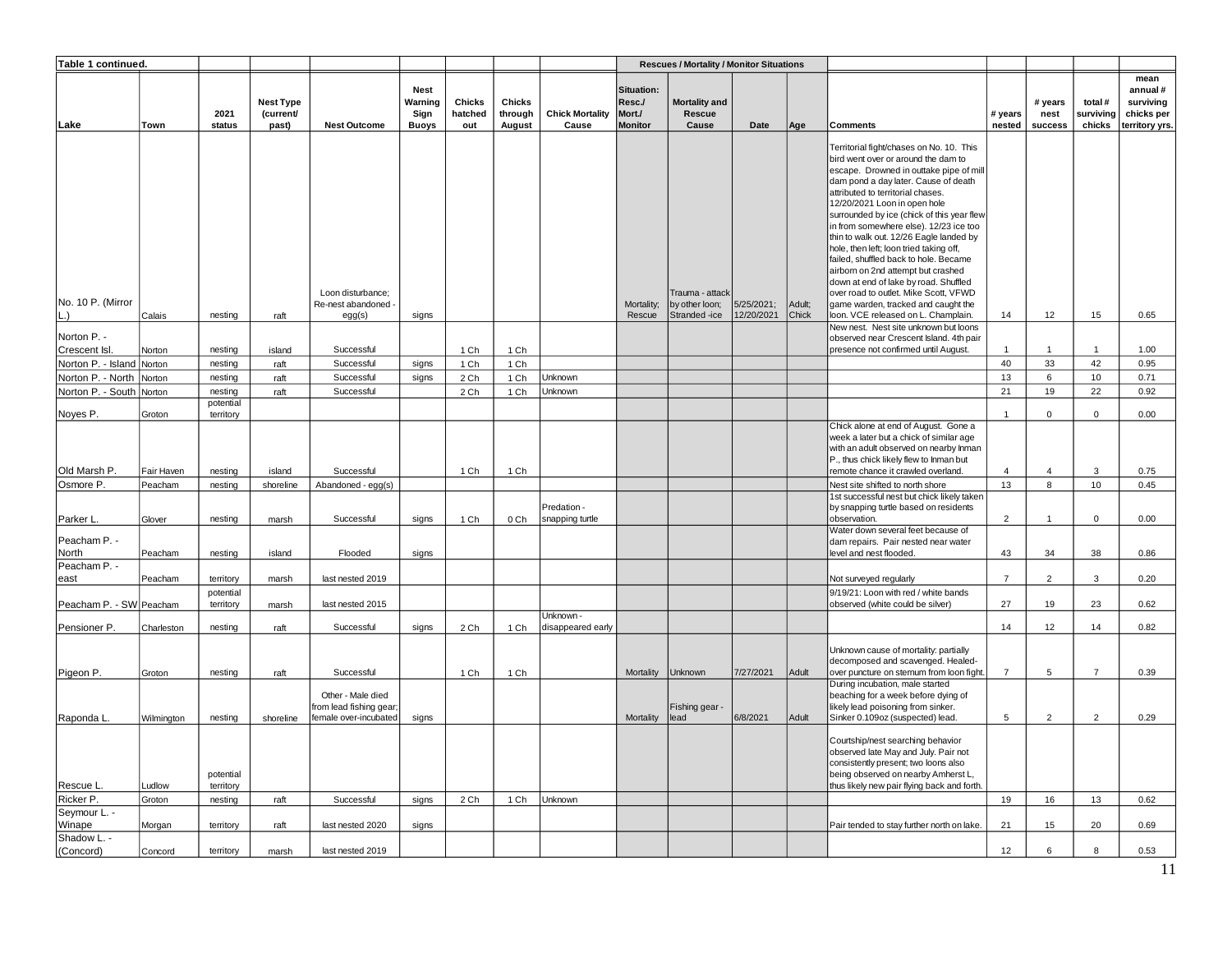| Table 1 continued.                         |                 |                        |                                        |                                                                       |                                         |                          |                                    |                                 |                                                  | <b>Rescues / Mortality / Monitor Situations</b> |             |                    |                                                                                                                                                                                                                                                                                                                                                                                                                                     |                   |                            |                                |                                                              |
|--------------------------------------------|-----------------|------------------------|----------------------------------------|-----------------------------------------------------------------------|-----------------------------------------|--------------------------|------------------------------------|---------------------------------|--------------------------------------------------|-------------------------------------------------|-------------|--------------------|-------------------------------------------------------------------------------------------------------------------------------------------------------------------------------------------------------------------------------------------------------------------------------------------------------------------------------------------------------------------------------------------------------------------------------------|-------------------|----------------------------|--------------------------------|--------------------------------------------------------------|
| Lake                                       | Town            | 2021<br>status         | <b>Nest Type</b><br>(current/<br>past) | <b>Nest Outcome</b>                                                   | Nest<br>Warning<br>Sign<br><b>Buoys</b> | Chicks<br>hatched<br>out | <b>Chicks</b><br>through<br>August | <b>Chick Mortality</b><br>Cause | Situation:<br>Resc./<br>Mort./<br><b>Monitor</b> | Mortality and<br>Rescue<br>Cause                | <b>Date</b> | Age                | Comments                                                                                                                                                                                                                                                                                                                                                                                                                            | # years<br>nested | # years<br>nest<br>success | total #<br>surviving<br>chicks | mean<br>annual#<br>surviving<br>chicks per<br>territory yrs. |
| Shadow L.<br>(Glover)                      | Glover          | potential<br>territory |                                        |                                                                       |                                         |                          |                                    |                                 | Monitor                                          | Jnknown                                         | 8/16/2021   | Adult              | 8/10 Lots of distress calling at night and<br>loon feathers found in the a.m. along<br>shore. Unknown event.                                                                                                                                                                                                                                                                                                                        |                   |                            |                                |                                                              |
| Silver L.                                  |                 |                        |                                        |                                                                       |                                         |                          |                                    |                                 |                                                  |                                                 |             |                    |                                                                                                                                                                                                                                                                                                                                                                                                                                     |                   |                            |                                |                                                              |
| (Leicester)<br>Somerset Res. -             | Leicester       | nesting                | raft                                   | Successful                                                            |                                         | 2 Ch                     | 2 Ch                               |                                 |                                                  |                                                 |             |                    |                                                                                                                                                                                                                                                                                                                                                                                                                                     | $\overline{7}$    | $\overline{7}$             | 11                             | 1.38                                                         |
| (NE) Streeter Isl.                         | Somerset        | nesting                | island                                 | Abandoned - no eggs                                                   | signs                                   |                          |                                    |                                 |                                                  |                                                 |             |                    |                                                                                                                                                                                                                                                                                                                                                                                                                                     | $\overline{2}$    | $\overline{1}$             | $\overline{1}$                 | 0.50                                                         |
| Somerset Res. -<br>Dandeneau Cove Somerset |                 | nestina                | island                                 | Over-incubation                                                       | signs                                   |                          |                                    |                                 |                                                  |                                                 |             |                    |                                                                                                                                                                                                                                                                                                                                                                                                                                     | 39                | 27                         | 34                             | 0.79                                                         |
| Somerset Res. -                            |                 |                        |                                        |                                                                       |                                         |                          |                                    |                                 |                                                  |                                                 |             |                    |                                                                                                                                                                                                                                                                                                                                                                                                                                     |                   |                            |                                |                                                              |
| Narrows                                    | Somerset        | territory              | island                                 | last nested 2020                                                      |                                         |                          |                                    |                                 |                                                  |                                                 |             |                    |                                                                                                                                                                                                                                                                                                                                                                                                                                     | 8                 | $\overline{4}$             | 3                              | 0.23                                                         |
| Somerset Res. -                            |                 |                        |                                        |                                                                       |                                         |                          |                                    | Unknown -                       |                                                  |                                                 |             |                    | Predation by Bald Eagle observed in<br>territory but not necessarily part of pair                                                                                                                                                                                                                                                                                                                                                   |                   |                            |                                |                                                              |
| North Isl.                                 | Somerset        | nesting                | island                                 | Successful                                                            | signs                                   | 2 Ch                     | 1 Ch                               | disappeared early<br>Unknown -  | Mortality                                        | Predation                                       | 9/1/2021    | Adult              | raising the chick.                                                                                                                                                                                                                                                                                                                                                                                                                  | 14                | 10                         | 13                             | 0.65                                                         |
| South P. (Eden)                            | Eden            | nesting                | island                                 | Successful                                                            | signs                                   | 2 Ch                     | 1 Ch                               | disappeared early               |                                                  |                                                 |             |                    | 8/1 Ad swallowed fish with line (photo                                                                                                                                                                                                                                                                                                                                                                                              | 23                | 18                         | 25                             | 0.93                                                         |
| South P.<br>(Marlboro)                     | Marlboro        | nesting                | marsh                                  | Successful                                                            | signs                                   | 1 Ch                     | 1 Ch                               |                                 | Monitor                                          | Fishing gear                                    | 8/1/2021    | Subadult;<br>Adult | taken); 8/20 2A1C seem o.k; entire<br>family heatlhy remaineder of summer.                                                                                                                                                                                                                                                                                                                                                          | $\overline{7}$    | $\overline{7}$             | 11                             | 1.22                                                         |
| Spectacle P.                               | <b>Brighton</b> | territory              | raft                                   | last nested 2020                                                      | signs                                   |                          |                                    |                                 |                                                  |                                                 |             |                    |                                                                                                                                                                                                                                                                                                                                                                                                                                     | 26                | 24                         | 27                             | 0.77                                                         |
| Spring L.                                  | Shrewsbury      | nesting                | raft                                   | Successful                                                            | signs                                   | 2 Ch                     | 2 Ch                               |                                 |                                                  |                                                 |             |                    |                                                                                                                                                                                                                                                                                                                                                                                                                                     | 19                | 14                         | 20                             | 1.00                                                         |
| Stiles Res.                                | Waterford       | territory              | marsh                                  | last nested 2018                                                      |                                         |                          |                                    |                                 |                                                  |                                                 |             |                    |                                                                                                                                                                                                                                                                                                                                                                                                                                     | 15                | 9                          | 13                             | 0.59                                                         |
| Sunset L. (Bensor Benson                   |                 | nesting                | shoreline                              | Depredation -<br>mammalian; Re-nest<br>abandoned - egg(s) in<br>water | signs                                   |                          |                                    |                                 |                                                  |                                                 |             |                    | 1st documented nest. 1st nest attempt<br>located in NW bay; re-nest in SW cove.<br>Raft placed for 2022.                                                                                                                                                                                                                                                                                                                            | $\overline{1}$    |                            |                                |                                                              |
| Sunset L. (Marlbor Marlboro                |                 | nesting                | island                                 | Abandoned - no eggs                                                   | signs                                   |                          |                                    |                                 |                                                  | Mortality Fishing gear                          | 7/21/2021   | Adult              | 7/16 Found alive on downstream side of<br>dam: returned to lake and swam off.<br>Repeated 7/18. 7/20 2 Adults<br>swimming. 7/21 found dead with 2nd<br>adult nearby. Likely part of pair. Sinker<br>found, mild aspergillosis. Loon was<br>banded on Massabesic Lake, NH (near<br>Manchester) in 2006 as a chick Left leg:<br>0938-44861, Sinker 0.034 oz<br>(suspected) lead based on density but<br>still needs official testing. | 10                | $\overline{7}$             | 6                              | 0.55                                                         |
| Thurman Dix                                |                 |                        |                                        |                                                                       |                                         |                          |                                    |                                 |                                                  |                                                 |             |                    | Unknown cause of mortality: pericardial<br>edema, pale liver, dark spleen. Gross<br>pathology apparently does resemble<br>malaria cases somewhat: need<br>histopathology follow up. Extra loons                                                                                                                                                                                                                                     |                   |                            |                                |                                                              |
| Res.                                       | Orange          | nesting                | island                                 | Abandoned - egg(s)                                                    |                                         |                          |                                    |                                 | Mortality                                        | Jnknown<br>Frauma -                             | 8/5/2021    | Adult              | frequent.<br>8/2 Loon with possible eye injurey                                                                                                                                                                                                                                                                                                                                                                                     | 41                | 33                         | 38                             | 0.90                                                         |
| Ticklenaked                                | Ryegate         | territory              | marsh                                  | last nested 2020                                                      |                                         |                          |                                    |                                 | Monitor                                          | unknown                                         | 8/2/2021    | Adult              | reported. 8/20 seems o.k.                                                                                                                                                                                                                                                                                                                                                                                                           | 6                 | $\overline{4}$             | $\overline{2}$                 | 0.29                                                         |
| Turtle P.                                  | Holland         | nesting                | shoreline                              | Successful                                                            |                                         | 1 Ch                     | 1 Ch                               |                                 |                                                  |                                                 |             |                    | New nest; Last nested in 1981.                                                                                                                                                                                                                                                                                                                                                                                                      | $\mathbf{3}$      | $\overline{1}$             | $\overline{1}$                 | 0.33                                                         |
| Wallingford P.                             | Wallingford     | nesting                | marsh                                  | Successful                                                            |                                         | 2 Ch                     | 2 Ch                               | Unknown -                       |                                                  |                                                 |             |                    |                                                                                                                                                                                                                                                                                                                                                                                                                                     | 21                | 16                         | 27                             | 1.23                                                         |
| Wantastiquet P.                            | Weston          | nesting<br>potential   | island                                 | Successful                                                            |                                         | 2 Ch                     | 1 Ch                               | disappeared early               |                                                  |                                                 |             |                    | Only one nest documented in 2019.                                                                                                                                                                                                                                                                                                                                                                                                   | 13                | 10                         | 14                             | 1.08                                                         |
| Warden P.                                  | Barnet          | territory              | shoreline                              | last nested 2019                                                      |                                         |                          |                                    |                                 |                                                  |                                                 |             |                    | Limited habitat.                                                                                                                                                                                                                                                                                                                                                                                                                    | $\overline{1}$    | $\mathbf 0$                |                                | 0.00                                                         |
| Waterbury Res.                             | Waterbury       | territory              | island                                 | last nested 2019                                                      |                                         |                          |                                    |                                 |                                                  |                                                 |             |                    |                                                                                                                                                                                                                                                                                                                                                                                                                                     | $\overline{4}$    | $\mathbf{1}$               | $\overline{1}$                 | 0.11                                                         |
| West Mountain P. Maidstone                 |                 | nesting                | island                                 | Abandoned                                                             |                                         |                          |                                    |                                 |                                                  |                                                 |             |                    |                                                                                                                                                                                                                                                                                                                                                                                                                                     | 18                | 11                         | $\overline{7}$                 | 0.29                                                         |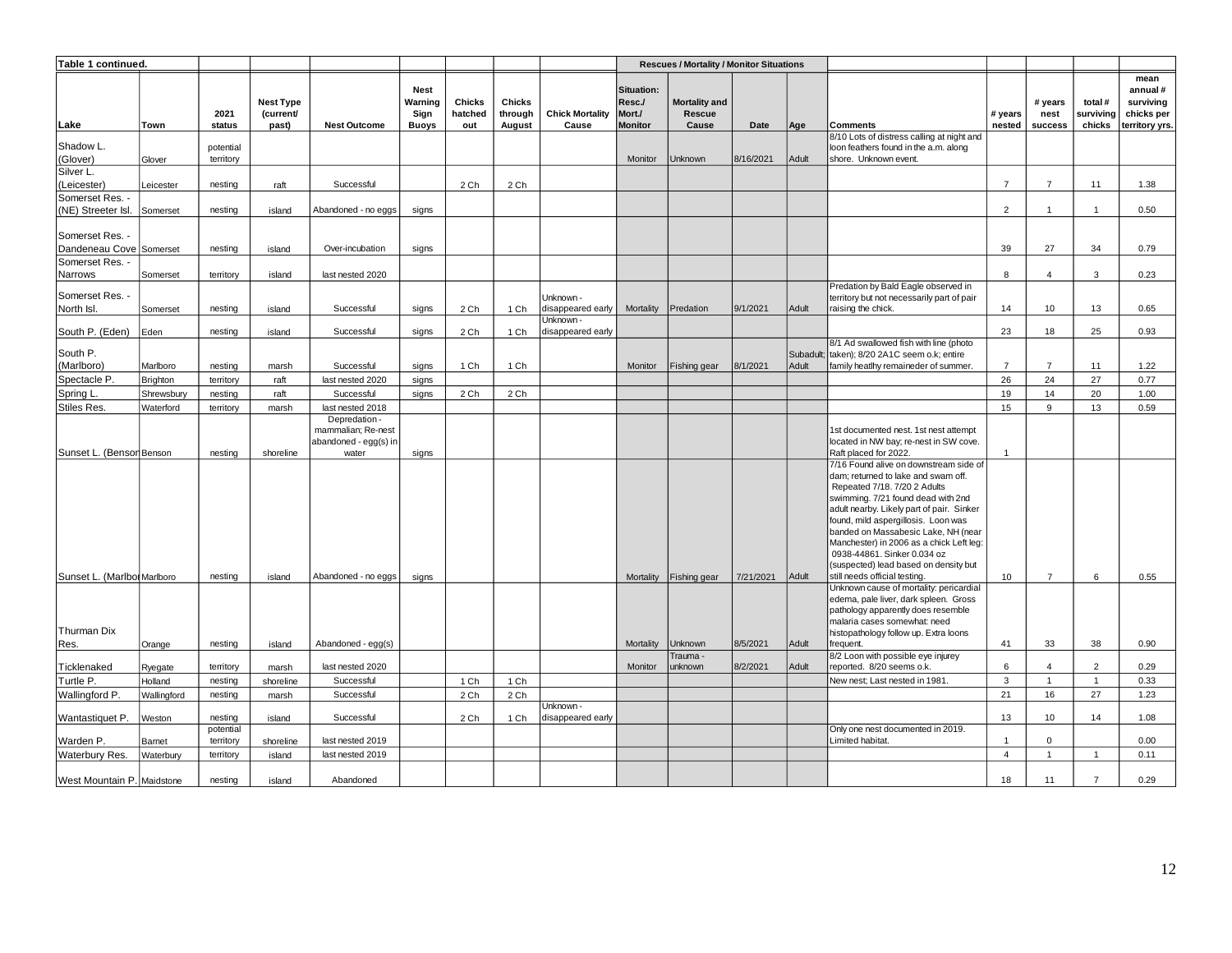| Table 1 continued.                            |                        |                            |                                        |                                     |                                                |                          |                                    |                                 |                                                  | <b>Rescues / Mortality / Monitor Situations</b> |           |          |                                                                                                                                                                                                                                                                                                                                                                                                                                                                                                                                                            |                   |                            |                                |                                                              |
|-----------------------------------------------|------------------------|----------------------------|----------------------------------------|-------------------------------------|------------------------------------------------|--------------------------|------------------------------------|---------------------------------|--------------------------------------------------|-------------------------------------------------|-----------|----------|------------------------------------------------------------------------------------------------------------------------------------------------------------------------------------------------------------------------------------------------------------------------------------------------------------------------------------------------------------------------------------------------------------------------------------------------------------------------------------------------------------------------------------------------------------|-------------------|----------------------------|--------------------------------|--------------------------------------------------------------|
| Lake                                          | Town                   | 2021<br>status             | <b>Nest Type</b><br>(current/<br>past) | <b>Nest Outcome</b>                 | <b>Nest</b><br>Warning<br>Sign<br><b>Buoys</b> | Chicks<br>hatched<br>out | <b>Chicks</b><br>through<br>August | <b>Chick Mortality</b><br>Cause | Situation:<br>Resc./<br>Mort./<br><b>Monitor</b> | Mortality and<br>Rescue<br>Cause                | Date      | Age      | Comments                                                                                                                                                                                                                                                                                                                                                                                                                                                                                                                                                   | # years<br>nested | # years<br>nest<br>success | total #<br>surviving<br>chicks | mean<br>annual#<br>surviving<br>chicks per<br>territory yrs. |
| Woodbury L.                                   |                        |                            |                                        |                                     |                                                |                          |                                    |                                 |                                                  | Trauma - attack                                 |           |          | 7/12 mortality. Beaching 7/10 lethargic,<br>weak swimming. 7/12 2Ad 2C, plus 3rd<br>adult being pursued by one of pair.<br>Necropsy: likely trauma from other loon.<br>Many 3rd and 4th loon interactions with<br>pair this summer. Mortality possible<br>trauma-attack by other loon. Bruising on<br>the inside of keel and maybe left body<br>wall, superficial lesion on the ventriculus<br>small abscess/necrotic area (?) around<br>the intestines. No trauma externally.<br>Small tan lesions throughout the liver<br>(?liver flukes which can cause |                   |                            |                                |                                                              |
| (Sabin)                                       | Woodbury               | nesting                    | raft                                   | Successful<br>Successful - 2 chicks | signs                                          | 2 Ch                     | 2 Ch                               |                                 | Mortality                                        | by other loon                                   | 7/12/21   | Adult    | pathology). Emaciated. Female.                                                                                                                                                                                                                                                                                                                                                                                                                                                                                                                             | 15                | 15                         | 19                             | 1.00                                                         |
| Woodward Res.                                 | Plymouth               | nesting                    | shoreline                              | and 3rd egg in nest                 | signs                                          | 2 Ch                     | 1 Ch                               | Unknown                         |                                                  |                                                 |           |          |                                                                                                                                                                                                                                                                                                                                                                                                                                                                                                                                                            | 15                | 11                         | 14                             | 0.82                                                         |
| Zack Woods P.                                 | Hyde Park              | nesting                    | island                                 | Abandoned - no eggs                 | signs                                          |                          |                                    |                                 |                                                  |                                                 |           |          |                                                                                                                                                                                                                                                                                                                                                                                                                                                                                                                                                            | 25                | 22                         | 35                             | 1.30                                                         |
| Amherst L                                     | Plymouth               | loon active                |                                        |                                     |                                                |                          |                                    |                                 |                                                  |                                                 |           |          | A potential pair was observed on Lake<br>Rescue courting/nest searching but the<br>pair was not observed there consistenty.<br>The two loons might also have been<br>visiting Amherst regularly.                                                                                                                                                                                                                                                                                                                                                           |                   |                            |                                |                                                              |
| Berlin P. - South                             | Berlin                 | loon active                |                                        |                                     |                                                |                          |                                    |                                 |                                                  |                                                 |           |          |                                                                                                                                                                                                                                                                                                                                                                                                                                                                                                                                                            |                   |                            |                                |                                                              |
| Cabot farm pond                               | Cabot                  |                            |                                        |                                     |                                                |                          |                                    |                                 | Rescue                                           | Small pond                                      | 5/21/2021 | Adult    | 5/21 loon on small pond 1/2 mile north of<br>Cabot village; 5/24 night rescue attempt<br>failed; 5/30 loon flew from pond.                                                                                                                                                                                                                                                                                                                                                                                                                                 |                   |                            |                                |                                                              |
| Carmi L.<br>Champlain L.                      | Franklin<br>Burlington | loon active<br>loon active |                                        |                                     |                                                |                          |                                    |                                 | Rescue                                           | Trauma - crash<br>landing                       | 6/25/2021 | Adult    | 6/25 loon found in Lakeview cemetary<br>100 m from Lake Champlain near North<br>Beach. Likely road-crash, possibly night<br>before in rain event. Appeared lively<br>and healthy, released.                                                                                                                                                                                                                                                                                                                                                                | $\overline{2}$    | $\mathsf{O}\xspace$        | $\mathsf{O}\xspace$            | 0.00                                                         |
| Chittenden Res.<br>West                       | Chittenden             | loon active                |                                        |                                     |                                                |                          |                                    |                                 |                                                  |                                                 |           |          | In May, two loons reported in the<br>western side. Mainly single loons<br>reported June-August in this region.                                                                                                                                                                                                                                                                                                                                                                                                                                             |                   |                            |                                |                                                              |
| Clark P./ Bruce                               |                        |                            |                                        |                                     |                                                |                          |                                    |                                 |                                                  |                                                 |           |          |                                                                                                                                                                                                                                                                                                                                                                                                                                                                                                                                                            |                   |                            |                                |                                                              |
| multi-lake                                    | Glover                 | loon active                |                                        |                                     |                                                |                          |                                    |                                 |                                                  |                                                 |           |          |                                                                                                                                                                                                                                                                                                                                                                                                                                                                                                                                                            | $\overline{1}$    | $\mathbf 0$                |                                | 0.00                                                         |
| Coits P.                                      | Cabot                  | loon active                | marsh                                  | no pair; last nested<br>2014        |                                                |                          |                                    |                                 |                                                  |                                                 |           |          |                                                                                                                                                                                                                                                                                                                                                                                                                                                                                                                                                            | 3                 | $\mathbf{3}$               | $\overline{2}$                 | 0.50                                                         |
| Crystal L                                     | Barton                 | loon active                |                                        |                                     |                                                |                          |                                    |                                 |                                                  |                                                 |           |          |                                                                                                                                                                                                                                                                                                                                                                                                                                                                                                                                                            |                   |                            |                                |                                                              |
| Dunmore L.- North Leicester/ Sall loon active |                        |                            |                                        |                                     |                                                |                          |                                    |                                 |                                                  |                                                 |           |          |                                                                                                                                                                                                                                                                                                                                                                                                                                                                                                                                                            |                   |                            |                                |                                                              |
| Gale Meadows                                  |                        |                            |                                        |                                     |                                                |                          |                                    |                                 |                                                  |                                                 |           |          |                                                                                                                                                                                                                                                                                                                                                                                                                                                                                                                                                            |                   |                            |                                |                                                              |
| Res.                                          | Winhall                | loon active                |                                        |                                     |                                                |                          |                                    |                                 |                                                  |                                                 |           |          |                                                                                                                                                                                                                                                                                                                                                                                                                                                                                                                                                            | $\overline{2}$    | $\mathbf 0$                | $\mathbf{0}$                   | 0.00                                                         |
| Grout P.<br>Guilford (town)                   | Stratton<br>Guilford   | loon active                |                                        |                                     |                                                |                          |                                    |                                 | Rescue                                           | Trauma - crash<br>landing                       | 2/8/2021  | Subadult | Found along driveway near Brattleboro.<br>Brought to vins, o.k., released L.<br>Champlain. 2/9/2021 How to i.d.<br>location (South P. nearby)                                                                                                                                                                                                                                                                                                                                                                                                              |                   |                            |                                |                                                              |
| Harriman Res.                                 | Wilmington             | loon active                |                                        |                                     |                                                |                          |                                    |                                 |                                                  |                                                 |           |          |                                                                                                                                                                                                                                                                                                                                                                                                                                                                                                                                                            |                   |                            |                                |                                                              |
| Inman P.                                      | Fair Haven             | loon active                |                                        |                                     |                                                |                          |                                    |                                 |                                                  |                                                 |           |          | In Sept., chick from Old Marsh likely flew<br>to Inman.                                                                                                                                                                                                                                                                                                                                                                                                                                                                                                    |                   |                            |                                |                                                              |
| Little Salem P.                               | Derby                  | loon active                |                                        |                                     |                                                |                          |                                    |                                 |                                                  |                                                 |           |          |                                                                                                                                                                                                                                                                                                                                                                                                                                                                                                                                                            |                   |                            |                                |                                                              |
| Marshfield P.                                 | Marshfield             | loon active                |                                        |                                     |                                                |                          |                                    |                                 |                                                  |                                                 |           |          |                                                                                                                                                                                                                                                                                                                                                                                                                                                                                                                                                            | $\mathbf 0$       |                            |                                |                                                              |
| Memphremagog<br>L. - John's River             | Derby                  | loon active                |                                        |                                     |                                                |                          |                                    |                                 | Monitor                                          | Fishing gear -<br>monofilament                  | 7/7/2021  | Adult    | 7/7 Fishing gear - monofilament and<br>sinker on bill of loon (photo evidence) off<br>Newport boardwalk. 7/10 Searched<br>entire south end up to Horseneck -<br>lighthouse for 3 hours. 6Ad observed,<br>all clean.                                                                                                                                                                                                                                                                                                                                        | $\overline{4}$    | $\overline{2}$             | $\overline{1}$                 | 0.08                                                         |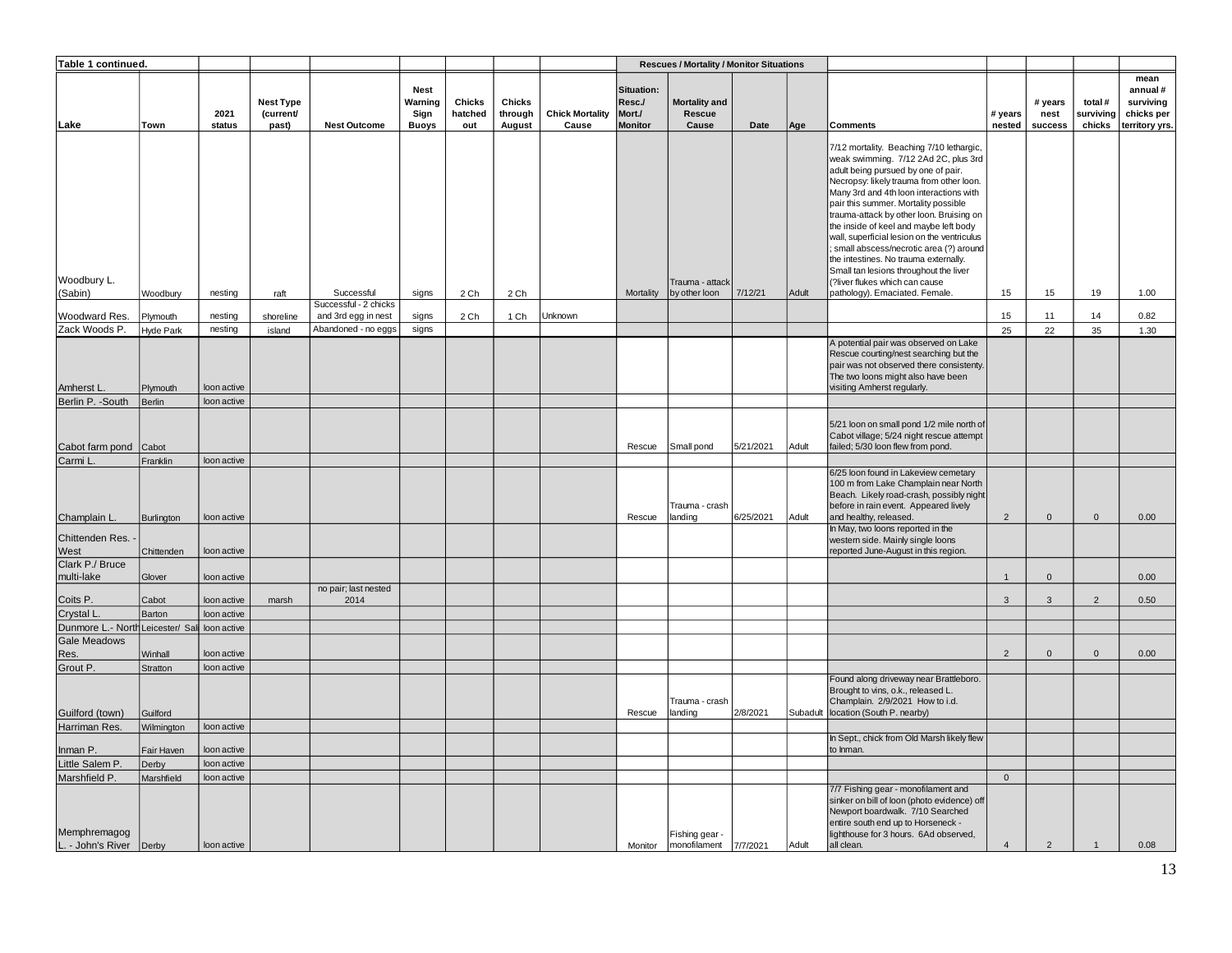| Table 1 continued.          |                |                |                                        |                     |                                                |                                 |                                    |                                 |                                                  | <b>Rescues / Mortality / Monitor Situations</b> |            |       |                                                                                                                                                                                                                                                                                                                                                                                                                    |                   |                            |                                |                                                              |
|-----------------------------|----------------|----------------|----------------------------------------|---------------------|------------------------------------------------|---------------------------------|------------------------------------|---------------------------------|--------------------------------------------------|-------------------------------------------------|------------|-------|--------------------------------------------------------------------------------------------------------------------------------------------------------------------------------------------------------------------------------------------------------------------------------------------------------------------------------------------------------------------------------------------------------------------|-------------------|----------------------------|--------------------------------|--------------------------------------------------------------|
| Lake                        | Town           | 2021<br>status | <b>Nest Type</b><br>(current/<br>past) | <b>Nest Outcome</b> | <b>Nest</b><br>Warning<br>Sign<br><b>Buoys</b> | <b>Chicks</b><br>hatched<br>out | <b>Chicks</b><br>through<br>August | <b>Chick Mortality</b><br>Cause | Situation:<br>Resc./<br>Mort./<br><b>Monitor</b> | <b>Mortality and</b><br>Rescue<br>Cause         | Date       | Age   | <b>Comments</b>                                                                                                                                                                                                                                                                                                                                                                                                    | # years<br>nested | # years<br>nest<br>success | total #<br>surviving<br>chicks | mean<br>annual#<br>surviving<br>chicks per<br>territory yrs. |
| Moore Res.                  | Waterford      | loon active    |                                        |                     |                                                |                                 |                                    |                                 |                                                  |                                                 |            |       | Two loons observed in SW end several<br>times.                                                                                                                                                                                                                                                                                                                                                                     |                   |                            |                                |                                                              |
| Moore Res. - RoalConcord    |                | loon active    |                                        |                     |                                                |                                 |                                    |                                 |                                                  |                                                 |            |       |                                                                                                                                                                                                                                                                                                                                                                                                                    | $\overline{4}$    | 3                          | $\Omega$                       | 0.00                                                         |
| Mud P. (Hyde                |                |                |                                        |                     |                                                |                                 |                                    |                                 |                                                  |                                                 |            |       |                                                                                                                                                                                                                                                                                                                                                                                                                    |                   |                            |                                |                                                              |
| Park)                       | Hyde Park      | loon active    |                                        |                     |                                                |                                 |                                    |                                 |                                                  |                                                 |            |       |                                                                                                                                                                                                                                                                                                                                                                                                                    |                   |                            |                                |                                                              |
| Nulhegan                    | Brighton       | loon active    |                                        |                     |                                                |                                 |                                    |                                 |                                                  |                                                 |            |       |                                                                                                                                                                                                                                                                                                                                                                                                                    |                   |                            |                                |                                                              |
| Rood P.                     | Williamstown   | loon active    |                                        |                     |                                                |                                 |                                    |                                 |                                                  |                                                 |            |       |                                                                                                                                                                                                                                                                                                                                                                                                                    |                   |                            |                                |                                                              |
| Salem L.                    | Derby          | loon active    |                                        |                     |                                                |                                 |                                    |                                 |                                                  |                                                 |            |       |                                                                                                                                                                                                                                                                                                                                                                                                                    |                   |                            |                                |                                                              |
| Seymour L. - Wes Morgan     |                | loon active    |                                        |                     |                                                |                                 |                                    |                                 |                                                  |                                                 |            |       |                                                                                                                                                                                                                                                                                                                                                                                                                    | $\overline{1}$    | $\overline{1}$             | $\overline{2}$                 | 0.40                                                         |
| Silver L. (Barnard) Barnard |                | loon active    |                                        |                     |                                                |                                 |                                    |                                 |                                                  |                                                 |            |       |                                                                                                                                                                                                                                                                                                                                                                                                                    |                   |                            |                                |                                                              |
| Silver L.<br>(Georgia)      | Georgia        | loon active    |                                        |                     |                                                |                                 |                                    |                                 |                                                  |                                                 |            |       |                                                                                                                                                                                                                                                                                                                                                                                                                    |                   |                            |                                |                                                              |
| South Bay                   | Newport        | loon active    |                                        |                     |                                                |                                 |                                    |                                 |                                                  |                                                 |            |       |                                                                                                                                                                                                                                                                                                                                                                                                                    |                   |                            |                                |                                                              |
| St. Catherine L.            | Poultney       | loon active    |                                        |                     |                                                |                                 |                                    |                                 | Rescue                                           | Fishing gear -<br>fishhook                      | 10/13/2021 | Adult | 10/10/21 loon reported dragging milfoil<br>behind it. 10/12/21 Lure observed;<br>game wardens attempt day time capture<br>but loon swimming too well. 10/13/21<br>Loon captured after it beaches. Lure<br>with 5 barbs piercing foot webbing<br>removed at VINS. 10/15 Loon brought to<br>Avian Haven; surgery done to remove<br>necrotic tissue and broken toe bones.<br>Rehabilitation went well. Released 11/7. |                   |                            |                                |                                                              |
| Stratton P.                 | Stratton       | loon active    |                                        |                     |                                                |                                 |                                    |                                 |                                                  |                                                 |            |       | Water drained from reservoir for dam                                                                                                                                                                                                                                                                                                                                                                               |                   |                            |                                |                                                              |
| Sugar Hill Res.             | Goshen         | loon active    | raft                                   | last nested 2019    |                                                |                                 |                                    |                                 |                                                  |                                                 |            |       | repairs 2020-21.                                                                                                                                                                                                                                                                                                                                                                                                   | $\overline{4}$    | $\overline{4}$             | $5\overline{5}$                | 0.83                                                         |
| Wallace P.                  | Canaan         | loon active    |                                        |                     |                                                |                                 |                                    |                                 |                                                  |                                                 |            |       |                                                                                                                                                                                                                                                                                                                                                                                                                    | $\mathbf{0}$      |                            |                                |                                                              |
| Wapanacki P.                | Wolcott        | loon active    |                                        |                     |                                                |                                 |                                    |                                 |                                                  |                                                 |            |       |                                                                                                                                                                                                                                                                                                                                                                                                                    |                   |                            |                                |                                                              |
| West Hill P.                | Cabot          | loon active    |                                        |                     |                                                |                                 |                                    |                                 |                                                  |                                                 |            |       |                                                                                                                                                                                                                                                                                                                                                                                                                    |                   |                            |                                |                                                              |
| Wiinooski River             | Montpelier     |                |                                        |                     |                                                |                                 |                                    |                                 | Monitor                                          | Small pond                                      | 8/10/2021  | Adult | Adult observed on Winooski River in<br>Montpelier (near Wrightsville Res.);<br>observed for several days then gone.<br>Likely flew.                                                                                                                                                                                                                                                                                |                   |                            |                                |                                                              |
| Willoughby L.               | Westmore       | loon active    |                                        |                     |                                                |                                 |                                    |                                 |                                                  |                                                 |            |       |                                                                                                                                                                                                                                                                                                                                                                                                                    |                   |                            |                                |                                                              |
| Wolcott P.                  | <b>Wolcott</b> | loon active    | marsh                                  | last nested 2020    |                                                |                                 |                                    |                                 |                                                  |                                                 |            |       | Pair not present for 1st time since pair<br>formed in 1980s. Single loon present in<br>May/June; 2nd loon observed<br>occasionally but not consistent.                                                                                                                                                                                                                                                             | 28                | 24                         | 25                             | 0.76                                                         |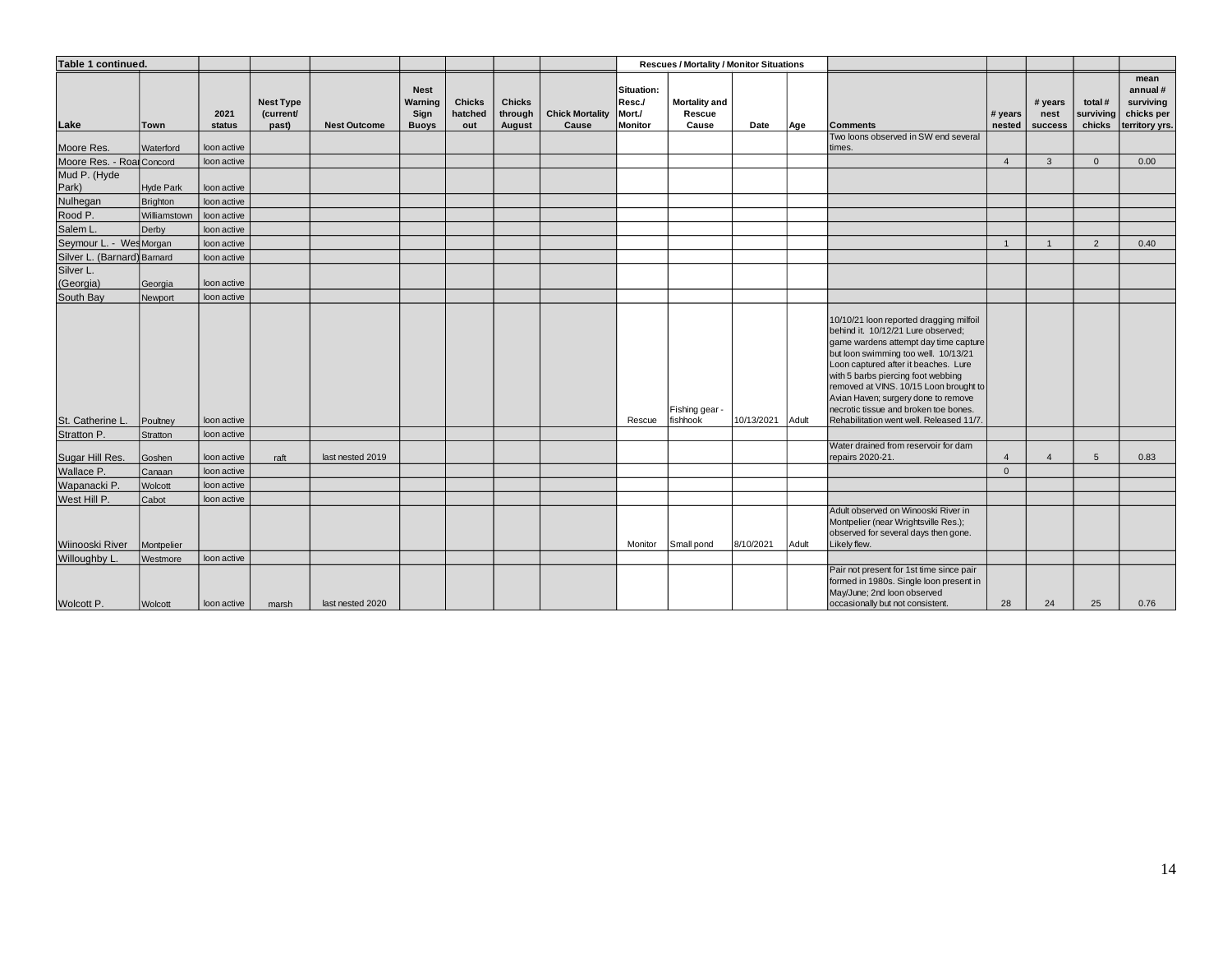Figure 1a. Common Loon Nesting and Territorial Pairs in Vermont 2021 – Northern Area

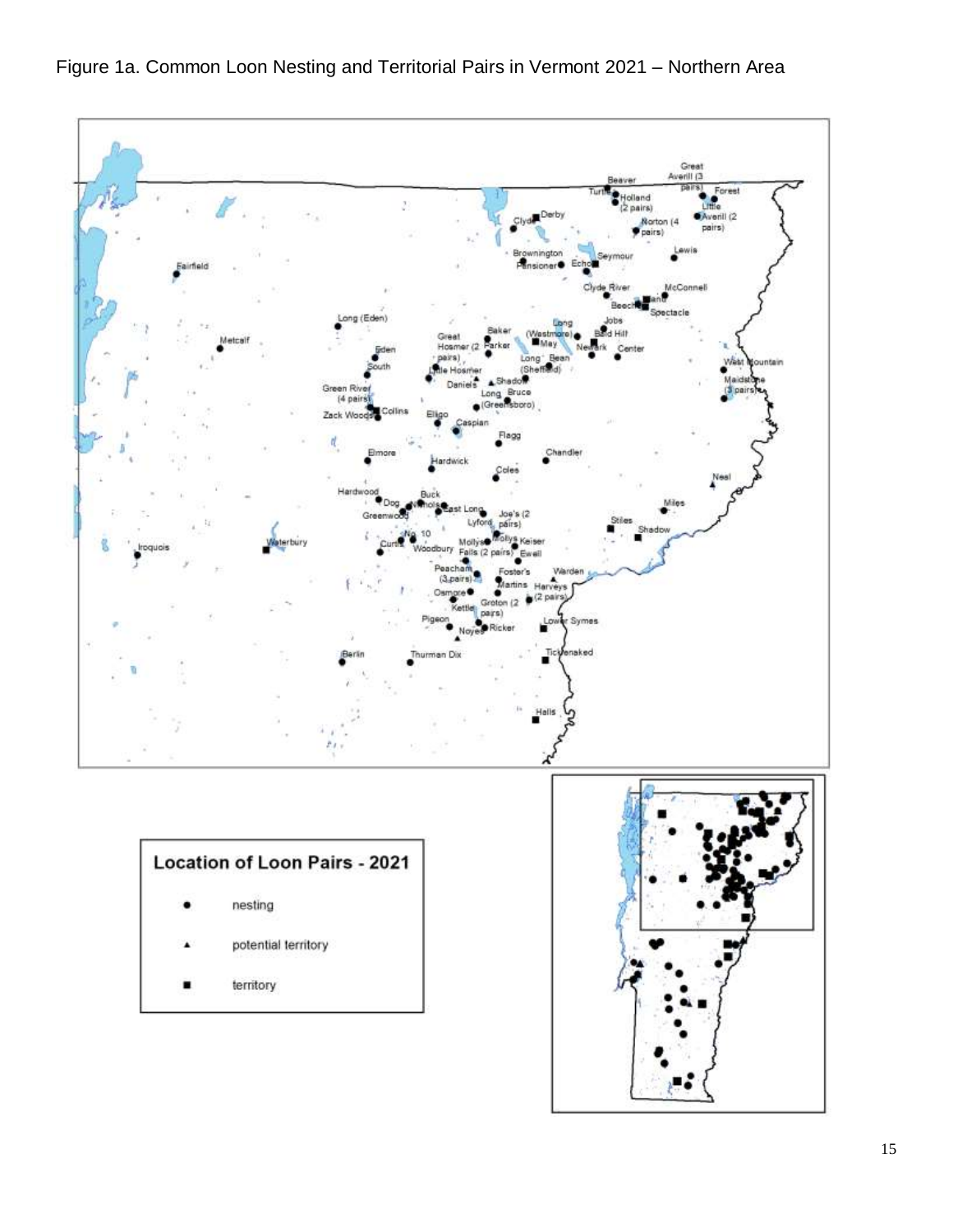

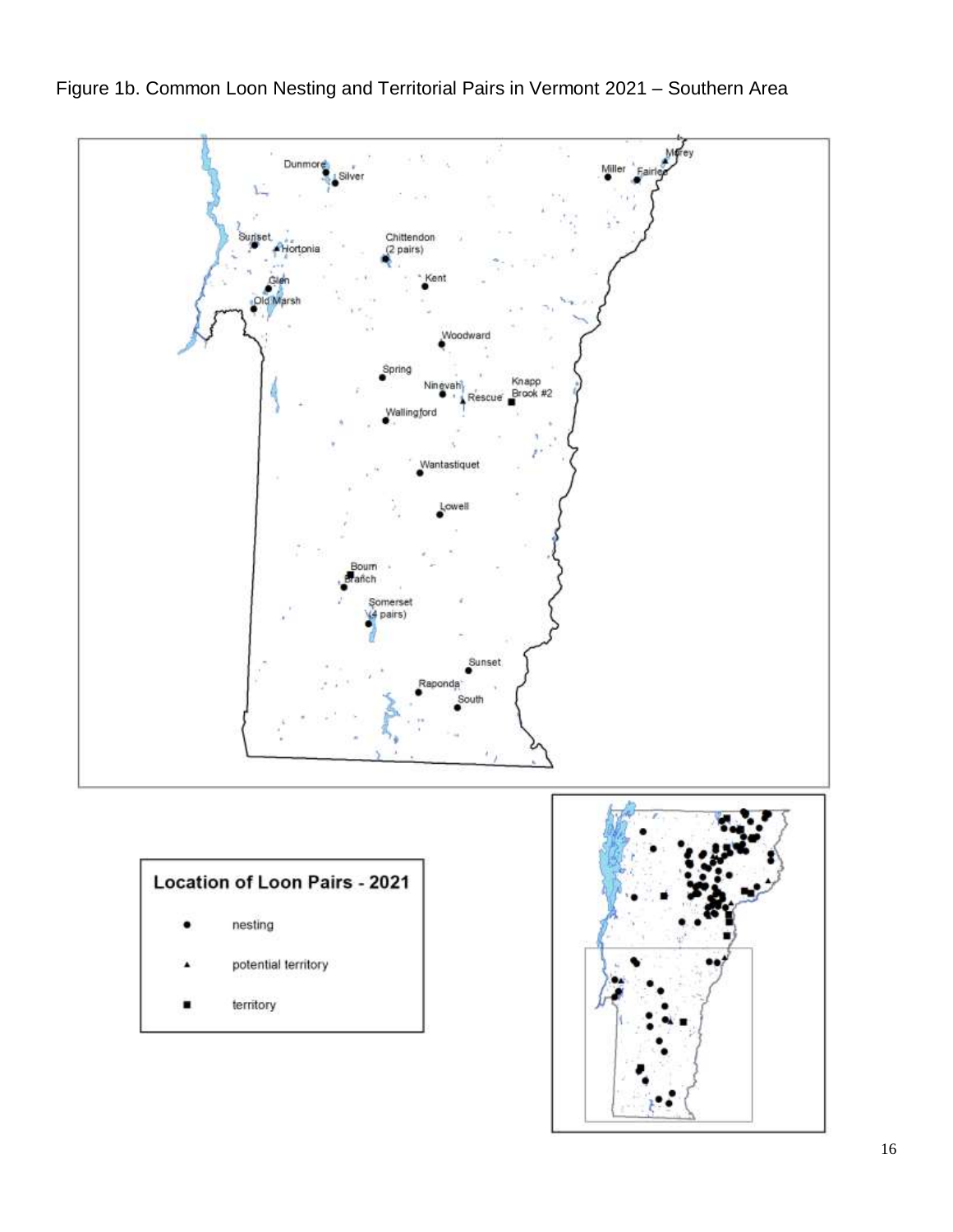# **Figure 2. Summary of Common Loon breeding activity in Vermont, 1978-2021**

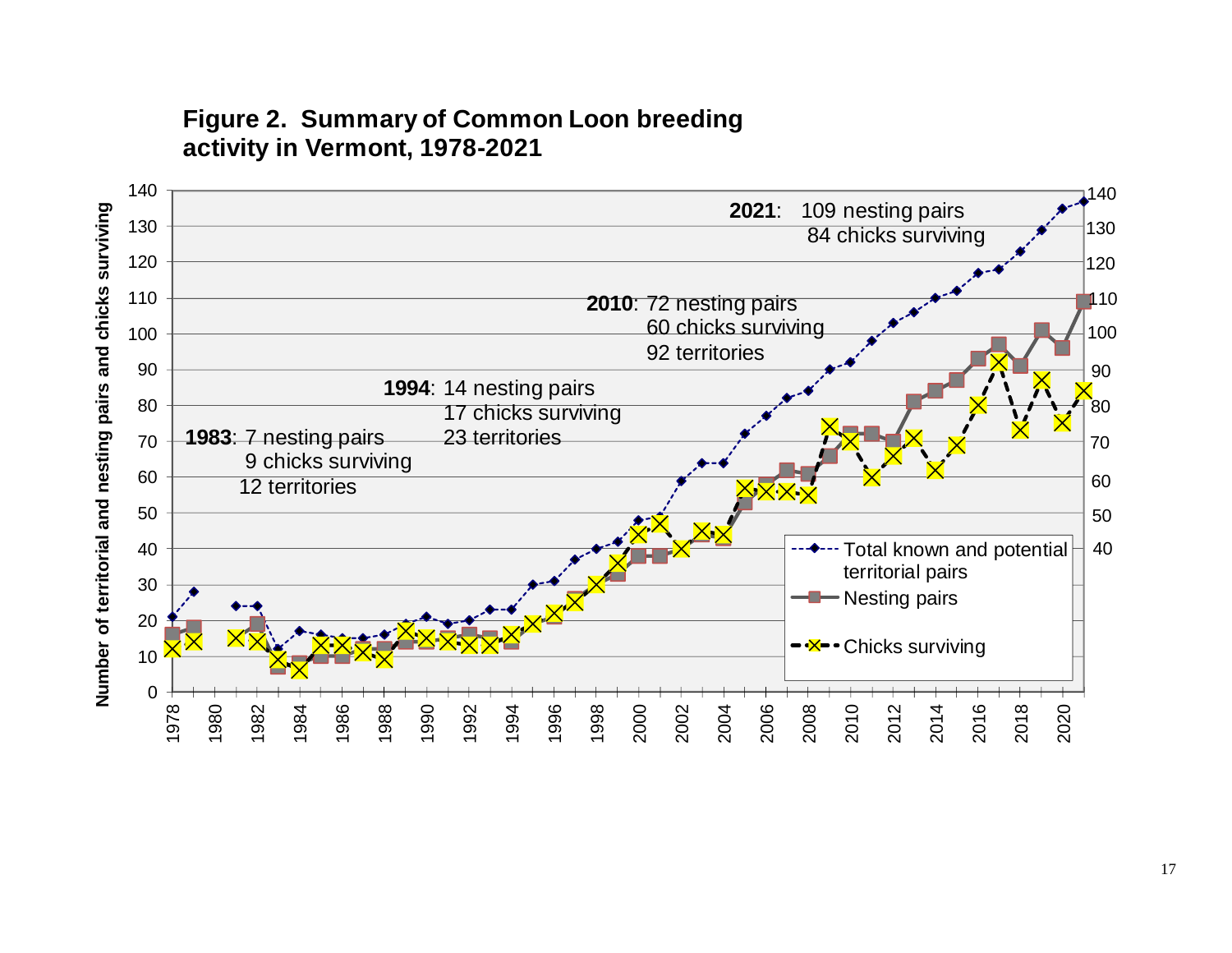| Year                                                     | '79               | '80                      | '81  | '82                      | '83  | '84            | '85                      | '86  | '87  | '88            | '89       | '90  | '91       | '92            | '93  | '94  | '95  | '96  | '97  | '98  | '99  | '00       |
|----------------------------------------------------------|-------------------|--------------------------|------|--------------------------|------|----------------|--------------------------|------|------|----------------|-----------|------|-----------|----------------|------|------|------|------|------|------|------|-----------|
| <b>TOTAL territorial</b><br>pairs                        | 28                | $\overline{0}$           | 24   | 24                       | 12   | 17             | 16                       | 15   | 15   | 16             | <u>19</u> | 21   | <u>19</u> | 20             | 23   | 23   | 30   | 31   | 37   | 40   | 42   | <u>48</u> |
| Known terr. prs.                                         | 21                | $- -$                    | 18   | 19                       | 9    | 12             | 11                       | 11   | 12   | 13             | 16        | 17   | 16        | 18             | 17   | 21   | 22   | 24   | 29   | 34   | 39   | 44        |
| Potential terr. prs.                                     | $\overline{7}$    | $-$                      | 6    | 5                        | 3    | 5              | 5                        | 4    | 3    | 3              | 3         | 4    | 3         | $\overline{2}$ | 6    | 2    | 8    | 7    | 8    | 6    | 3    | 4         |
| <b>Nesting pairs</b>                                     | 18                | --                       | 15   | 19                       | 7    | 8              | 10                       | 10   | 12   | 12             | 14        | 14   | 15        | 16             | 15   | 14   | 19   | 21   | 26   | 30   | 33   | 38        |
| <b>Successful pairs</b>                                  | 12                | $\overline{\phantom{a}}$ | 11   | 12                       | 5    | 6              | 8                        | 9    | 9    | $\overline{7}$ | 10        | 9    | 10        | 10             | 11   | 13   | 15   | 14   | 21   | 23   | 25   | 36        |
| <b>Nest Success</b>                                      | 67%               |                          | 73%  | 63%                      | 71%  | 75%            | 80%                      | 90%  | 75%  | 58%            | 71%       | 64%  | 67%       | 63%            | 73%  | 93%  | 79%  | 67%  | 81%  | 77%  | 76%  | 95%       |
| <b>Chicks hatched</b>                                    | $\qquad \qquad -$ |                          |      | $\overline{\phantom{a}}$ | 10   | $\overline{7}$ | $\overline{\phantom{a}}$ | 16   | 12   | 11             | 19        | 18   | 16        | 15             | 18   | 20   | 21   | 25   | 32   | 37   | 41   | 56        |
| <b>Chicks surviving</b><br>through August                | 14                | $-$                      | 15   | 14                       | 9    | 6              | 13                       | 13   | 11   | 9              | 17        | 15   | 14        | 13             | 13   | 17   | 19   | 22   | 25   | 30   | 36   | 44        |
| <b>Chicks surviving</b><br>per nesting pair              | 0.78              | $\overline{\phantom{a}}$ | 1.00 | 0.74                     | 1.29 | 0.75           | 1.30                     | 1.30 | 0.92 | 0.75           | 1.21      | 1.07 | 0.93      | 0.81           | 0.87 | 1.21 | 1.00 | 1.05 | 0.96 | 1.00 | 1.09 | 1.16      |
| <b>Chicks surviving</b><br>per total territorial<br>pair | 0.50              | $\overline{\phantom{a}}$ | 0.63 | 0.58                     | 0.75 | 0.35           | 0.81                     | 0.87 | 0.73 | 0.56           | 0.89      | 0.71 | 0.74      | $0.65$ 0.57    |      | 0.74 | 0.63 | 0.71 | 0.68 | 0.75 | 0.86 | 0.92      |
| % chick survival                                         | $- -$             | --                       |      | $\overline{\phantom{m}}$ | 90%  | 86%            | $\overline{\phantom{a}}$ | 81%  | 92%  | 82%            | 89%       | 83%  | 88%       | 87%            | 72%  | 85%  | 90%  | 88%  | 78%  | 81%  | 88%  | 79%       |
| Lakes with nesting<br>pairs                              | 17                |                          | 14   | 19                       | 7    | 8              | 10                       | 10   | 11   | 11             | 13        | 13   | 14        | 15             | 14   | 14   | 18   | 21   | 25   | 29   | 32   | 36        |

## **Table 2. Summary of population changes and reproductive success of Common Loons in Vermont, 1979-2021**

## **Loonwatch results**<sup>a,b</sup> (statewide annual survey) **Number of adults**  $\begin{vmatrix} -\end{vmatrix} - \begin{vmatrix} -\end{vmatrix} - \begin{vmatrix} -\end{vmatrix} -29 \end{vmatrix}$  30 | 37 | 50 | 45 | 41 | 47 | 79 | 74 | 86 | 71 | 83 | 97 | 79 | 99 | 106 | 127 | 126 **Number of chicks**  $\begin{vmatrix} -\end{vmatrix} - \begin{vmatrix} -\end{vmatrix} - \begin{vmatrix} -\end{vmatrix} - \begin{vmatrix} -\end{vmatrix} - \begin{vmatrix} -\end{vmatrix} - \begin{vmatrix} -\end{vmatrix} - \begin{vmatrix} 9 \end{vmatrix} - 16 \begin{vmatrix} 13 \end{vmatrix} - \begin{vmatrix} 9 \end{vmatrix} - \begin{vmatrix} 9 \end{vmatrix} - \begin{vmatrix} 16 \end{vmatrix} - \begin{vmatrix} 15 \end{vmatrix} - \begin{vmatrix} 15 \end{vmatrix} - \begin{vmatrix}$ **Number of subadults** 8 -- 11 6 7 1 0 5 15 9 9 33 18 23 11 14 10 9 2 6 6 10 **Number of lakes surveyed** 150 107 **Number of lakes occupied**

 $^{\rm a}$  The number of lakes surveyed for Loonwatch increased in 1999. It is possible survey adult loon counts during the mid-1990s were slightly low.

<sup>b</sup> Over 10 known lakes with loon activity were missed in 2010.

(continued on next page)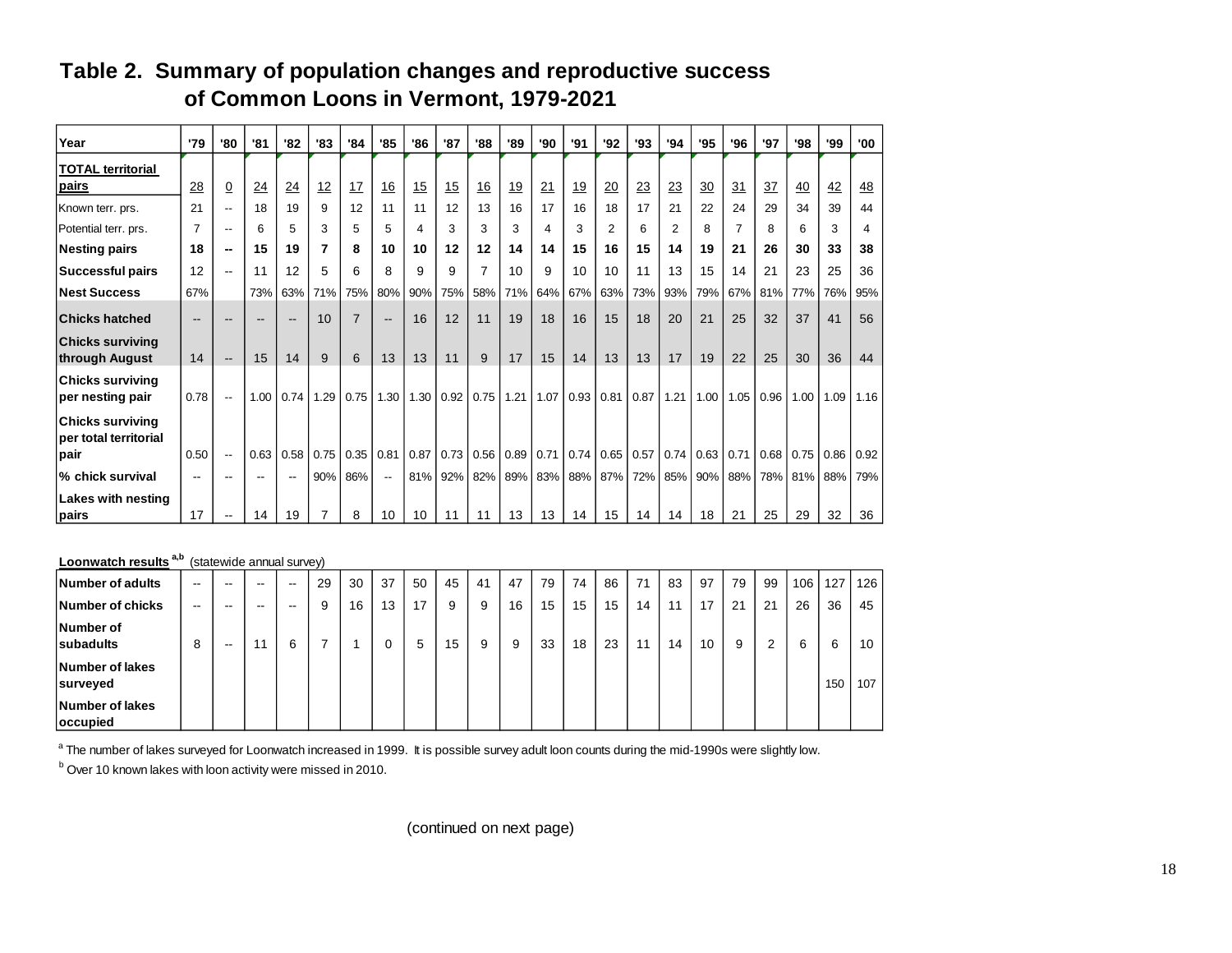Table 2 continued - Summary of population changes and reproductive success of Common Loons in Vermont

| Year                                             | '01  | '02  | '03  | '04            | '05  | '06  | '07  | '08  | '09  | '10            | '11         | 12         | 13         | '14  | '15  | '16  | '17  | '18  | '19              | '20        | '21  |
|--------------------------------------------------|------|------|------|----------------|------|------|------|------|------|----------------|-------------|------------|------------|------|------|------|------|------|------------------|------------|------|
| <b>TOTAL territorial</b>                         |      |      |      |                |      |      |      |      |      |                |             |            |            |      |      |      |      |      |                  |            |      |
| pairs                                            | 49   | 59   | 64   | 64             | 72   | 77   | 82   | 86   | 90   | 92             | 98          | <u>103</u> | <u>106</u> | 110  | 112  | 117  | 118  | 123  | 129              | <u>135</u> | 137  |
| Known terr. prs.                                 | 44   | 49   | 53   | 57             | 60   | 65   | 71   | 75   | 80   | 85             | 88          | 92         | 93         | 100  | 102  | 111  | 113  | 117  | 123              | 123        | 128  |
| Potential terr. prs.                             | 5    | 10   | 11   | $\overline{7}$ | 12   | 12   | 11   | 11   | 10   | $\overline{7}$ | 10          | 11         | 13         | 10   | 10   | 6    | 5    | 6    | 6                | 12         | 9    |
| <b>Nesting pairs</b>                             | 38   | 40   | 44   | 43             | 53   | 58   | 62   | 61   | 66   | 72             | 72          | 70         | 81         | 84   | 87   | 93   | 97   | 91   | 101              | 96         | 109  |
| <b>Successful pairs</b>                          | 34   | 34   | 38   | 34             | 47   | 44   | 47   | 49   | 53   | 57             | 52          | 50         | 62         | 57   | 65   | 65   | 74   | 66   | 75               | 65         | 77   |
| <b>Nest Success</b>                              | 89%  | 85%  | 86%  | 79%            | 89%  | 76%  | 76%  | 80%  | 80%  | 79%            | 72%         | 71%        | 77%        | 68%  | 75%  | 70%  | 76%  | 73%  | 74%              | 68%        | 71%  |
| <b>Chicks hatched</b>                            | 56   | 52   | 62   | 54             | 68   | 66   | 71   | 75   | 83   | 85             | 76          | 87         | 97         | 93   | 103  | 102  | 117  | 97   | 115              | 102        | 125  |
| <b>Chicks surviving</b><br>through August        | 47   | 40   | 45   | 44             | 57   | 56   | 56   | 55   | 74   | 70             | 60          | 66         | 71         | 62   | 69   | 80   | 92   | 73   | 87               | 74         | 84   |
| <b>Chicks surviving</b><br>per nesting pair      | 1.24 | 1.00 | 1.02 | 1.02           | 1.08 | 0.97 | 0.90 | 0.90 | 1.12 |                | $0.97$ 0.83 | 0.94       | 0.88       | 0.74 | 0.79 | 0.86 | 0.95 |      | $0.80$ 0.86 0.77 |            | 0.77 |
| <b>Chicks surviving</b><br>per total territorial |      |      |      |                |      |      |      |      |      |                |             |            |            |      |      |      |      |      |                  |            |      |
| pair                                             | 0.96 | 0.68 | 0.70 | 0.69           | 0.79 | 0.73 | 0.68 | 0.64 | 0.82 |                | $0.76$ 0.61 | 0.64       | 0.67       | 0.56 | 0.62 | 0.68 | 0.78 | 0.59 | 0.67             | 0.55       | 0.61 |
| % chick survival                                 | 84%  | 77%  | 73%  | 81%            | 84%  | 85%  | 79%  | 73%  | 89%  | 82%            | 79%         | 76%        | 73%        | 67%  | 67%  | 78%  | 79%  | 75%  | 76%              | 73%        | 67%  |
| Lakes with nesting<br>pairs                      | 36   | 38   | 41   | 39             | 49   | 52   | 57   | 54   | 61   | 63             | 63          | 63         | 72         | 72   | 76   | 83   | 84   | 78   | 86               | 81         | 94   |

**Loonwatch results a,b** (statewide annual survey)

| Number of adults                    | 135 | 166 | 79  | 184 | 191 | 201 | 218 | 223 | 228 | $201^\circ$ | 271 | 280 | 297 | 301 | 298 | 301 | 308 | 356 | 339 | 358 | 349 |
|-------------------------------------|-----|-----|-----|-----|-----|-----|-----|-----|-----|-------------|-----|-----|-----|-----|-----|-----|-----|-----|-----|-----|-----|
| Number of chicks                    | 45  | 39  | 44  | 40  | 45  | 53  | 54  | 42  | 65  | 53          | 52  | 63  | 69  | 66  | 63  | 74  | 85  | 65  | 89  | 66  | 86  |
| Number of<br>subadults              | ົ   | 5   |     | 3   | 5   | 2   |     | 8   | 6   | 0           |     | 9   | 3   | 6   | 9   | ົ   |     | 3   | 4   |     |     |
| Number of lakes<br>surveyed         | 131 | 133 | 123 | 98  | 122 | 133 | 148 | 148 | 129 | 129         | 162 | 150 | 162 | 161 | 162 | 153 | 161 | 174 | 175 | 171 | 167 |
| Number of lakes<br><b>loccupied</b> |     |     |     | 68  | 69  | 84  | 86  | 84  | 89  | 76          | 102 | 98  | 106 | 103 | 116 | 112 | 111 | 132 | 121 | 125 | 124 |

 $^{\text{a}}$  The number of lakes surveyed for Loonwatch increased in 1999. It is possible survey adult loon counts during the mid-1990s were slightly low.

<sup>b</sup> Over 10 known lakes with loon activity were missed in 2010.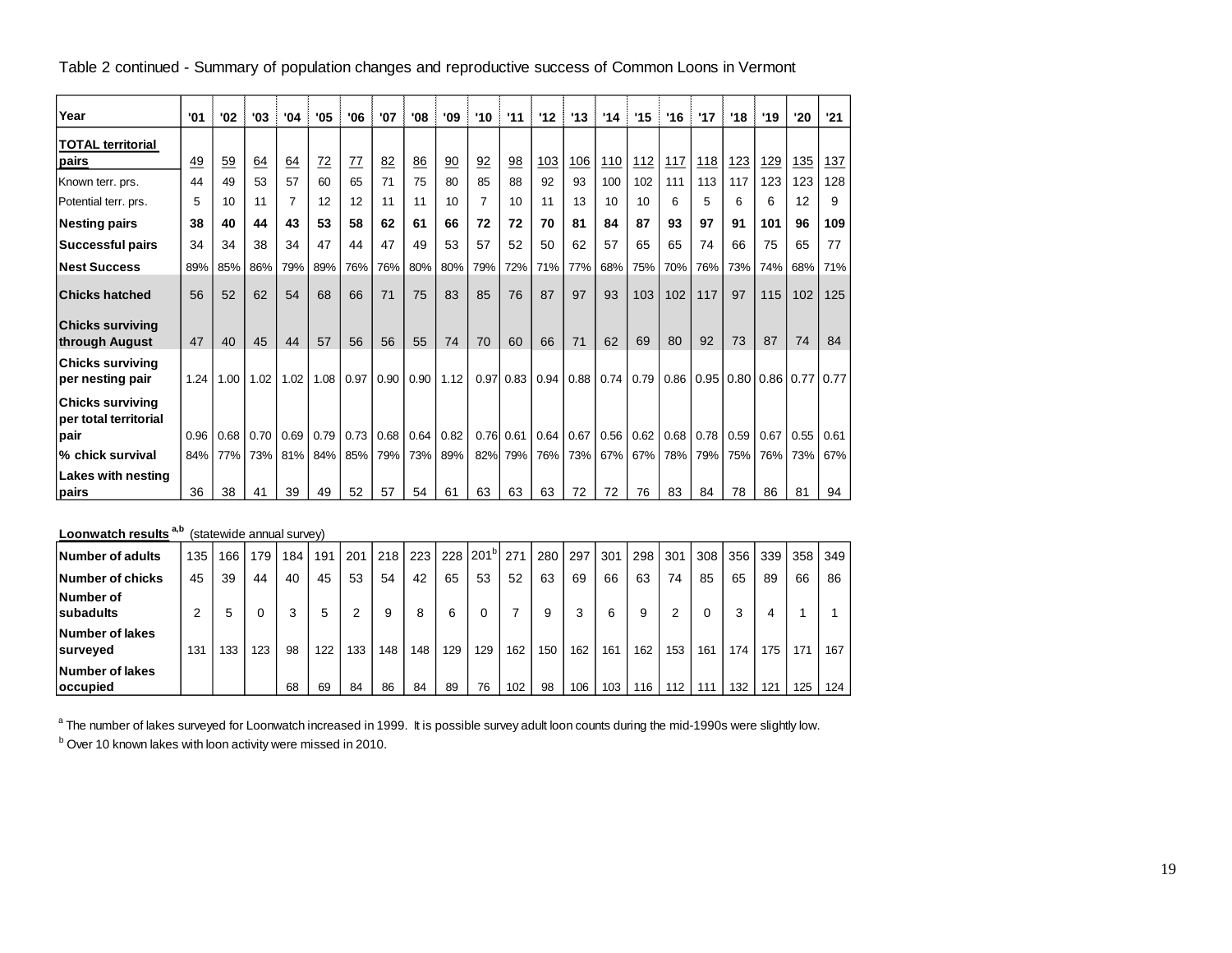## **Figure 3. Vermont Loonwatch Results, 1983-2021**

(an annual statewide loon census on the third Saturday of July)

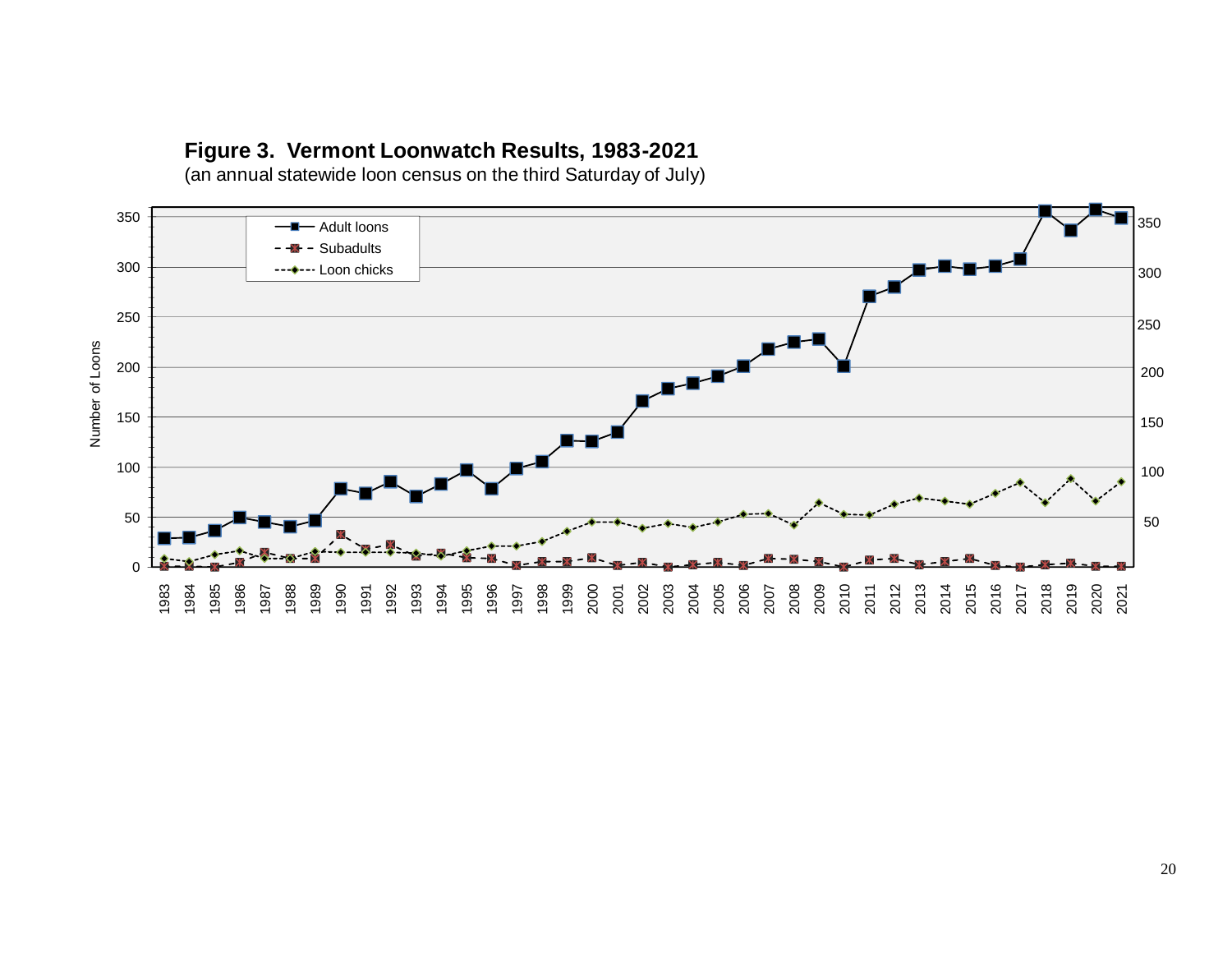## **Table 3. Common Loon Band Recoveries and Re-observations in Vermont**

**Winter Migration Movments**

|                         |             |                    |       |          |                  |                 | Years            |                     |                                                      |              |                  |
|-------------------------|-------------|--------------------|-------|----------|------------------|-----------------|------------------|---------------------|------------------------------------------------------|--------------|------------------|
|                         | <b>Band</b> |                    |       | Year re- | Location re-     | <b>Distance</b> | between          |                     |                                                      | Left leg     | <b>Right leg</b> |
| <b>Band Num</b>         | Year        | <b>Site Banded</b> | Age   | observed | observed         | moved           | obs.             | <b>How observed</b> | <b>Rec Comments</b>                                  | bands        | bands            |
|                         |             | Molly's Falls      |       |          | East Hampton,    |                 |                  |                     | Migratory - entered as wintering bird. Unknown       |              | white stripe     |
| 0938-06483              | 2000        | Res., Cabot, VT    | Adult | 2015     | NY (Long Island) | 300             | 15               | Found dead          | cause of death.                                      | red / red    | / silver         |
|                         |             | Jobs P.,           |       |          | Chatham, MA      |                 |                  |                     | Migratory - entered as wintering bird. Unknown       |              |                  |
| 0898-09124              | 1998        | Westmore, VT       | Adult | 2000     | (Cape Cod)       | 280             | $\overline{2}$   | Found dead          | cause of death.                                      | red          | yellow/silver    |
|                         |             | Island P.,         |       |          | Martha's         |                 |                  |                     | Migratory - entered as wintering bird. Unknown       | orange /     | silver / blue    |
| 0938-06485              | 2000        | Brighton, VT       | Adult | 2002     | Vineyard, MA     | 300             | $\overline{2}$   | Found dead          | cause of death.                                      | orange       | dot              |
|                         |             |                    |       |          |                  |                 |                  |                     |                                                      |              |                  |
| <b>Summer Dispersal</b> |             |                    |       |          |                  |                 |                  |                     |                                                      |              |                  |
|                         |             |                    |       |          |                  |                 | Years            |                     |                                                      |              |                  |
|                         | <b>Band</b> |                    |       | Year re- | Location re-     |                 | Distance between |                     |                                                      | Left leg     | <b>Right leg</b> |
| <b>Band_Num</b>         | Year        | <b>Site Banded</b> | Age   | observed | observed         | moved           | obs.             | <b>How observed</b> | <b>Rec_Comments</b>                                  | bands        | bands            |
|                         |             |                    |       |          |                  |                 |                  |                     | Unknown cause of death. Likely part of territorial   |              |                  |
| not recorded            |             | Aziscohos Res.,    |       |          | Stiles Res.,     |                 |                  |                     | pair on Stiles Res. This is a long dispersal for a   |              |                  |
| or misplaced            | 1994        | Lincoln, ME        | Chick | 2009     | Waterford, VT    | 85              | 15               | Found dead          | chick from it's natal lake.                          |              |                  |
|                         |             |                    |       |          |                  |                 |                  |                     |                                                      |              |                  |
|                         |             |                    |       |          |                  |                 |                  |                     | Landed on farm pond where could not take off for     |              |                  |
|                         |             |                    |       |          |                  |                 |                  |                     | about 4-5 days. Rescued. Replaced "faded" band       |              |                  |
|                         |             |                    |       |          |                  |                 |                  |                     | with blue. Bird was originally banded on Bald Hill   |              |                  |
|                         |             |                    |       |          |                  |                 |                  |                     | P. but we did not know at the time of rescue.        |              |                  |
|                         |             |                    |       |          |                  |                 |                  |                     | Released onto L. Willoughby. 2 adults on Bald Hill   |              |                  |
|                         |             |                    |       |          |                  |                 |                  |                     | 2 days later (one incubating). In mid-July, banded   |              |                  |
|                         |             | Bald Hill P.,      |       |          |                  |                 |                  | <b>Rescued from</b> | female confirmed with chick on Bald Hill P. 2007 -   |              | silver/          |
| 898-098-22              | 1999        | Westmore, VT       | Adult | 2005     | West Burke, VT   | 10              | 6                | small pond          | Found dead L. Willoughby 7/07 (cause unknown).       | white/ white | vellow dot       |
|                         |             |                    |       |          |                  |                 |                  |                     | 7/1/2013 Rescued from ingestion and                  |              |                  |
|                         |             |                    |       |          |                  |                 |                  |                     | entanglement of fishing line. Observed on Ball       |              |                  |
|                         |             |                    |       |          |                  |                 |                  |                     | Hill P. 8/15/2013 looking healthy; unknown if part   |              |                  |
|                         |             |                    |       |          |                  |                 |                  |                     | of Bald Hill Pond territorial pair. 6/4/2015 Part of |              |                  |
|                         |             | Bald Hill P.,      |       |          | Jobs P.,         |                 |                  | Part of             | pair on Jobs Pond. 6/19/2017 re-sight L.             | orange/      |                  |
| 0938-44468              | 2013        | Westmore, VT       | Adult | 2015     | Westmore, VT     | $\overline{2}$  | $\overline{2}$   | territorial pair    | Willoughby (unknown if still occupying Jobs P).      | orange       | silver/ green    |
|                         |             |                    |       |          |                  |                 |                  |                     | Resight on GRR summer 2007, 2012, 2015 with          |              |                  |
|                         |             |                    |       |          |                  |                 |                  |                     | chick NW territory, 2016, 2019 moved to              |              |                  |
|                         |             |                    |       |          |                  |                 |                  |                     | Merganser Inlet - part of pair, 2021 mid-reservoir - |              |                  |
| not recorded            |             | Eden L., Eden,     |       |          |                  |                 |                  | Part of             | likely still part of MI pair. Yellow stripe now      | orange/      | vellow           |
| or misplaced            | 2006        | VT                 | Adult | 2021     | Green River Res. | 8               | 15               | territorial pair    | looking whitish (white w/ black stripe).             | yellow       | stripe/ silver   |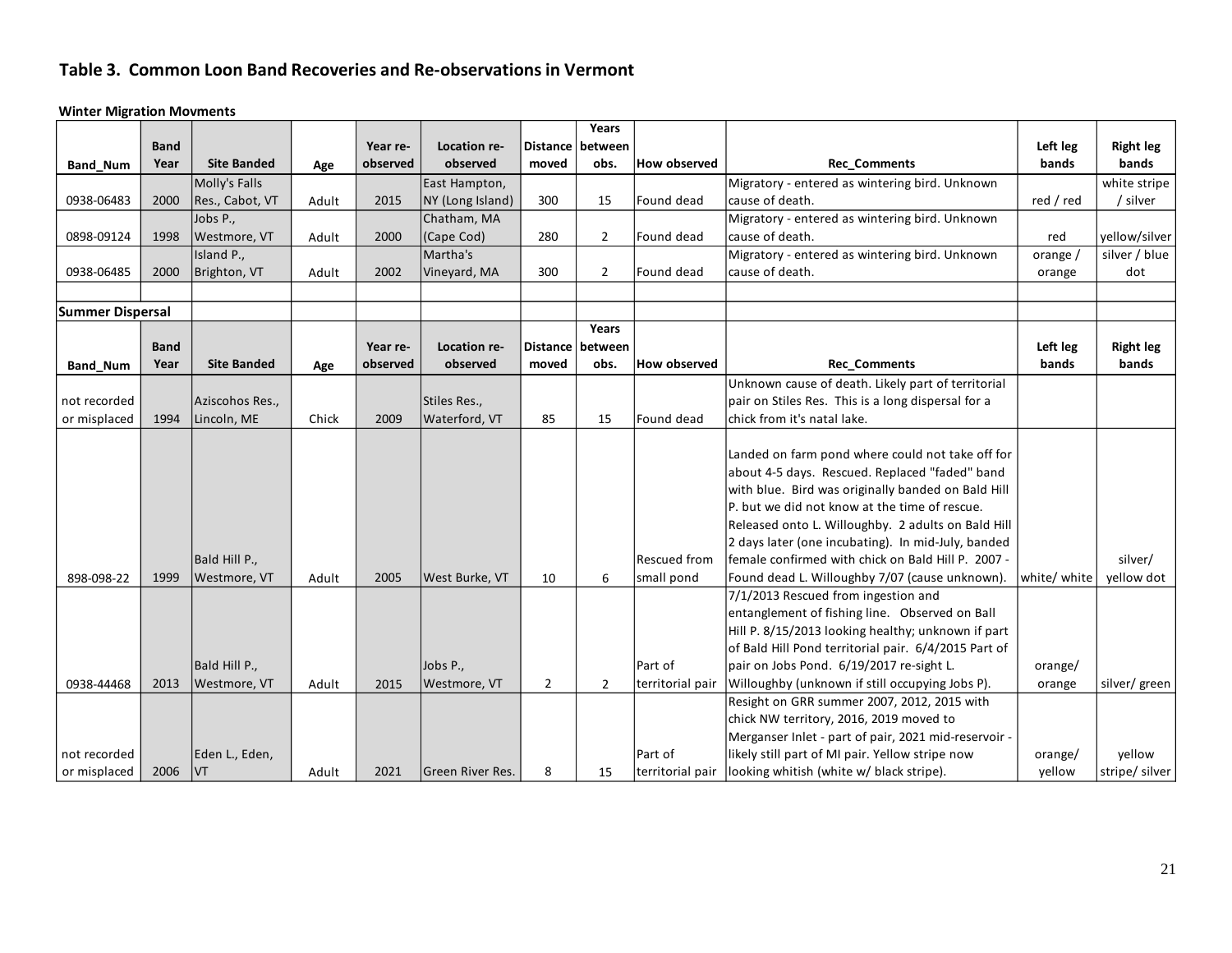## Table 3 (continued). Common Loon Band Recoveries and Re-observations

#### **Summer Dispersal**

|                 |             |                    |       |          |                    |                | Years            |                     |                                                                    |              |                  |
|-----------------|-------------|--------------------|-------|----------|--------------------|----------------|------------------|---------------------|--------------------------------------------------------------------|--------------|------------------|
|                 | <b>Band</b> |                    |       | Year re- | Location re-       |                | Distance between |                     |                                                                    | Left leg     | <b>Right leg</b> |
| <b>Band Num</b> | Year        | <b>Site Banded</b> | Age   | observed | observed           | moved          | obs.             | <b>How observed</b> | <b>Rec Comments</b>                                                | bands        | bands            |
|                 |             |                    |       |          |                    |                |                  |                     | Loon was trapped by shifting ice sheets and                        |              |                  |
|                 |             |                    |       |          |                    |                |                  |                     | crawled on ice, displaying both hind legs. NH loon                 |              |                  |
|                 |             |                    |       |          |                    |                |                  |                     | org LPC confirmed colors. VCE: 2021 loon observed                  |              |                  |
|                 |             | Fairlee L.,        |       |          | Post Pond, Lyme    |                |                  | Part of             | on Post Pond (Tig Tillinghast), thus likely still part             | green/       |                  |
| 0938-44415      | 2013        | Fairlee, VT        | Adult | 2015     | <b>NH</b>          | 12             | 8                | territorial pair    | of breeding pair.                                                  | orange       | silver/white     |
|                 |             |                    |       |          |                    |                |                  |                     | 8/6/2013 Found on road 800 m down marshy                           |              |                  |
|                 |             |                    |       |          |                    |                |                  |                     | stream from lake. Possible reasons: getting away                   |              |                  |
|                 |             |                    |       |          |                    |                |                  |                     | from territorial pair or crashed on nearby pond                    |              |                  |
|                 |             |                    |       |          |                    |                |                  |                     | too small to fly from. Appeared healthy; released                  |              |                  |
|                 |             | Greenwood L.,      |       |          | Curtis P., Calais, |                | same             | Observed on         | on non-territorial Valley L (Dog P). 9/1/2013                      |              | yellow/          |
| 0938-44414      | 2013        | Woodbury, VT       | Adult | 2013     | VT                 | $\overline{7}$ | year             | Curtis P.           | resight on Curtis P. in Calais, VT.                                | red/blue     | silver           |
|                 |             |                    |       |          |                    |                |                  |                     | Recaptured earlier in the summer in 2001; Found                    |              |                  |
|                 |             | Island P.,         |       |          | Island P.,         |                |                  |                     | dead in Nov. Necropsy indicated loon died from                     |              | silver / white   |
| 938-064-84      | 2000        | Brighton, VT       | Adult | 2001     | Brighton, VT       | 0              | $\mathbf{1}$     | Found dead          | lead poisoning from sinker.                                        | red / yellow | stripe           |
|                 |             | Maidstone L. -     |       |          | Maidstone L. -     |                |                  |                     |                                                                    |              |                  |
|                 |             | S., Maidstone,     |       |          | North,             |                |                  | Part of             | Moved to north part of Maidstone L. Founded                        |              | silver / blue    |
| 938-064-57      | 2000        | VT                 | Adult | 2005     | Maidstone, VT      | $\overline{2}$ | 5                | territorial pair    | new territorial pair.                                              | red          | dot              |
|                 |             | Martin's P.,       |       |          | Fosters P.,        |                |                  | Part of             | Moved to Fosters P (Peacham) 2005. Founded new                     | orange /     | silver / white   |
| 938-064-58      | 2000        | Peacham, VT        | Adult | 2005     | Peacham, VT        | $\mathbf{1}$   | 5                | territorial pair    | territorial pair. First nest attempt in 2006.                      | blue         | stripe           |
|                 |             |                    |       |          |                    |                |                  |                     | 7/16 Found alive on downstream side of dam on                      |              |                  |
|                 |             |                    |       |          |                    |                |                  |                     | Sunset L.; returned to lake and swam off.                          |              |                  |
|                 |             |                    |       |          |                    |                |                  |                     | Repeated 7/18. 7/20 2 Adults swimming. 7/21                        |              |                  |
|                 |             |                    |       |          |                    |                |                  |                     | found dead with 2nd adult nearby. Likely part of                   |              |                  |
|                 |             |                    |       |          |                    |                |                  |                     | pair. Sinker found, mild aspergillosis. Loon was                   |              |                  |
|                 |             |                    |       |          |                    |                |                  |                     | banded on Massabesic Lake, NH (near                                |              |                  |
|                 |             |                    |       |          |                    |                |                  | Part of             | Manchester) in 2006 as a chick Left leg: 0938-                     |              |                  |
|                 |             | Massabesic L.,     |       |          | Sunset L.,         |                |                  |                     | territorial pair; 44861. Sinker 0.034 oz (suspected) lead based on |              |                  |
| 0938-44861      | 2006        | Auburn, NH         | Adult | 2021     | Marlboro, VT       | 80             | 15               | died                | density but still needs official testing.                          |              |                  |
|                 |             | Miles P.,          |       |          | Shadlow L.,        |                |                  | Part of             | Moved to Shadow L (Concord) 2007. Founded                          |              |                  |
| 898-099-91      | 2001        | Concord, VT        | Adult | 2007     | Concord, VT        | 4              | 6                | territorial pair    | new territorial pair; failed nest.                                 | white        | silver           |
|                 |             | Molly's Falls      |       |          | East Long P.,      |                |                  |                     | Found dead East Long P 2006 (fishing line                          |              | silver / blue    |
| 938-064-56      | 2000        | Res., Cabot, VT    | Chick | 2006     | Woodbury, VT       | 8              | 6                | Found dead          | ingestion); unknown if part of breeding pair.                      | yellow / red | dot              |
|                 |             |                    |       |          |                    |                |                  |                     | Observed further west on the reservoir. NH LPC                     |              |                  |
|                 |             | Moore Res. -       |       |          |                    |                |                  |                     | seasonal reported the sighting but had left leg                    |              |                  |
|                 |             | Walker's Pit,      |       |          | Moore Res.,        |                |                  |                     | color reversed IF this is the bird. No other matches               |              | green dot /      |
| 938-064-68      | 2000        | Concord, VT        | Adult | 2016     | Waterford, VT      | 4              | 16               | Non-breeder         | in BRI database.                                                   | red / white  | silver           |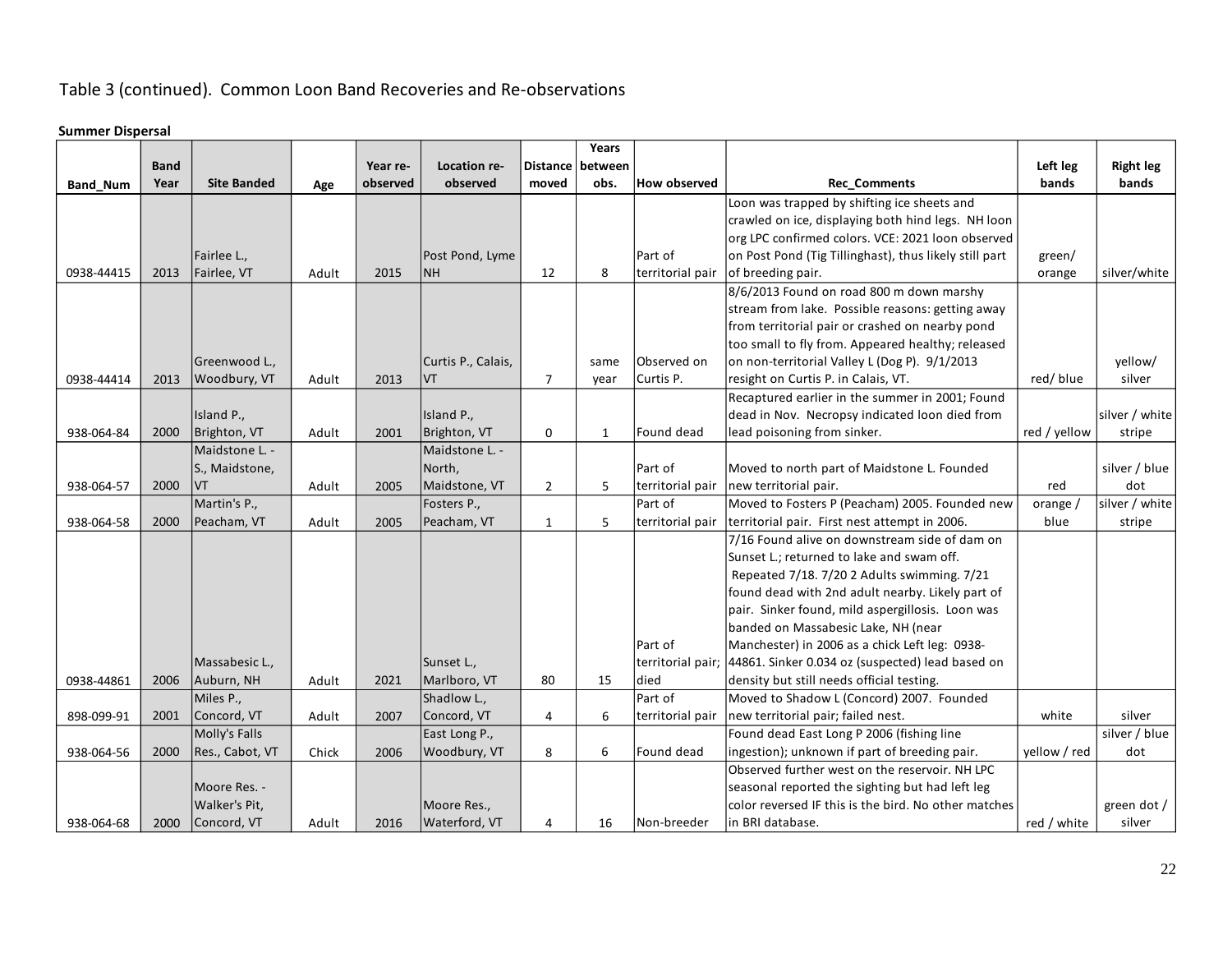# Table 3 (continued). Common Loon Band Recoveries and Re-observations

#### **Summer Dispersal**

|                 |             |                    |       |          |                     |              | Years              |                     |                                                     |            |                  |
|-----------------|-------------|--------------------|-------|----------|---------------------|--------------|--------------------|---------------------|-----------------------------------------------------|------------|------------------|
|                 | <b>Band</b> |                    |       | Year re- | Location re-        |              | Distance   between |                     |                                                     | Left leg   | <b>Right leg</b> |
| <b>Band Num</b> | Year        | <b>Site Banded</b> | Age   | observed | observed            | moved        | obs.               | <b>How observed</b> | <b>Rec Comments</b>                                 | bands      | bands            |
|                 |             |                    |       |          |                     |              |                    |                     | Part of original territory. Possibly gone from      |            |                  |
|                 |             | Newark P.,         |       |          | Newark P.,          |              |                    | Part of             | territory for a few years but observations of       | green/     | yellow/          |
| 898-09100       | 1998        | Newark, VT         | Adult | 2020     | Newark, VT          | 0            | 22                 | territorial pair    | banded bird minimal.                                | orange     | silver           |
|                 |             | Somerset Res.-     |       |          |                     |              |                    |                     |                                                     |            |                  |
|                 |             | Dandeneau          |       |          |                     |              |                    |                     |                                                     |            |                  |
|                 |             | Cove,              |       |          | Somerset Res. -     |              |                    | Part of             | Likely left Dandeneau Cove territory and founded    | orange/    |                  |
| 898-098-21      | 1999        | Somserset, VT      | Adult | 2005     | North Islands       | $\mathbf{2}$ | 6                  | territorial pair    | new territory 2 miles north                         | yellow     | silver/green     |
|                 |             | Wallace P.,        |       |          | Forest L., Averill, |              |                    |                     |                                                     |            | vellow           |
| 0649-08823      | 2005        | Canaan, VT         | Adult | 2009     | <b>IVT</b>          | 6            | 4                  | Found dead          | Possible territorial fight.                         | red/yellow | stripe/ silver   |
|                 |             | Zack Woods P.,     |       |          |                     |              |                    | Foun dead.          | They found the bird with a bullet hole in its neck. | white /    | silver / green   |
| 0938-15297      | 2001        | Hyde Park, VT      | Adult | 2015     | Hyde Park, VT       |              | 14                 | Illegally shot      | bird had likely died several days before.           | white      | stripe           |
|                 |             |                    |       |          |                     |              |                    |                     | Banded as a chick. Re-observed as part of           |            |                  |
|                 |             |                    |       |          |                     |              |                    |                     | territorial pair on Wolcott Pond. Need to confirm   |            |                  |
|                 |             |                    |       |          |                     |              |                    |                     | first year of sighting but present about 2014-2020. |            |                  |
|                 |             | Zack Woods P.,     |       |          |                     |              |                    | Part of             | Not observed in 2021 and pair on Wolcott P. not     |            |                  |
| 938-152-19      | 2001        | Hyde Park, VT      | Chick | 2014?    | Wolcott P.          | 5            | 13                 | territorial pair    | present.                                            | silver     | yellow "A5"      |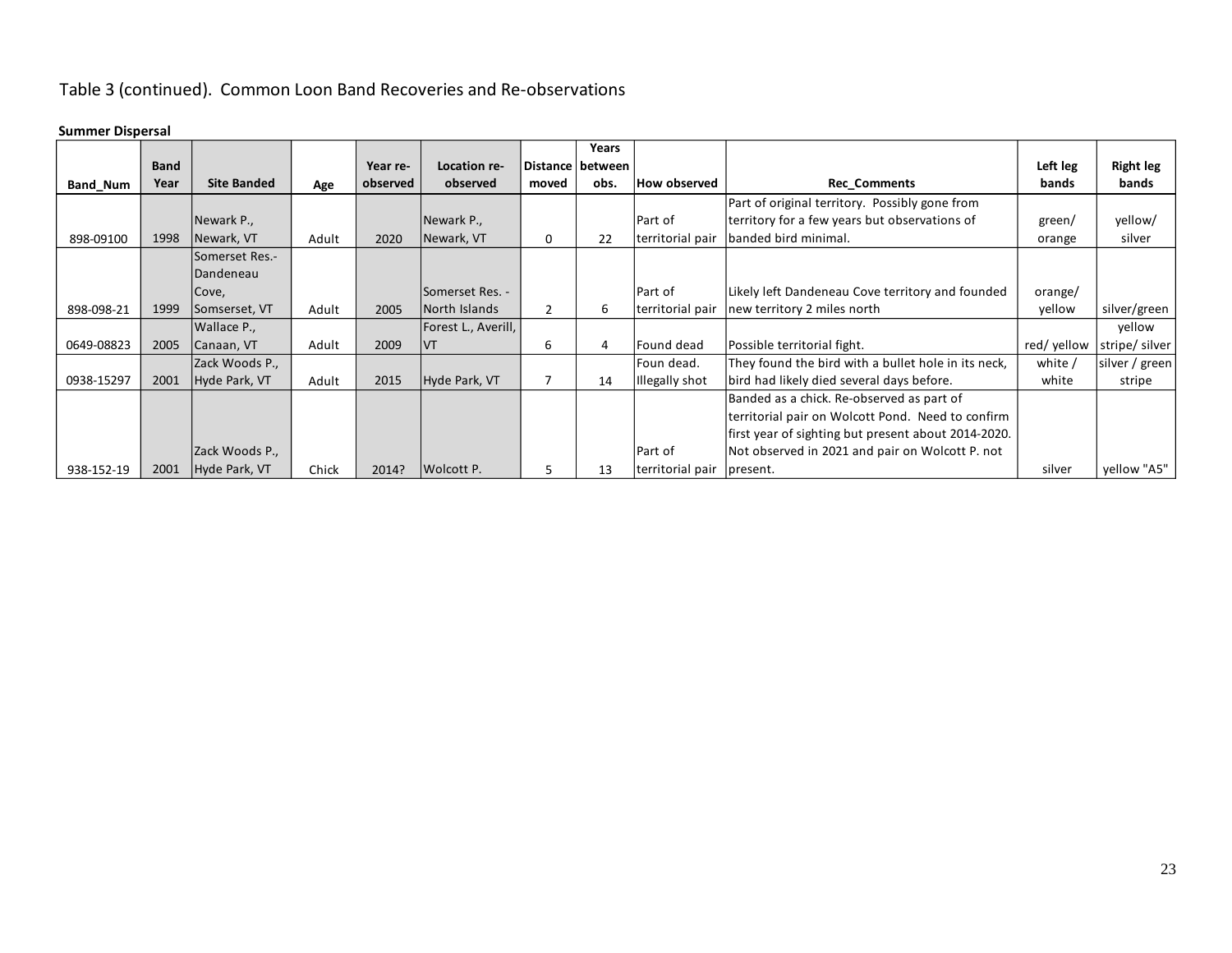## **RECOMMENDATIONS**

The total adult loon population and numbers of nesting pairs have steadily increased since the mid-1990s. These results suggest that conservation efforts have aided the loon recovery in Vermont, in spite of persistent threats identified above. Increasing numbers of territorial pairs and ponds with more consistent loon activity indicate a potential for further growth in the breeding population. The invaluable assistance of volunteer observers, cottage owners, VFWD biologists and game wardens, and Vermont State Park and Green Mountain National Forest staff have greatly enhanced the effectiveness of statewide loon conservation efforts. Monitoring and management efforts, participation of volunteers, education of lakeusers, and water level management should continue to be the primary tools for ensuring success of Vermont's breeding loons.

Implementation of the comprehensive Vermont Loon Recovery Plan (Borden and Rimmer 1998) has been ongoing and has helped the VLCP realize its population recovery goals. The majority of the short-term, high priority goals have been implemented since the mid-1990s. The post-delisting monitoring and management plan addresses continued threats to loons in Vermont and the species' dependence on the VLCP's management and educational efforts. It should be emphasized that over 50% of the breeding loons in Vermont have directly benefited from VLCP management programs, and that many of these pairs would be less successful without such assistance. The Vermont Loon Recovery Plan will continue to guide loon conservation efforts in the future.

With most short-term goals of the Recovery Plan having been achieved, the VLCP must now address the Plan's long-term, medium priority actions while monitoring potential changes due to delisting and the lead sinker ban. Many of the actions and recommendations below have been in place for several years, but resources have limited their implementation. These include:

- 1. Development of a comprehensive database would allow us to better assess and summarize Vermont's loon population trends, share and compare data with New Hampshire, Maine, Massachusetts, and New York, develop a detailed population viability assessment for Vermont, and more efficiently coordinate volunteers.
- 2. We would like to provide more detailed training packets for adopt-a-lake volunteers.
- 3. Other future initiatives to consider should focus on improving the awareness of lake users on busy lakes. Actions could include (a) developing an information and set of management protocols for loon breeding lakes, especially those requiring intensive management and education, and (b) developing permanent displays at State Parks and at kiosks on busy lakes. The lake associations at Lake Fairlee and Lake Raponda designated space on their websites for loon conservation, which can serve as models to provide to other associations.
- 4. Improve outreach about lake water quality and shoreline conservation practices using loons as a focus for action.
- 5. Capture methods have improved over the past decade. It would be helpful to upgrade equipment for both summer and winter rescues. Loons caught in open water surrounded by ice continue to occur, and the public expects to attempt rescues. If the situation is safe, we will potentially attempt to conduct ice rescues. We need to invest in ice-rescue equipment to make these situations even more safe.
- 6. Further work should assess other means to protect nesting sites, including conservation easements. The Trust for Public Land has indicated an interest in prioritizing critical shorelines for protecting nesting areas.
- 7. Future research needs should be assessed and prioritized including the effects of climate change.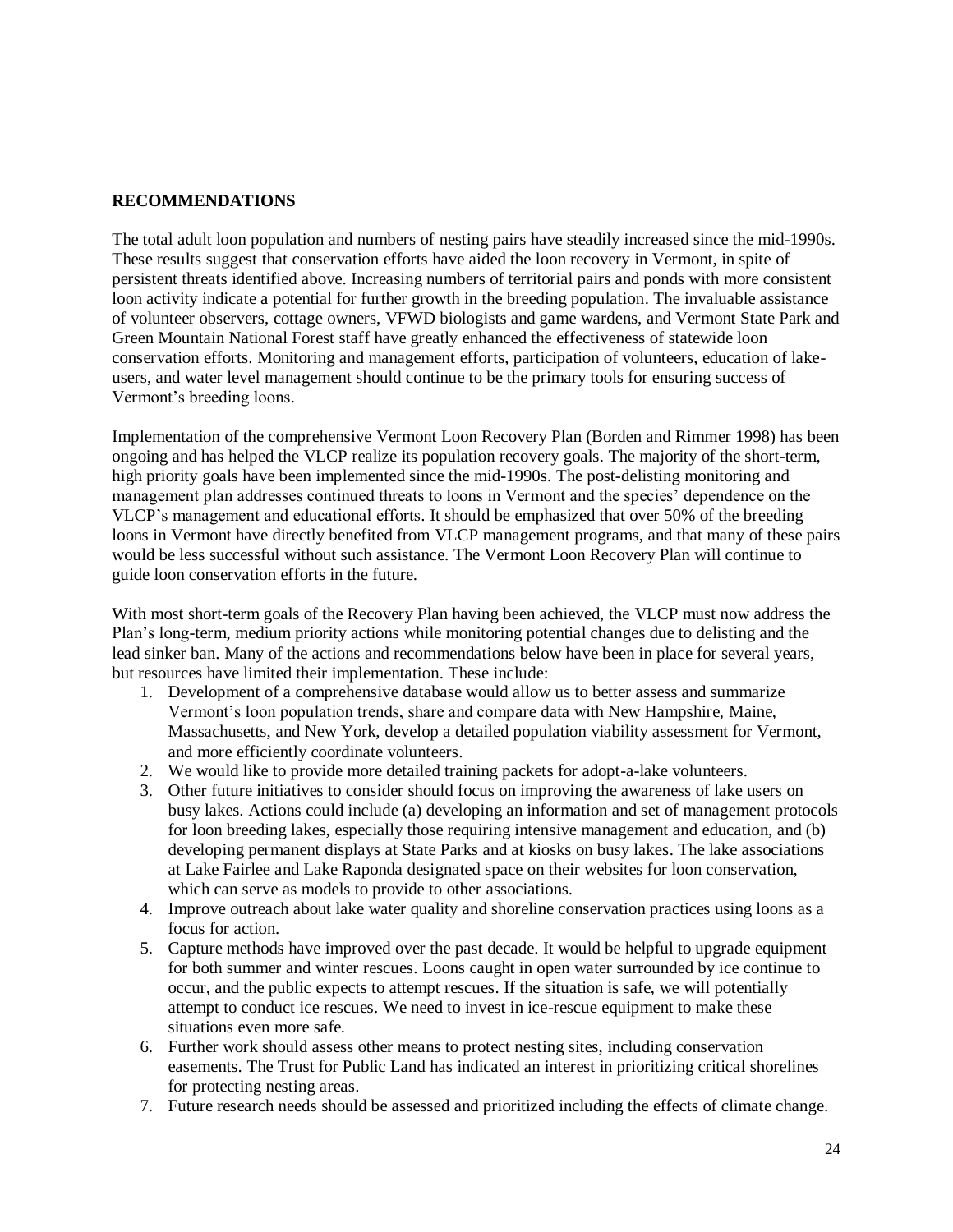The VLCP will continue its involvement with the Northeast Loon Study Working Group (NELSWG), a coalition of state and federal agency representatives, universities, non-profit organizations, and other interested parties addressing the conservation problems of loons in eastern North America. This is a valuable partnership and forum for information exchange.

#### **Acknowledgments**

**Major contributors:** We thank the VFWD and Great River Hydro (GRH) for ongoing, core financial support. VFWD provides funding through the federal State Wildlife Grant program and the Nongame Wildlife Fund. GRH's funding primarily supports monitoring and management at Somerset Reservoir. Individual donors provide critical support to maintain VLCP programs. In 2021, we received a grant administered by the U.S. Fish and Wildlife Service for mitigation of loons killed in the Bouchard 120 Oil Spill off the coast of Massachusetts and Rhode Island. This funding will be used over a five-year period to enhance loon management, outreach, and rescue programs.

**Professional assistance:** Eloise Girard provided support as a VCE seasonal biologist. VFWD biologist Doug Morin provided general support for the VLCP. We greatly appreciate ongoing support from VFWD game wardens who assisted with the project. We thank the hydroelectric companies and other groups that regulate water levels for their continuing stabilization efforts. We are especially grateful to Mathew Cole from Great River Hydro, Sylvain Breault from Coaticook River Water Power Company, John Sutter from Green Mountain Power, Hardwick Electric Department, Craig Myotte and John Pilton of Morrisville Water and Light, Mark Hinton of Gravity Renweables, and Reg Abare from the Barre Public Works Department for their efforts to ensure stable water levels during the nesting season. Vermont Parks and Recreation staff at Brighton, Maidstone, Mollys Falls, New Discovery, Ricker, and Stillwater state parks helped with outreach efforts. Craig Newman at Outreach for Earth Stewardship, veterinarians Dan Hament in Richmond, VT and Andrea Gilbert and Denise O'Connor at the Hardwick Veterinary Clinic, and Bren Lundborg at the Vermont Institute of Natural Science (VINS). Avian Haven (Freedom, Maine) assisted loons in distress over the past several years. Thanks also go to Dr. Mark Pokras of Tufts University Wildlife Medicine Program, John Cooley and Harry Vogel of the LPC, and Lucas Savoy and Alex Daulton of BRI. Chris Rimmer, Susan Hindinger, Ryan Rebozo, Steve Faccio, Mistie Boule, Kimberly Kemler, and Laura Prothero of VCE assisted in VLCP fundraising and administration.

**Volunteer assistance:** We extend special thanks to the more than 280 Loonwatch and adopt-a-lake volunteers who care so deeply about Vermont's loons. We received assistance from dozens of lakeshore owners in reporting loon sightings and allowing access to lakes. Numerous volunteers helped distribute loon conservation brochures and promote awareness about loon conservation. Volunteers and staff spent hundreds of hours monitoring and attempting to catch loons in distress over the past several years

**Vermont Wildlife Action Plan:** The efforts of VFWD staff and many contributing partners resulted in the formal acceptance of the congressionally mandated Vermont Wildlife Action Plan in November 2005. The plan draws attention to the 323 Species of Greatest Conservation Need in Vermont, including the Common Loon. Now that the Common Loon has been removed from the Vermont Endangered and Threatened Species list due to many years of dedicated monitoring and management of this species, the Vermont Wildlife Action Plan provides for continued attention to our natural heritage. For more information, visit [http://www.vtfishandwildlife.com/SWG\\_home.cfm.](http://www.vtfishandwildlife.com/SWG_home.cfm)